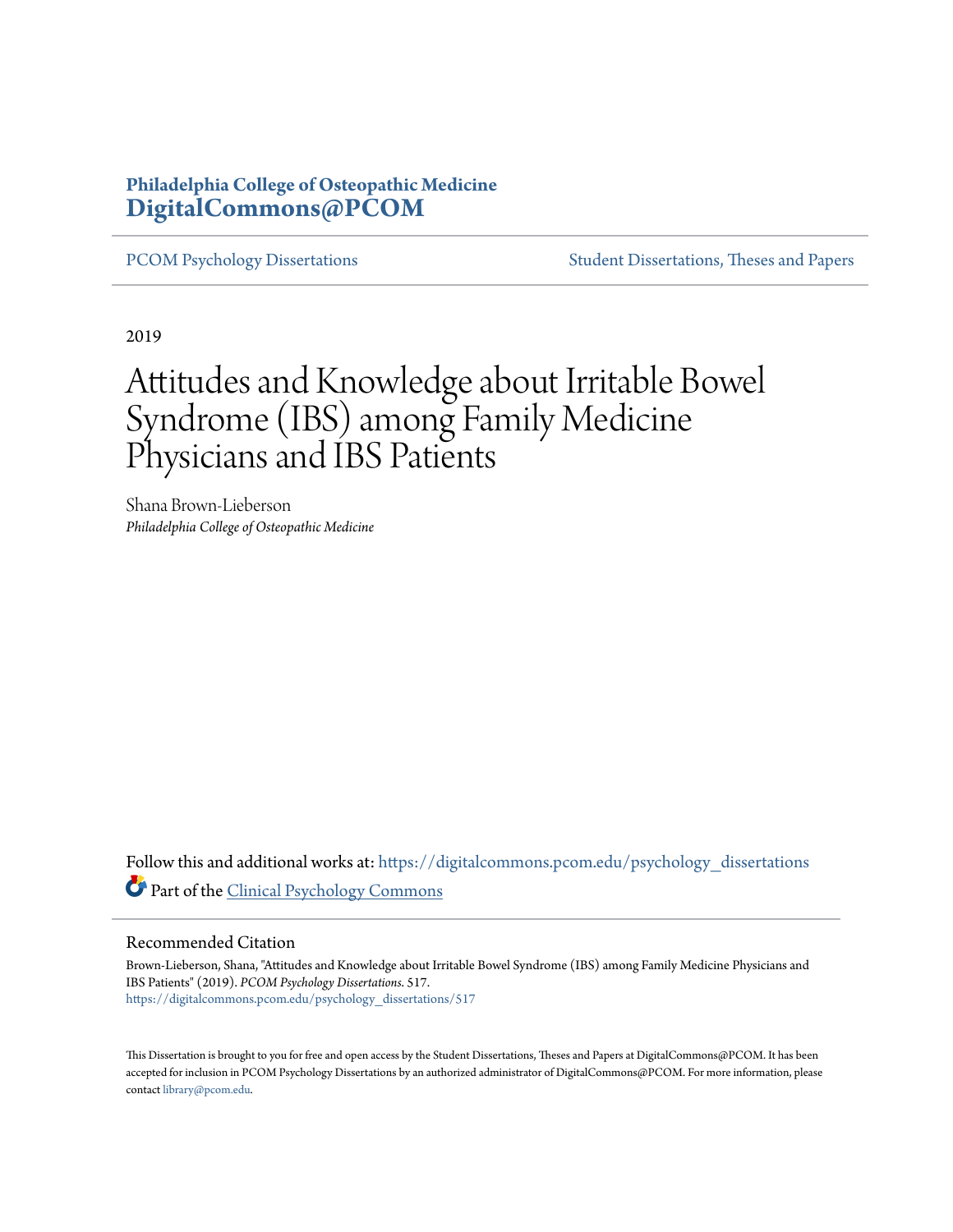Philadelphia College of Osteopathic Medicine School of Professional and Applied Psychology

## ATTITUDES AND KNOWLEDGE ABOUT IRRITABLE BOWEL SYNDROME (IBS) AMONG FAMILY MEDICINE PHYSICIANS AND IBS PATIENTS

By Shana Brown-Lieberson

Submitted in Partial Fulfillment of the Requirements for the Degree of

Doctor of Psychology

May 2019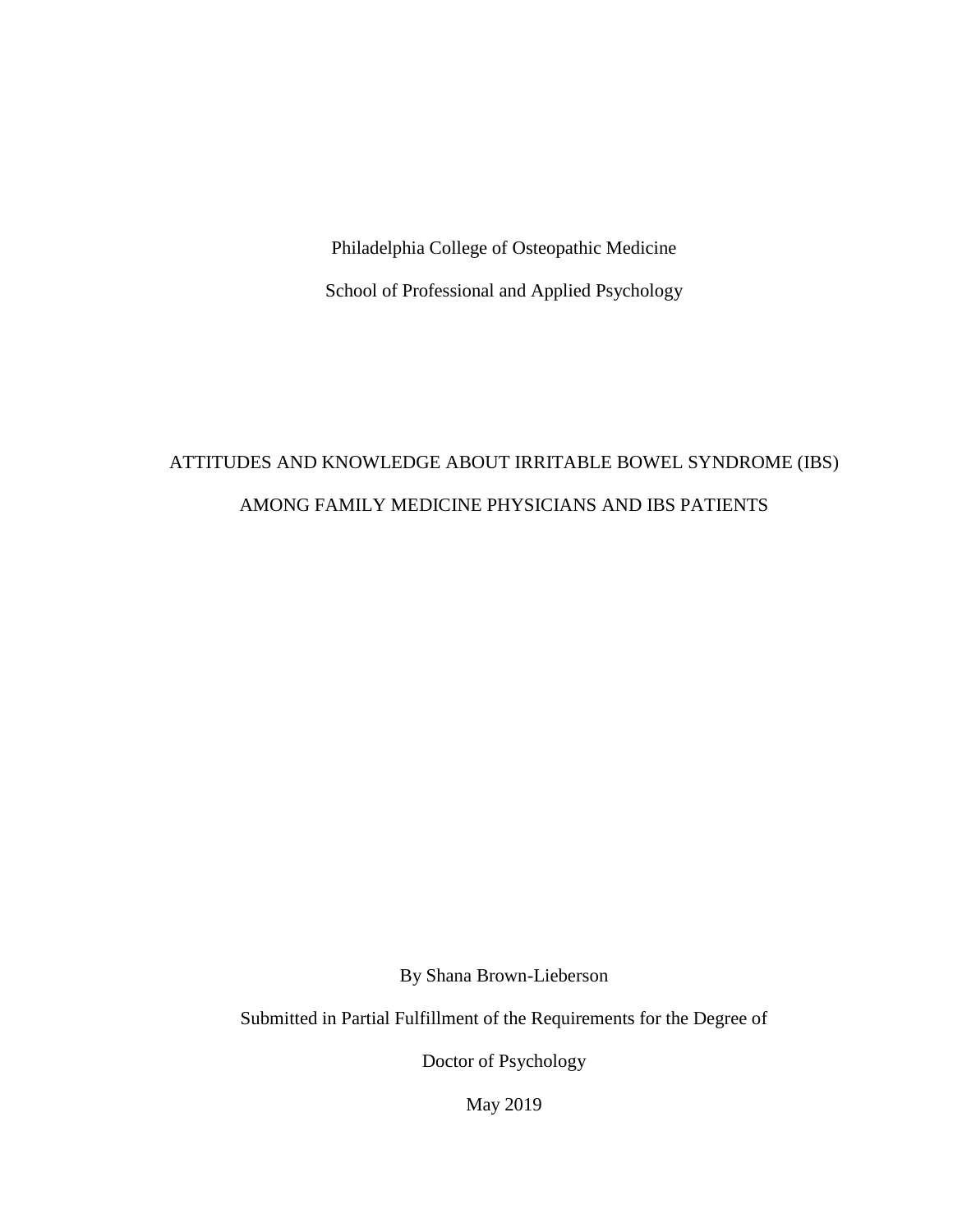#### PHILADELPHIA COLLEGE OF OSTEOPATHIC MEDICINE DEPARTMENT OF PSYCHOLOGY

#### **Dissertation Approval**

This is to certify that the thesis presented to us by \_\_\_\_\_\_\_\_\_\_\_\_\_\_\_\_\_\_\_\_\_\_\_\_\_\_\_\_\_\_

on the \_\_\_\_\_\_ day of \_\_\_\_\_\_\_\_\_\_\_\_\_\_\_\_\_\_, 20\_\_\_, in partial fulfillment of the

requirements for the degree of Doctor of Psychology, has been examined and is

acceptable in both scholarship and literary quality.

Committee Members' Signatures:

\_\_\_\_\_\_\_\_\_\_\_\_\_\_\_\_\_\_\_\_\_\_\_\_\_\_\_\_\_\_

\_\_\_\_\_\_\_\_\_\_\_\_\_\_\_\_\_\_\_\_\_\_\_\_\_\_\_\_\_\_, Chairperson

**\_\_\_\_\_\_\_\_\_\_\_\_\_\_\_\_\_\_\_\_\_\_\_\_\_\_\_\_\_\_,** Chair, Department of Psychology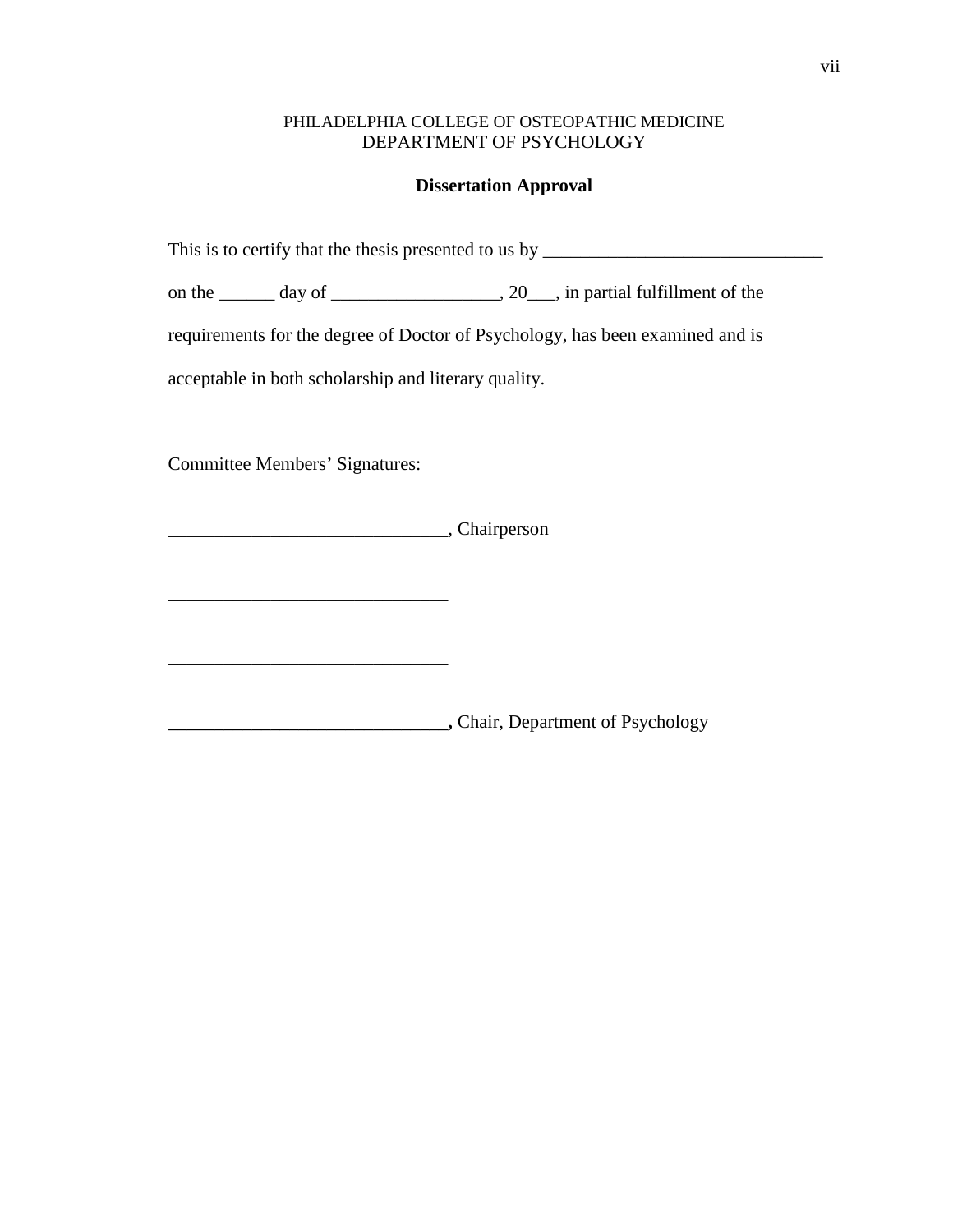#### **Acknowledgements**

As many know, research is not my strong suit. Therefore, this dissertation is one of the most difficult things I have ever had to do and would not have been possible without many amazing individuals in my life. First and foremost, I would like to thank and express my deepest gratitude to my committee. Dr. Marah Mattheus-Kairys, I am so grateful to have met you during my third-year practicum at Crozer-Keystone Center for Family Health and to have gotten to know you well during that year. I appreciate you being the "diamond in the rough," a wonderful physician, who truly cares for each of her patients and incorporates integrative care into your practice. Dr. Robert DiTomasso, thank you for all of your support, humor, and your brilliant statistics brain—we know this is not my strength; I greatly appreciate your patience and help throughout this entire process. Dr. Barbara Golden—last but certainly not least thank you, from the bottom of my heart, for your mentorship throughout the last five years and support during the dissertation process. Thank you for remaining calm for me, while guiding me throughout my doctoral academic career. I would also like to thank and express my deepest gratitude to Angelika Weakland: Thank you, not only for your stellar SurveyMonkey skills, but also for saving my butt many, many times.

I could not have survived the last five years and completing my dissertation without the support of my family and close friends. My mom and dad, Lisa Brown and Marc Lieberson, my sister, Dara Brown-Lieberson, my aunts, uncles, cousins, and my closest friends, Amy Castleberry, Yi-Cai Zou, and Suzanne Riley Kamnik. I am sincerely grateful to have such a large and supportive family and close friends behind me. Thank you for putting up with my lack of time and stressful moods, and for taking many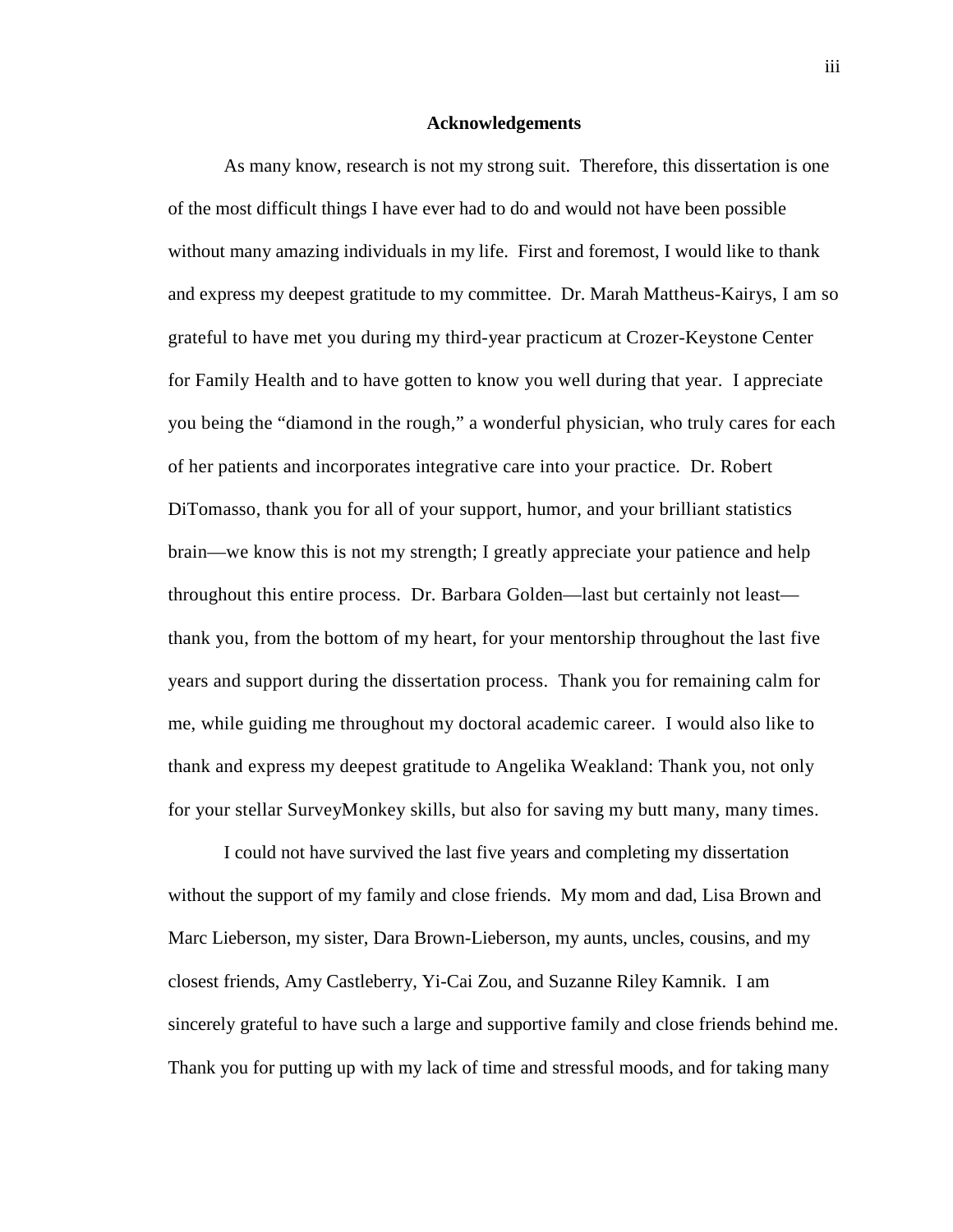phone calls to calm me down (mom and dad especially). I would also like to thank my significant other, Matthew Bloom, M.S., CAADC, LPC, for not only putting up with me the last seven years, but also supporting me in so many ways throughout this process. Without you pushing me to keep striving to do better and your endless support, I could not have completed my dissertation. Lastly, I would like to thank my cohort, my fellow interns (colleagues), and my dear friends, Rachel Allen, Sarah Decker, and Melanie Levitt. Without your support and validation, this process would have been much more difficult and stressful. From the bottom of my heart, thank you.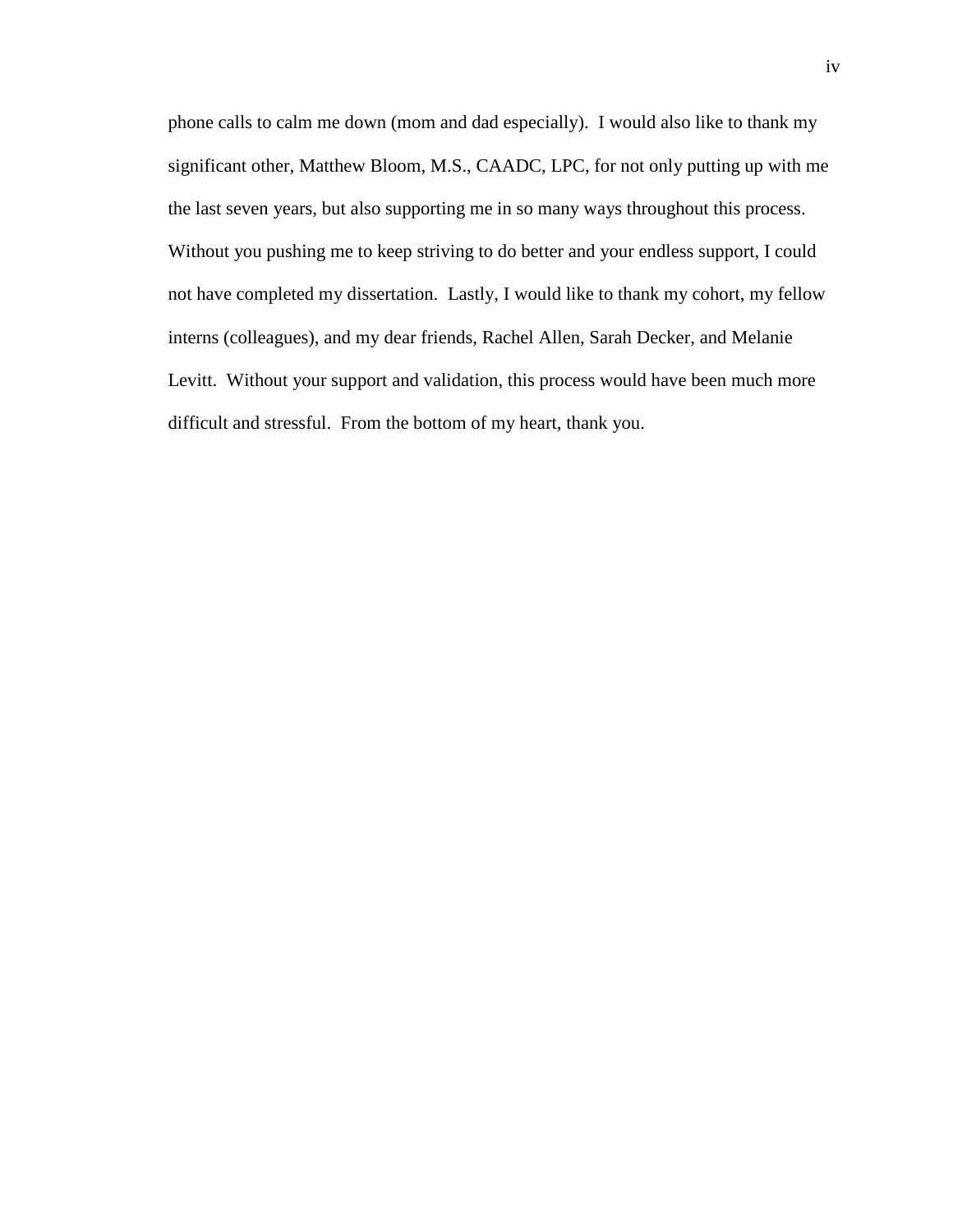#### **Abstract**

Irritable bowel syndrome (IBS) is a functional gastrointestinal disorder (FGID), which is biopsychosocial in nature, with a gut-brain interaction. IBS has no biological marker and is often diagnosed through exclusion of other diagnostic possibilities, making it challenging to treat and often frustrating for individuals who suffer from it. Most IBS patients will first present at their family medicine physicians' offices, as it is the most common FGID. The purpose of this study was to determine whether there is a difference in knowledge about IBS and whether there were negative attitudes toward IBS among family medicine physicians and among patients diagnosed with IBS. Family medicine physicians, including family medicine residents, and IBS patients, completed surveys to study their attitudes toward and knowledge about IBS, including demographic questionnaires, an attitudes measure, and a 14-item knowledge questionnaire. This study found that IBS patients and family medicine physicians both lack knowledge about IBS. This study also found that family medicine physicians perceive more of a lack of control over IBS, perceive more negative emotions related to IBS, and perceive IBS to be more chronic, compared to IBS patients. Further, IBS patients perceive their IBS to be more puzzling and mysterious to them compared to family medicine physicians. Due to these results, more education and training is needed about IBS for family medicine physicians, who can then educate their patients appropriately about the condition.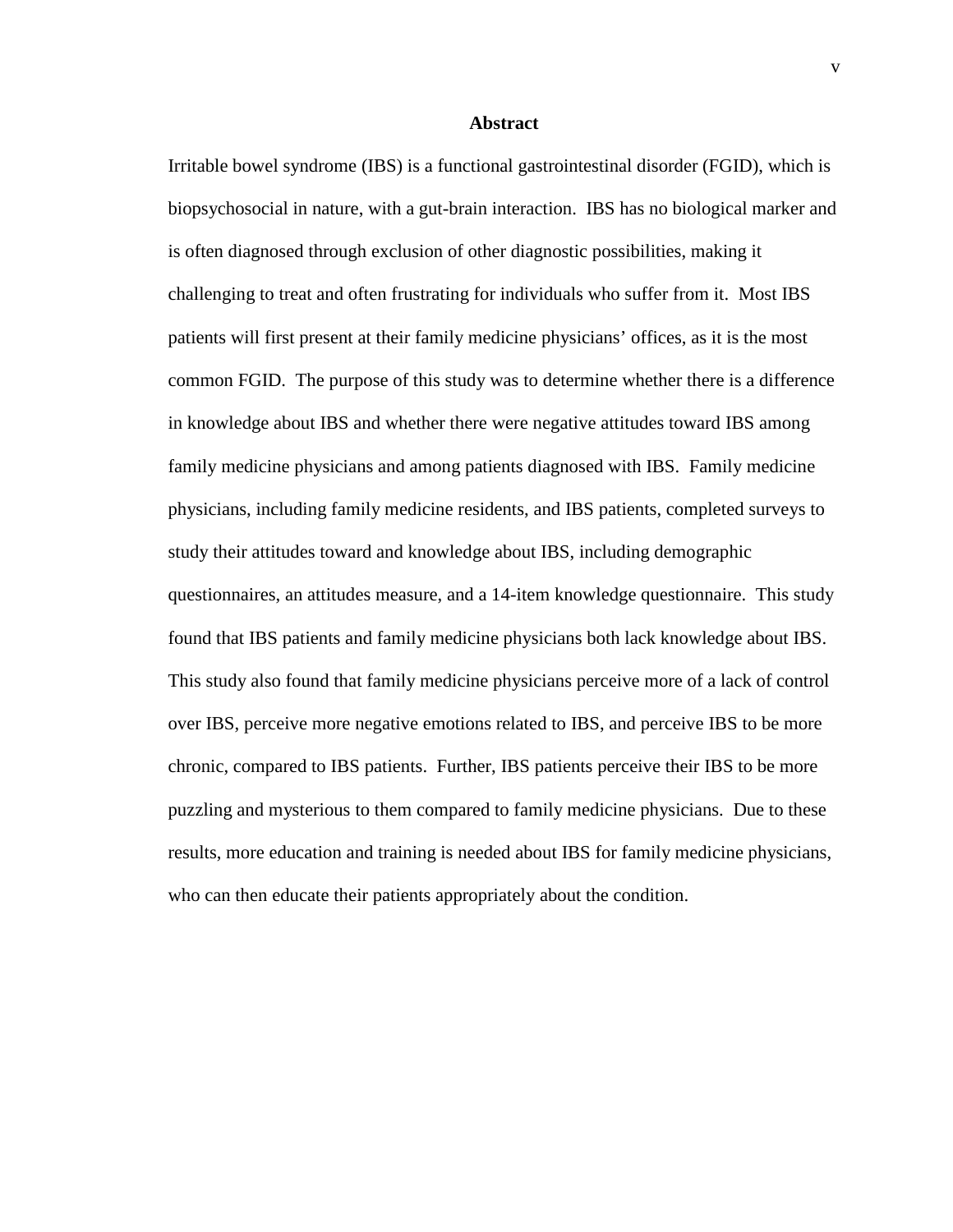## **Table of Contents**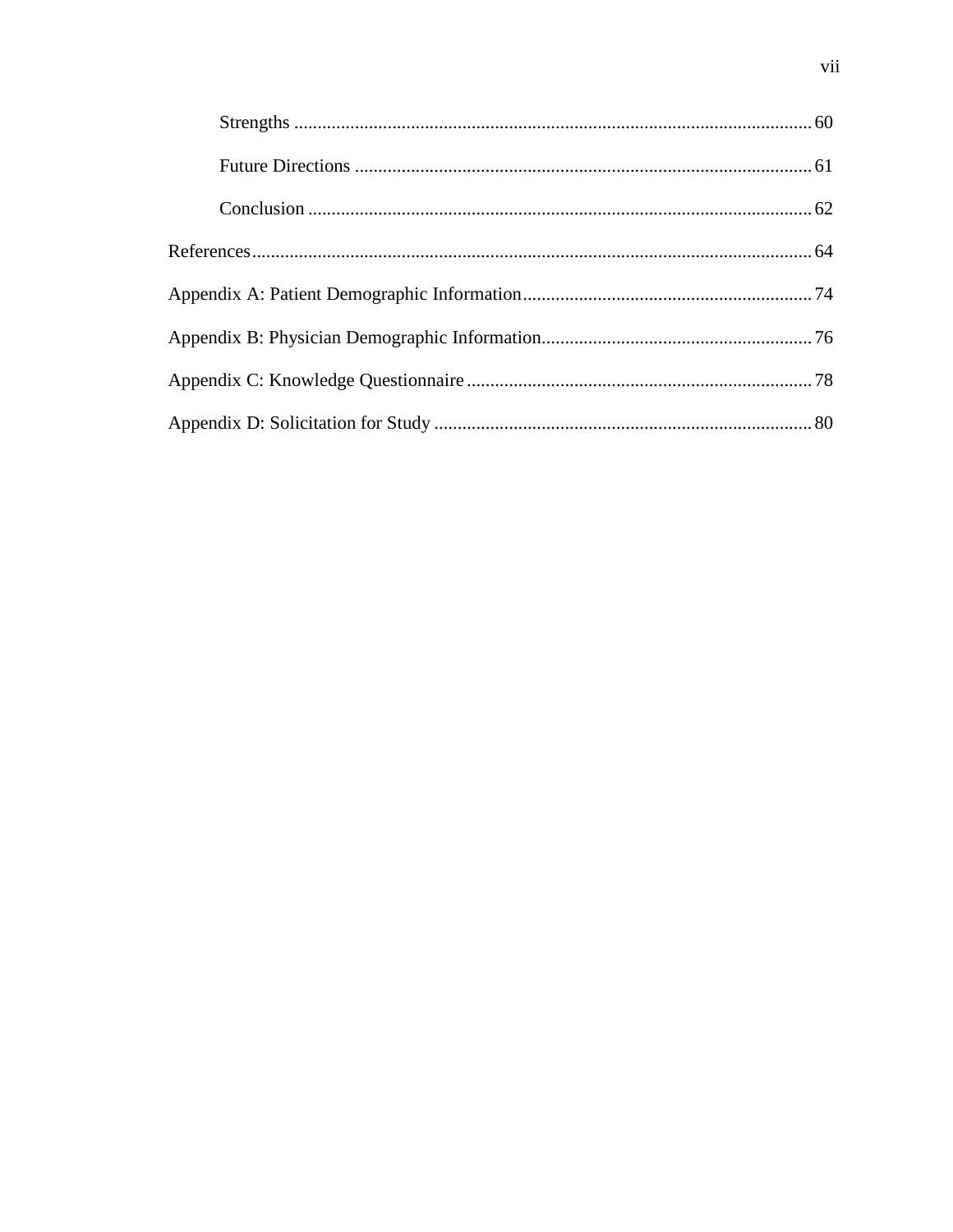## **List of Tables**

| Table 2. Timeline (Acute/Chronic), Emotional Representation, and Illness Coherence |
|------------------------------------------------------------------------------------|
|                                                                                    |
|                                                                                    |
| Table 4. Demographic Analysis – Family Medicine Physicians (n = 41)  44            |
|                                                                                    |
|                                                                                    |
| Table 7. Timeline (Acute/Chronic), Illness Coherence, Emotional Representation     |
|                                                                                    |
|                                                                                    |
|                                                                                    |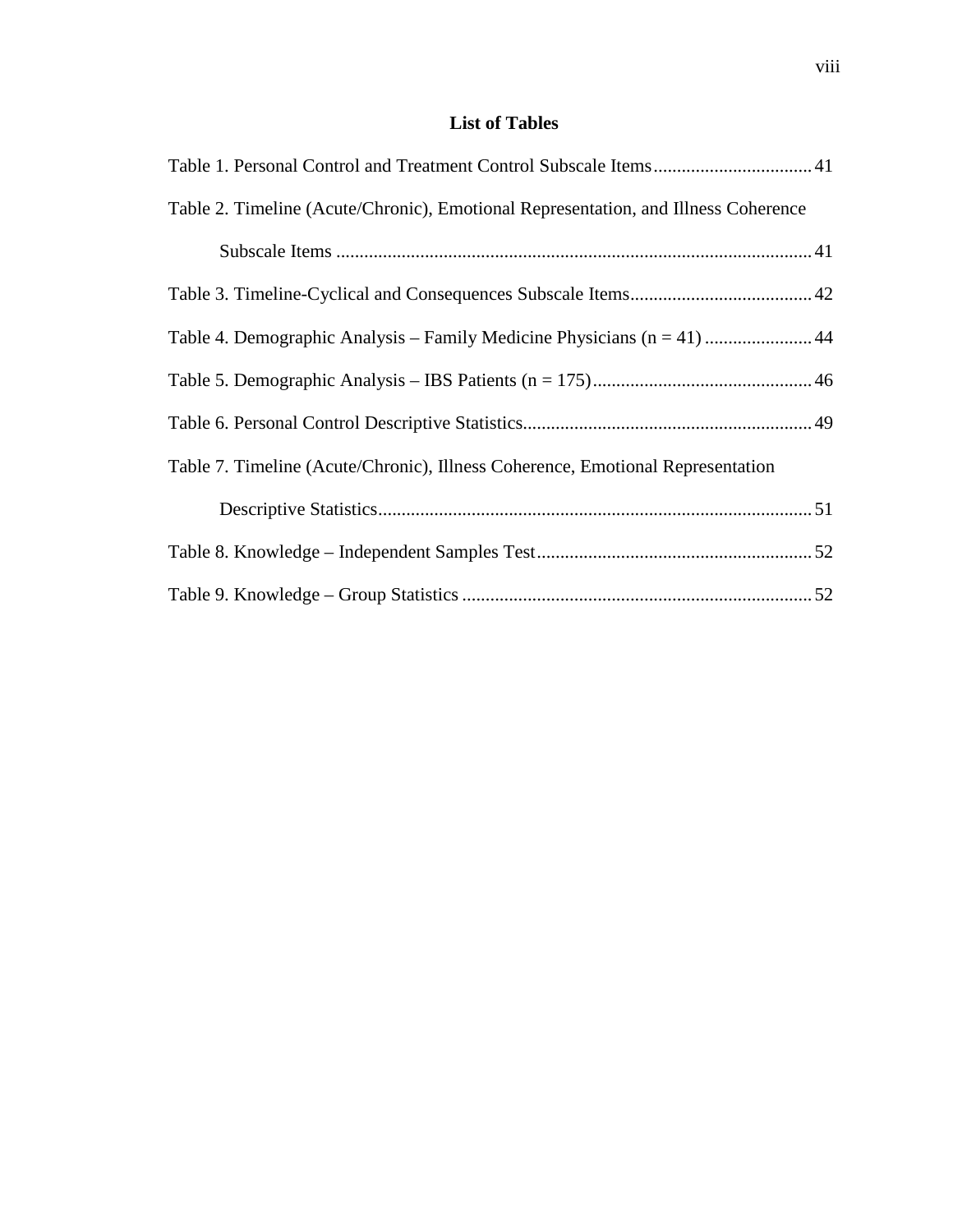#### **Chapter 1: Introduction**

#### **Statement of the Problem**

Irritable bowel syndrome (IBS) is a recurring and chronic functional bowel disorder consisting of abdominal pain, cramping, bloating, gas, diarrhea, and constipation (Hungin et al., 2014). It affects the small and large intestines, causing these symptoms in the gut or bowel. It is a "syndrome" because it is a group of various symptoms that aggravate the gut; however, these symptoms may be expressed differently depending on the individual (Gucht, 2015). IBS is also considered a "gut-brain interaction" or disorder, because the brain influences the gut, for instance, through stress and anxiety (Drossman, 2016). Also, IBS is usually diagnosed by using symptom-based criteria because there are no specific biological markers for the diagnosis (Hungin et al., 2014).

IBS affects approximately 11% of adults worldwide (Ooi, Correa, & Pak, 2019) and 10% to 15% of adults in the United States (Hungin et al., 2014). It accounts for about 50% of referrals to gastroenterologists and is the most common functional bowel disorder worldwide (Pilgrim  $\&$  Schub, 2016). It is the seventh most common diagnosis made by all physicians in the United States, accounting for about 12% to 14% of primary care visits (Inadomi, Fennerty, & Bjorkman, 2003). Therefore, IBS may be more common among patient visits to primary care settings compared to primary care visits for diabetes, hypertension, or asthma (Lacy et al., 2006), meaning most individuals suffering from IBS will first go to their primary care or family medicine physicians instead of other types of doctors (Hungin et al., 2014).

IBS also has a large economic impact, costing directly \$1.6 billion and indirectly \$19.2 billion yearly (Ladabaum et al., 2012). In one study, individuals with IBS missed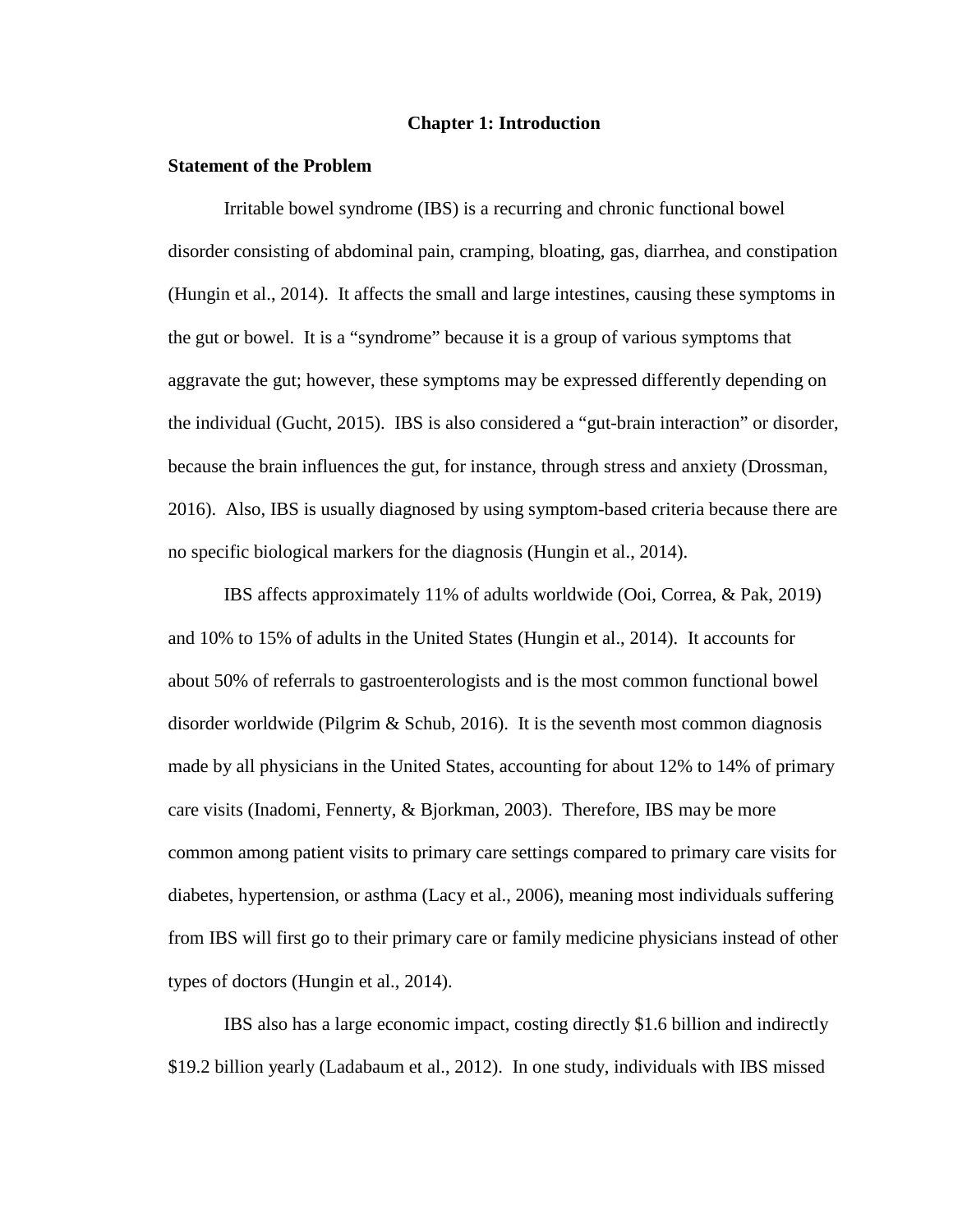more work, spent more time in bed, and missed more daily activities compared to individuals without IBS. About one fourth of people with IBS in the study worked fewer hours, 67% believed they were less productive at work due to symptoms, and individuals with IBS were twice as likely to miss work compared to people without IBS (Hungin, Chang, Locke, Dennis, & Barghout, 2005). IBS has an economic effect in which yearly costs to manage and treat it are estimated to be \$15 billion to \$30 billion due to missed work or school, recurrent doctor visits, comorbid conditions, use of medication, and avoidable surgery (Lacy et al., 2006).

The patient and health care provider relationship plays a vital role in patients' experiences of the illness (Halpert & Godena, 2011). Moreover, many IBS patients reportedly believe their physicians do not sufficiently educate them about IBS and its associated symptomatology or provide enough support. Many IBS patients also believe physicians do not attempt to fully understand patients' experiences living with IBS (Lacy et al., 2007). Individuals with IBS often have a significant decrease in quality of life (Heitkemper, Carter, Ameen, Olden, & Cheng, 2002; Lacy et al., 2006). Conversely, many primary care and family medicine physicians are knowledgeable about comorbidities, such as depression, anxiety, and stress (Hungin et al., 2014), and that an estimated 50% of individuals with IBS experience a diagnosis of a psychological disorder in addition to IBS, often depression and/or anxiety (Dainty, Allcock, & Cooper, 2014).

Due to the common comorbidities with IBS, two evidenced-based psychological treatments include cognitive behavioral therapy (CBT; Craske et al., 2011; Laird, Tanner-Smith, Russell, Hollon, & Walker, 2016; Sugaya, Nomura, & Shimada, 2012; van Tilburg, Palsson, & Whitehead, 2013) and mindfulness based therapy (Zomorodi, Abdi,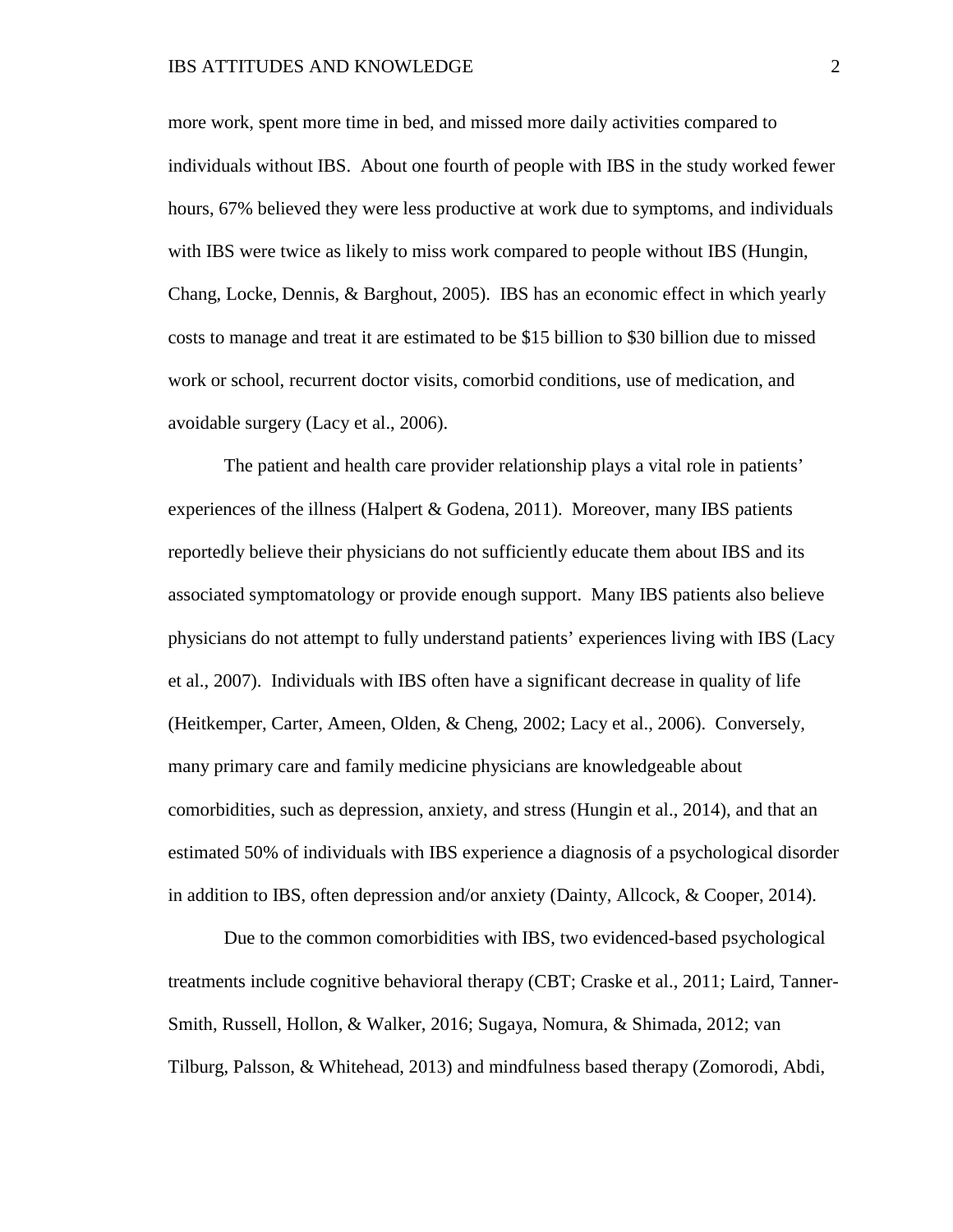& Tabatabaee, 2014). Pharmacological treatments are also common, including loperamide, fiber supplements, tricyclic antidepressants, selective serotonin reuptake inhibitors (SSRIs), antispasmodics, rifaximin, pregabalin, and probiotics, which are often guided by the specific symptoms (Trinkley & Nahata, 2011).

#### **Literature Review**

**Medical training.** Medical education in the United States can be from an osteopathic (doctor of osteopathic medicine [DO]) or allopathic (doctor of medicine [MD]) program (American Medical Association, 2016; American Osteopathic Association, 2017). There are many similarities between allopathic and osteopathic training, including utilization of the same Medical College Admission Test (MCAT), length of program (four years), matriculation after completing an undergraduate degree, certification to take and pass board exams, opportunity to study and practice any specialty, and three to seven years of residency after medical school. There are also various differences between allopathic and osteopathic schools. Allopathic applicants use the American Medical College Application Service (AMCAS) to apply and take the United States Medical Licensing Exam (USMLE); there are 141 allopathic schools in the United States and 17 in Canada. Osteopathic applicants use the American Association of Colleges of Osteopathic Medicine (AACOM) when applying, take the Comprehensive Osteopathic Medical Licensing Examination (COMLEX) and may choose to take the USMLE, and receive further training and education about the musculoskeletal system and osteopathic manipulative treatment (OMT); there are 35 osteopathic medical schools in the United States (AACOM, 2019).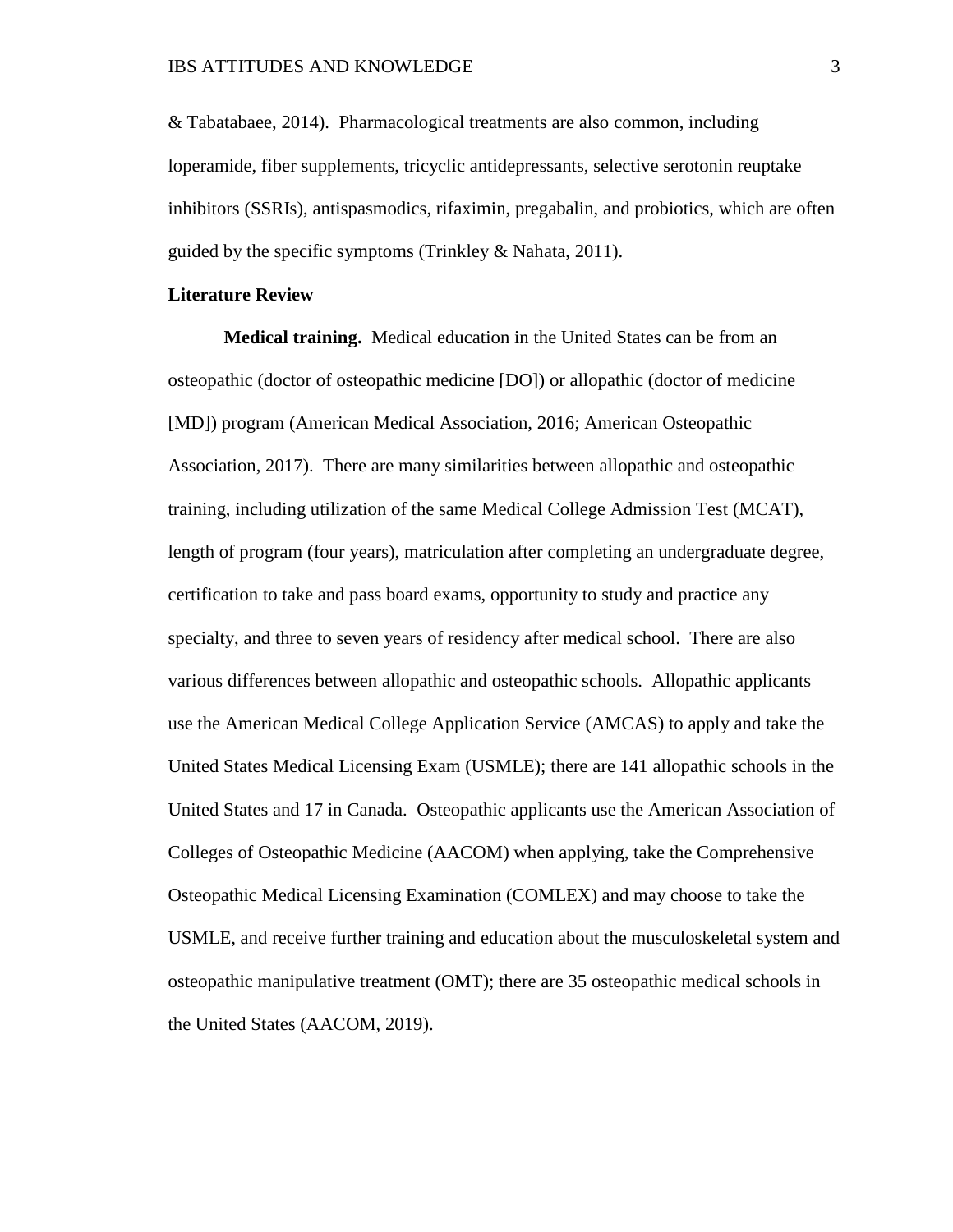According to the American Academy of Family Physicians (AAFP; 2017), a family medicine doctor is defined as a physician who has specific attitudes, skills, and knowledge through his or her education and residency training to "provide continuing and comprehensive medical care, health maintenance and preventative services to each member of the family regardless of sex, age, or type of problem, be it biological, behavioral, or social" (Family Physician, Definition section, para. 1). On the other hand, the AAFP has stated that primary care involves the primary care physician, other physicians who practice some primary care in their work, and providers who are not physicians. One definition of primary care states that it is provided by a physician who is trained to meet a patient at first contact (e.g., a patient who is undiagnosed or has symptoms of an unknown origin) and provide a continuation of services for any symptoms or health reasons (e.g., for chronic, acute, or preventative reasons). The AAFP has stated, "primary care includes health promotion, disease prevention, health maintenance, counseling, patient education, diagnosis and treatment of acute and chronic illnesses in a variety of health care settings" (Definition #1 – Primary Care section, para. 2). Examples of various health care settings include any office, inpatient or critical care facility, long-term facility, day care, and home care. Further, a primary care physician often serves as a personalized provider while working with other health care professionals, whether for referrals or consultation. (AAFP, 2017). According to the AAFP, a primary care physician specializes in family medicine, internal medicine, or pediatrics.

An important distinction the AAFP (2017) has made involves the difference between primary care and family medicine. Even though the AAFP has noted that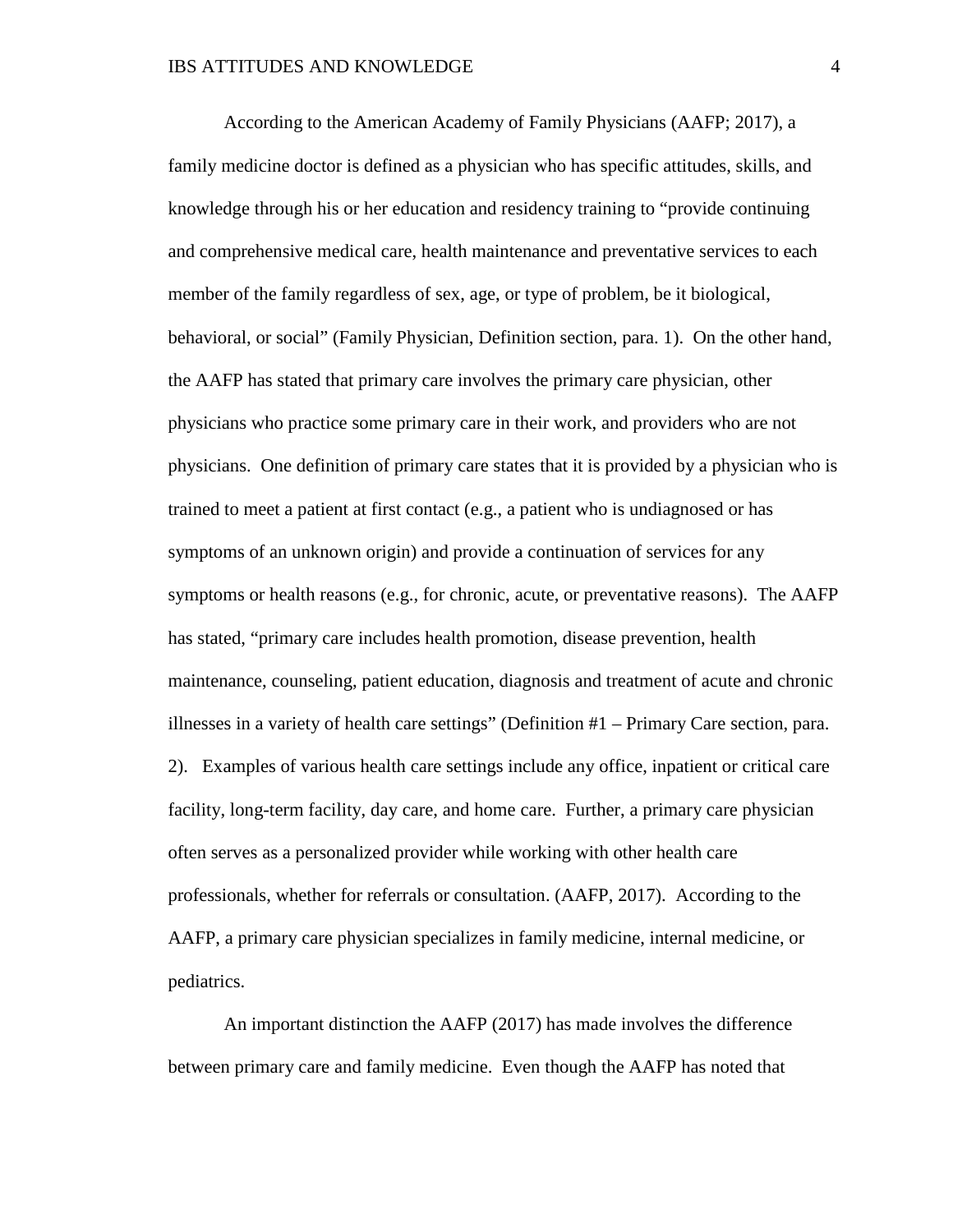primary care and family medicine physicians both provide primary care services, AAFP has explained that these two terms do not hold the same meaning. Indeed, primary care does not include all of the roles of a family medicine physician (AAFP, 2017). For instance, a family physician is one who is qualified through his or her residency training and education to provide care to all patients from a family despite age, sex, or presenting problems (AAFP, 2017). Therefore, for the purpose of this study, the focus was specifically on family medicine physicians and not overall primary care.

When training to become a family medicine physician, one must graduate from a four-year allopathic (MD) or osteopathic (DO) medical school. After medical school, a family medicine physician must complete three years of residency, during which he or she receives training in labor and delivery, emergency medicine, surgery/procedures, pediatrics, hospital care, and geriatrics, in order to gain the skills to provide care to all patients across the life span. The first year of residency is often called internship year, and is when the resident must take the final part of the USMLE or COMLEX exam and rotate among various medical specialties and disciplines. The second and third years of a family medicine residency are spent practicing in a specific specialty or specialties, with much of the time spent in a family medicine setting. After residency, a family medicine physician can complete a one-year fellowship training program or become an attending family medicine physician, meaning he or she practices without the supervision of an attending physician (AAFP, 2017).

**Functional gastrointestinal disorders.** A common grouping of diagnoses encountered by residents and attending physicians is functional gastrointestinal disorders (FGIDs). FGIDs are considered the most common gastroenterology diagnoses. FGIDs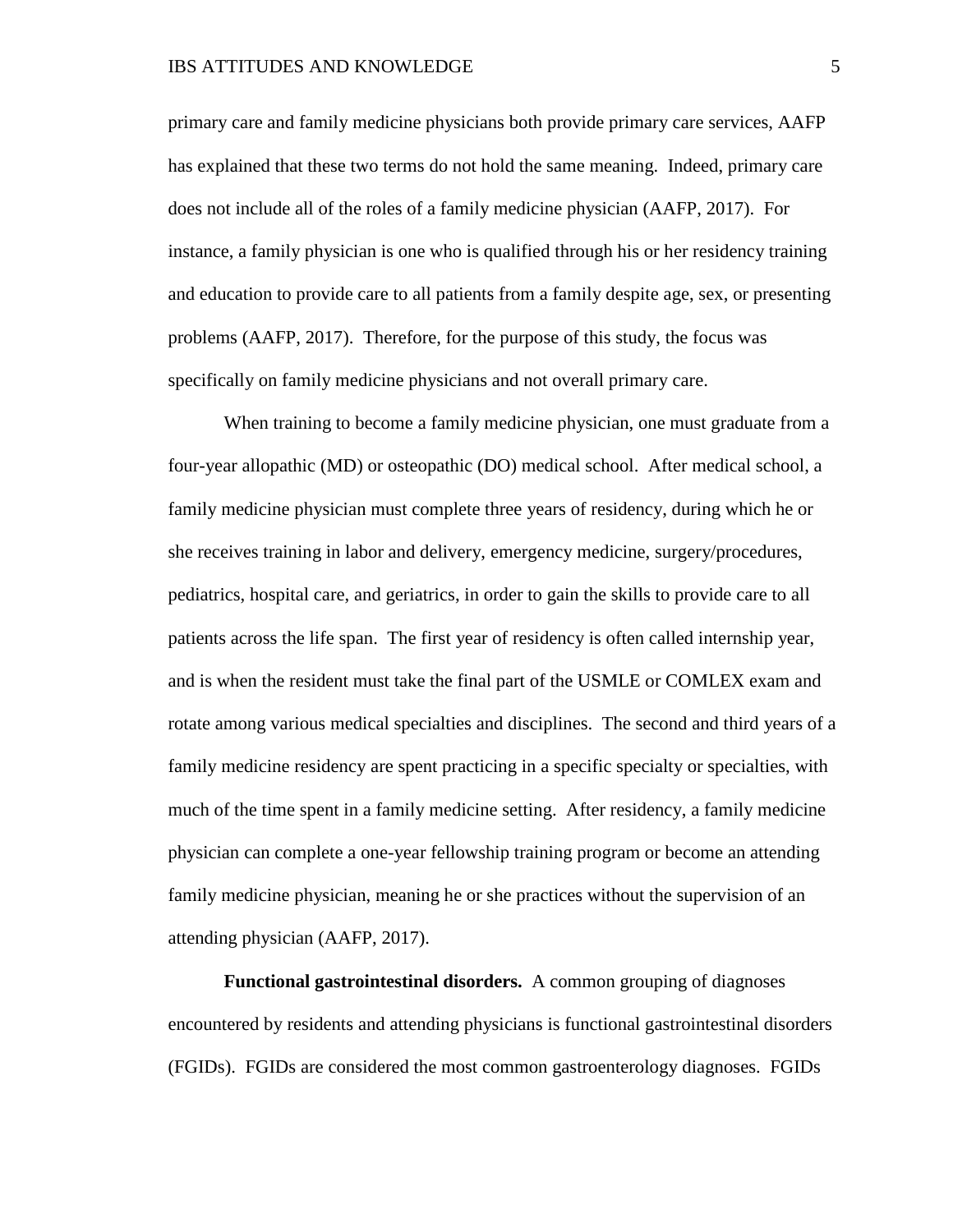are considered biopsychosocial disorders, with a gut and brain interaction (Chang et al., 2006; Drossman, 2016), and include muscular contractions or spasms, "visceral hypersensitivity, altered mucosal and immune function, altered gut microbiota, and altered central nervous system processing" (Drossman, 2016, p. 1268). FGIDs are not explained by an identifiable abnormal structure within the body. Instead, FGIDs are considered bidirectional in nature, in which an individual's mental health affects his or her symptom expression of the FGID and vice versa (Dear et al., 2018). Only within the past few decades have FGIDs started to be considered from a biopsychosocial rather than dualistic perspective, the former of which involves integrating mental and physical health to conceptualize a person as a whole entity. By utilizing the biopsychosocial model with FGIDs, such as including neurogastroenterology and the brain-gut relationship, opportunities for new medication and treatments were established. It is understood that genetic, sociocultural, and environmental factors can influence an individual's development regarding personality, vulnerability to stress, and psychological health, including coping skills and ability to handle stressors. Nevertheless, it has been found that these various aspects of an individual also affect his or her risk for gastroenterological dysfunctions, showing that the brain and gut interaction also affects central nervous system (CNS) functioning, and can result in a FGID (Drossman, 2016; Drossman & Hasler, 2016).

There are eight categories of FGIDs: (a) esophageal disorders, (b) gastroduodenal disorders, (c) bowel disorders (e.g., IBS), (d) centrally mediated disorders of gastrointestinal (GI) pain, (e) gallbladder and sphincter of oddi (SO) disorders, (f) anorectal disorders, (g) childhood functional GI disorders: neonate/toddler subtype, and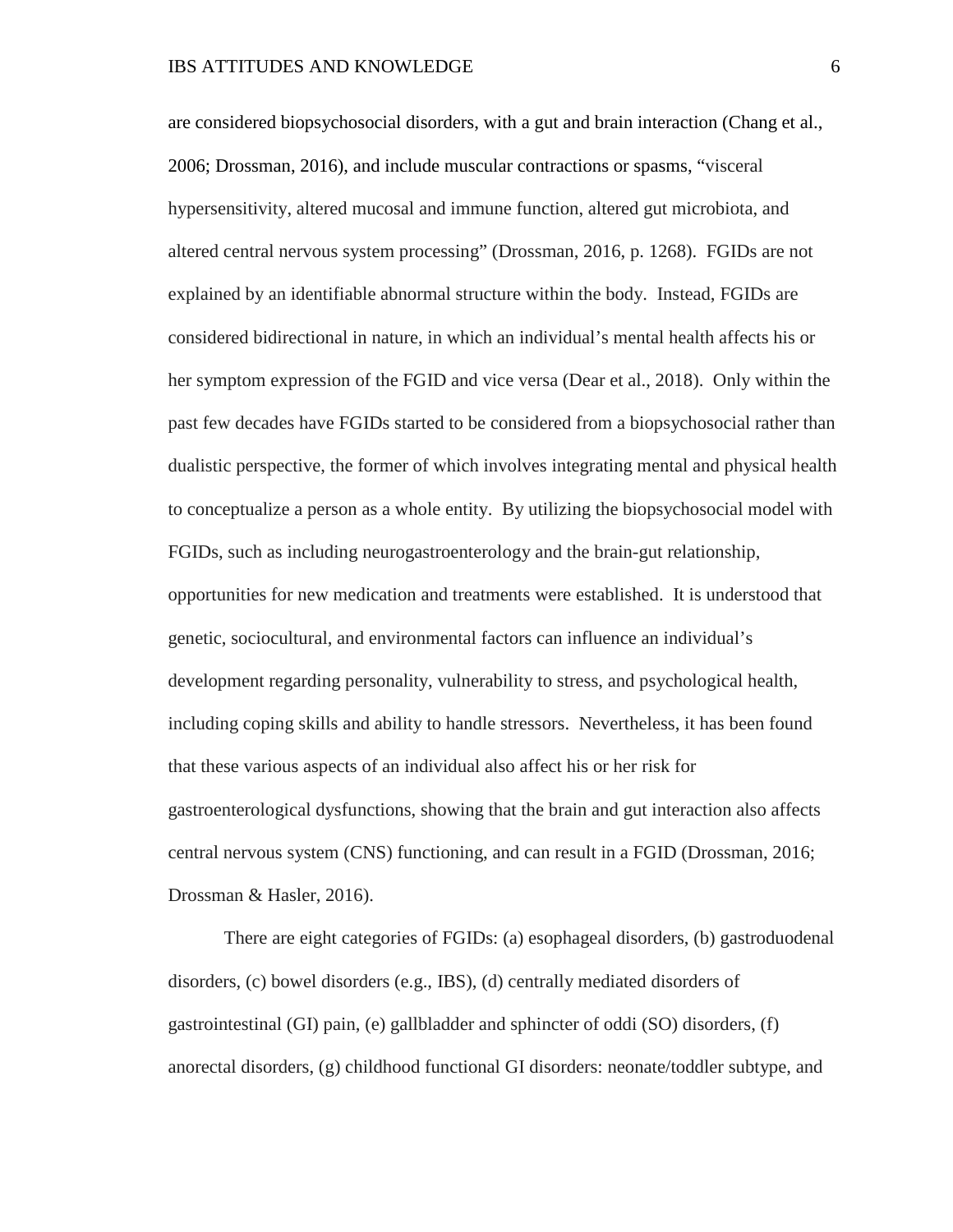(h) childhood functional GI disorders: child/adolescent subtype. Bowel disorders include IBS and functional constipation, functional diarrhea, functional abdominal bloating/distension, unspecified functional bowel disorder, and opioid-induced constipation (Drossman, 2016; Drossman & Hasler, 2016). In order to effectively treat an individual diagnosed with a FGID, a strong relationship between physician and patient is vital. A strong patient-physician relationship can increase the satisfaction of the patient, thereby increasing treatment adherence, decreasing symptoms, and improving health overall (Drossman, 2016).

**Irritable bowel syndrome.** IBS consists of abdominal pain, cramping, bloating, gas, diarrhea, and constipation (Drossman, 2016). It is a recurring and chronic condition affecting the small and large intestines, causing various symptoms in the gut or bowel (Drossman, 2016). More recent research has found that when an individual experiences IBS, the gut microbiome and changes in the diversity of the microbiota, or microorganisms in the gut, affects the individual's immune system, and causes gut inflammation that, in turn, affects the interaction between the gut and the brain (Ooi et al., 2019). IBS is referred to as a brain-gut disorder because the brain influences the symptoms in the gut, through stress and anxiety (Drossman, 2016). It is called a syndrome because it is a set of various symptoms; however, the symptoms may be expressed differently depending on the individual (Gucht, 2015). As such, there numerous subtypes of IBS have been used to classify differences in symptom presentation: IBS-constipation (IBS-C), IBS-diarrhea (IBS-D), IBS-mixed type (IBS-M), and IBS-unclassified (IBS-U). IBS-M is classified as alternating between diarrhea and constipation. IBS-U does not fit into exact criteria to meet symptoms of the other types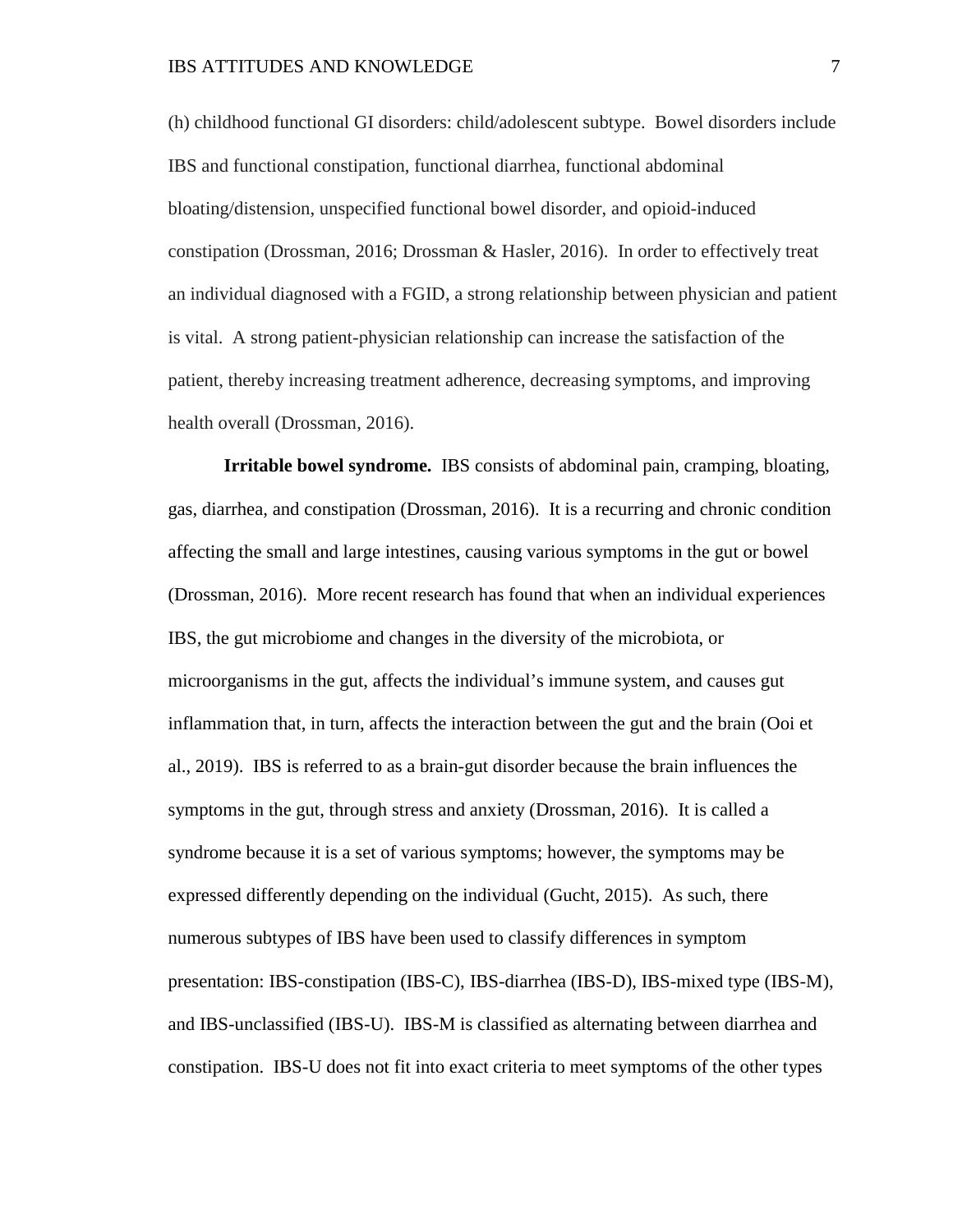of IBS (Singh et al., 2015). One study conducted by Singh et al. (2015) compared indicators of quality of life—including food avoidance, relationships and social interactions, and daily activities—among patients with the four subtypes of IBS. Singh et al. found patients with IBS-D and IBS-M had a significantly lower quality of life compared to patients with IBS-C. IBS-D patients avoided more foods and were impacted more in their daily lives compared to IBS-C. Due to the negative impact on daily living, activities, and relationships, patients with IBS-M were found to have decreases in their social activities compared to patients with IBS-C. Overall, this study found IBS-D and IBS-M to be similar in quality of life effects. Moreover, patients with IBS-D or IBS-C may eventually meet criteria for the IBS-M subtype. Another contributor to decreased quality of life is that individuals with IBS often see various doctors and undergo many diagnostic tests before being officially diagnosed with IBS. Genetics and heredity, mucosal inflammation, and the interpretation of the sensory signals all play a role, depending on the individual (Talley  $&$  Spiller, 2002). Overall, individuals with IBS experience unpredictability with regards to pain and discomfort with various gut and bowel symptoms. In turn, this contributes to feelings of emotional difficulties and isolation, worry, stress, and a decrease in feeling in control (Chang et al., 2006).

**IBS and culture.** A person's culture can also affect how he or she experiences IBS and how he or she views IBS and its symptoms. Most studies about IBS focus more on Western, Caucasian individuals; however, there have been studies examining IBS in other cultures. For example, in one study comparing Hispanic and non-Hispanic Caucasians in the state of Texas, Hispanic individuals were seen to self-medicate more often than non-Hispanic Caucasians. For example, the Hispanic individuals in this study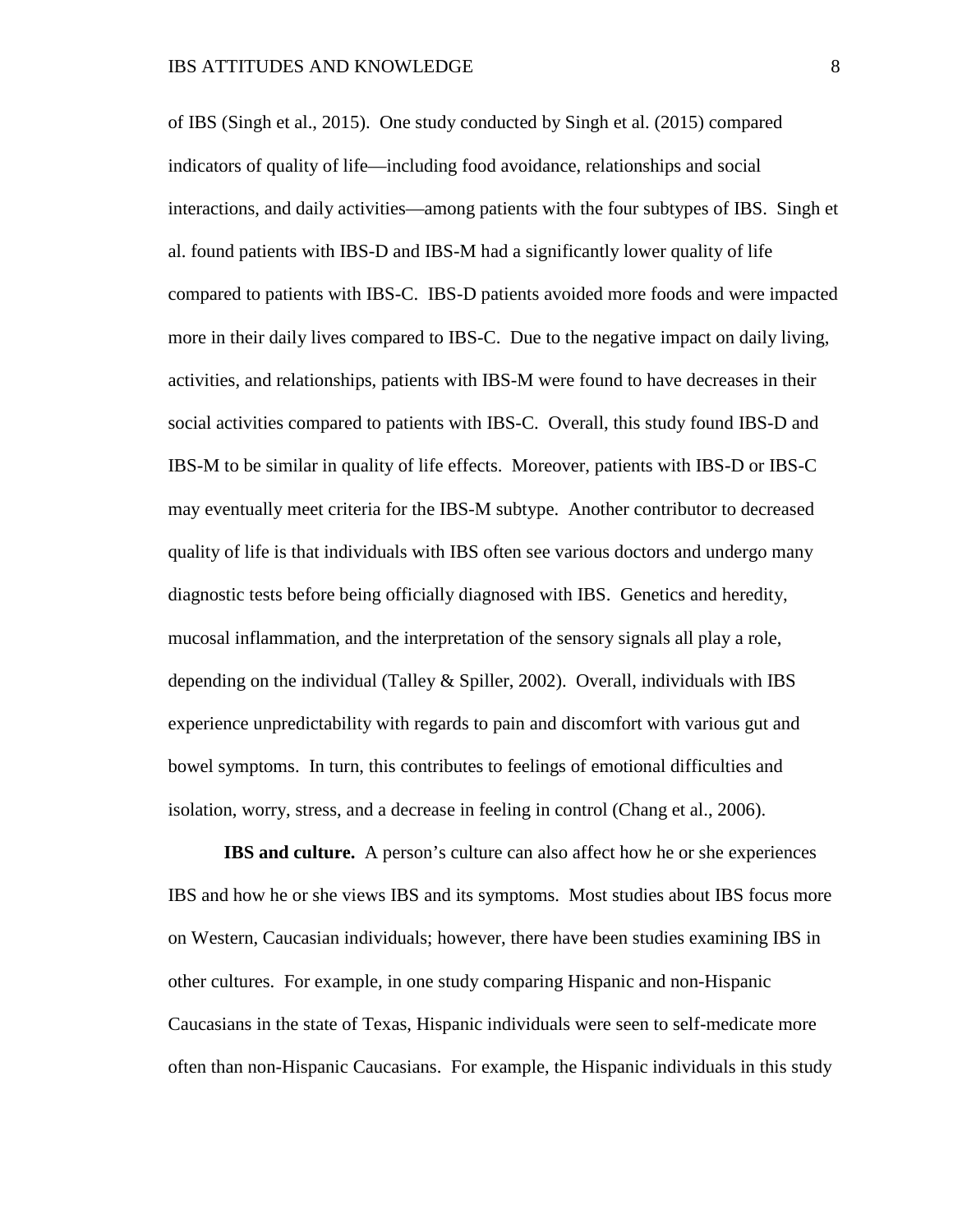utilized more culture-specific folk remedies and herbal teas for symptoms. The Hispanic individuals also indicated to have a more negative view of their conditions and reported worrying more about their health and conditions. This study found that Hispanics were less likely to seek out health care professionals for their IBS symptoms. Therefore, ethnicity may affect views of individuals' general health, which may, in turn, affect their health behaviors and adherence (Zuckerman, Guerra, Drossman, Foland, & Gregory, 1996).

Among Japanese individuals, the view of IBS is changing due to the country becoming more modernized. Traditionally, Japanese individuals believed in a strong mind and body connection. Modern views are replacing this belief though with a dichotomous view of IBS. Japanese physicians are viewing IBS as either psychogenic or organic, meaning the biopsychosocial model is not being utilized. Further, if IBS patients in Japan are viewed as having the syndrome due to solely psychological reasons, it is common for these patients to not adhere to psychological treatment because of the stigmatization of mental health concerns in Japan. Like in many countries, seeing a psychologist or psychotherapist is viewed as necessary only for severe psychological cases. Japan is said to be similar to the United States in regard to the conflict between the biopsychosocial view of IBS and the medical model view of IBS. Nevertheless, biopsychosocial practices are becoming more known and accepted both in Japan and in the United States (C. D. Gerson & M. Gerson, 2010).

 In India, IBS is viewed differently depending on gender. Despite studies stating that the majority of IBS patients are female, in India, the majority of diagnosed IBS patients are male. This is due to Indian studies in the 1980s and 1990s focusing on male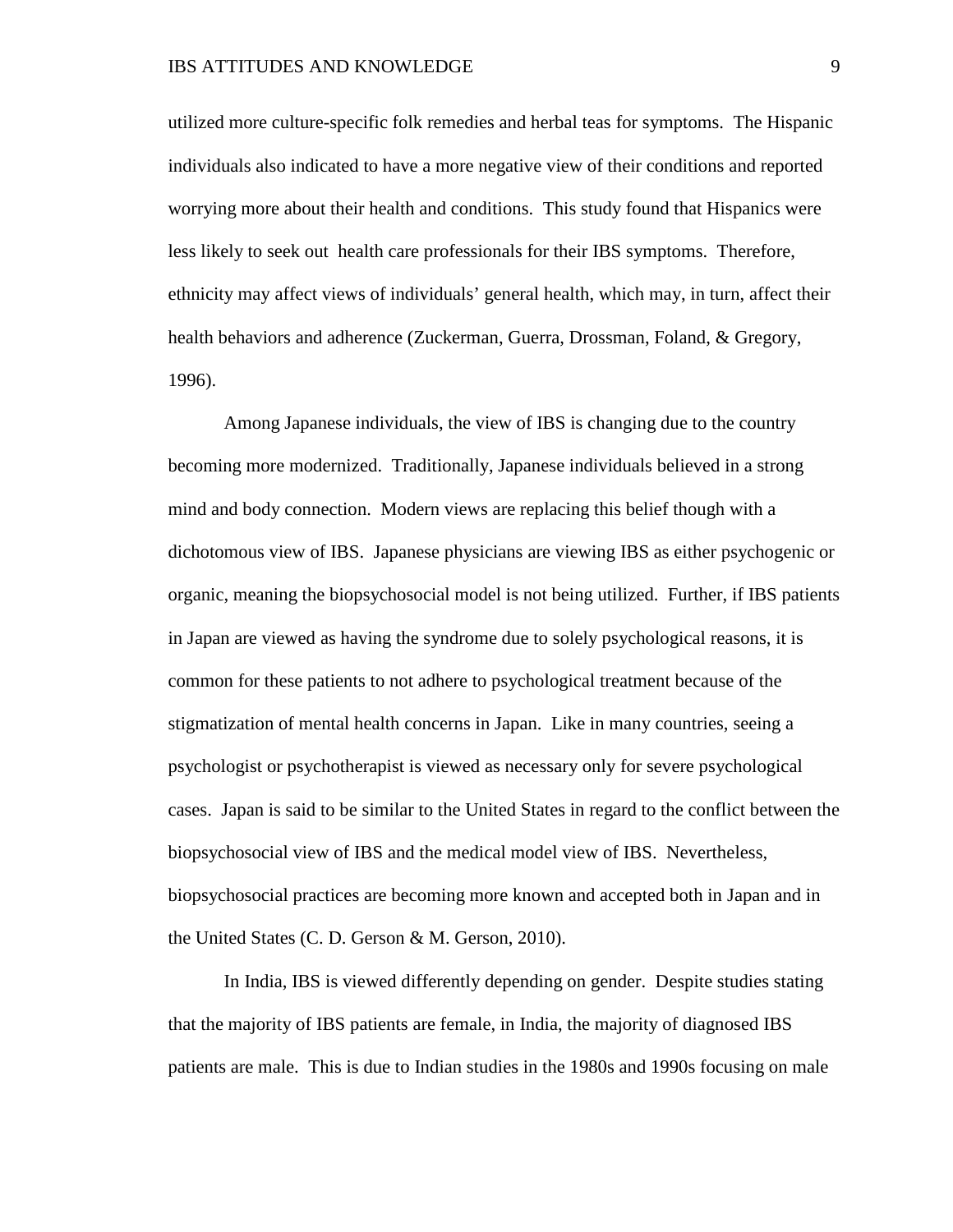IBS patients; however, this may be due to females, during this time in India, not seeking out health care, specifically in rural areas where females in India were in submissive roles and not allowed to seek out health care from professionals, nor allowed to participate in studies regarding IBS or other medical concerns. These results may change due to India changing and becoming more modern in its views and treatment of women. Another cultural aspect in India regarding IBS is that IBS is caused by an infection in the small intestine and that an individual with IBS needs to dispel flatulence to relieve symptoms. Additionally, even though IBS is often associated with depression and anxiety, seeking psychological treatment is still stigmatized in the Indian culture (C. D. Gerson & M. Gerson, 2010).

In Mexican culture, expressing one's emotions is viewed as normal. Therefore, IBS is viewed as being partially caused by stress in one's life, specifically familial stress. As a result, familial influences and familial relationships affect one's health significantly in the Mexican culture. In Mexico, one part of the treatment for IBS includes processing family relationships. Moreover, due to the significant cultural influence of "machismo," the belief that men should take pride in their masculinity, Mexican women are more likely to be open about and discuss their GI symptoms, whereas Mexican men are more likely to feel embarrassed and utilize humor regarding their IBS symptoms (C. D. Gerson & M. Gerson, 2010).

Similar to Mexican culture, in Italy, views about IBS are relationship-focused. There, IBS is viewed as being influenced by emotional distress and familial and relational stress. Due to the strong value of family in Italy, communication difficulties and family issues are considered significant influences on Italian IBS patients and having such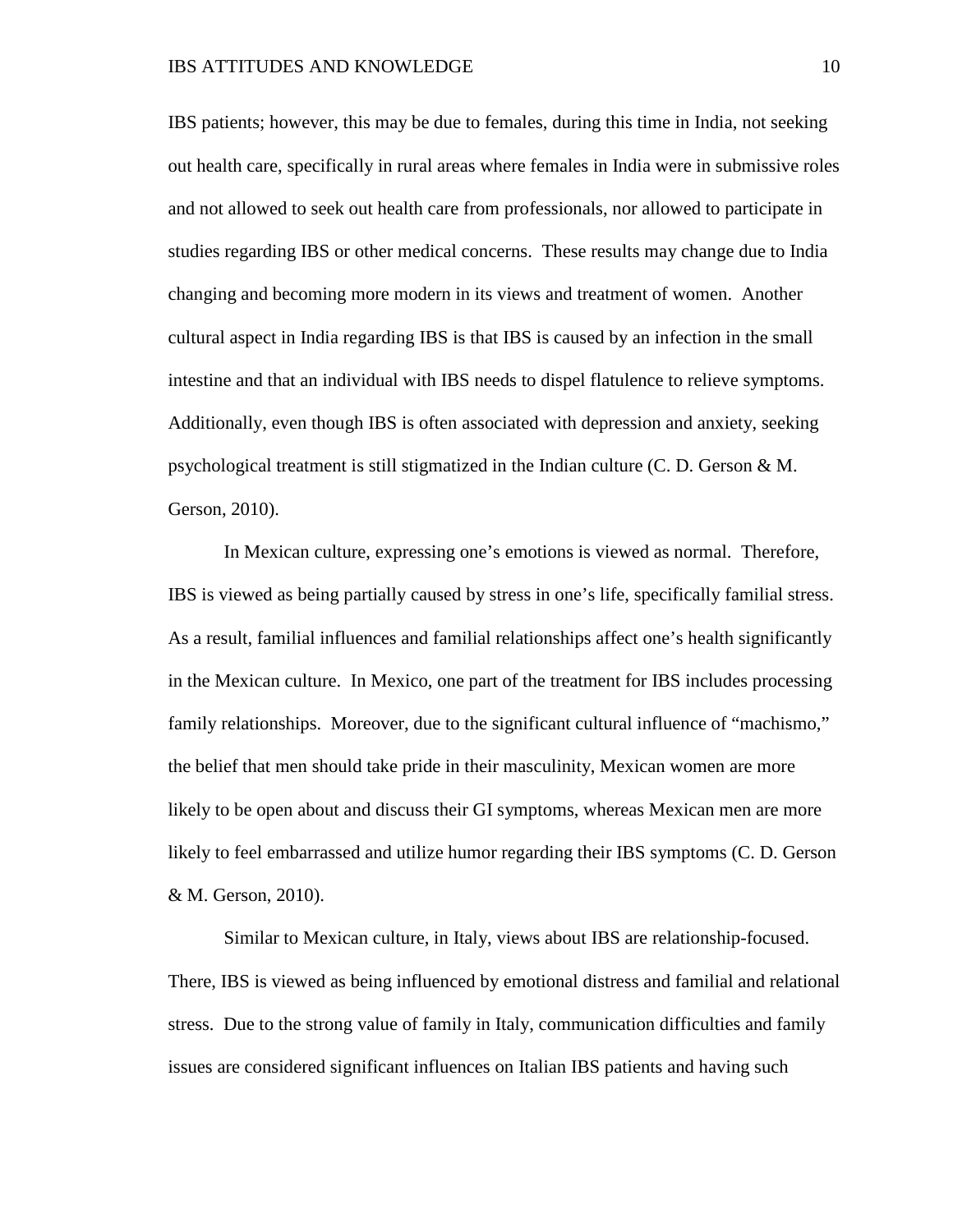problems is viewed as a reduction in one's strength, as one's family is viewed as "a part of the self" (C. D. Gerson & M. Gerson, 2010, p. 711). In one study in southern Italy, 30% of IBS patients stated that their IBS symptoms are because physicians did not understand their health difficulties (C. D. Gerson & M. Gerson, 2010).

In Hong Kong, one's health is viewed as related to the environment. Therefore, if a person is ill, then that person is not in balance with his or her environment. This is illustrated by the concept of yin and yang in Chinese culture, which postulates that finding balance in one's life is necessary for health. Hence, IBS patients in Hong Kong may feel a personal responsibility for their symptoms and may attempt to restore balance to their lives. This may be implemented by eating cold and hot foods and also by meeting with Chinese traditional healers who would offer more Chinese belief-congruent treatments (C. D. Gerson & M. Gerson, 2010).

In Romania, due to the political history of being under communist rule for some time, there was no research conducted about IBS until the 1990s. Even though there are stress-related concerns seen with Romanian IBS patients, psychological treatments are still not fully accepted or used. Nevertheless, Romanian individuals are starting to meet with psychologists more, though these psychologists may continue to be influenced by the political suppression lingering from many years of communist rule (C. D. Gerson  $\&$ M. Gerson, 2010).

**IBS and gender.** In the United States, FGIDs (including IBS) are diagnosed more in women than men (Chang et al., 2006; Payne, 2004). Further, living with IBS creates different experiences between men and women due to cultural and social gender normative expectations (Björkman, Dellenborg, Ringström, Simrén, & Jakobsson Ung,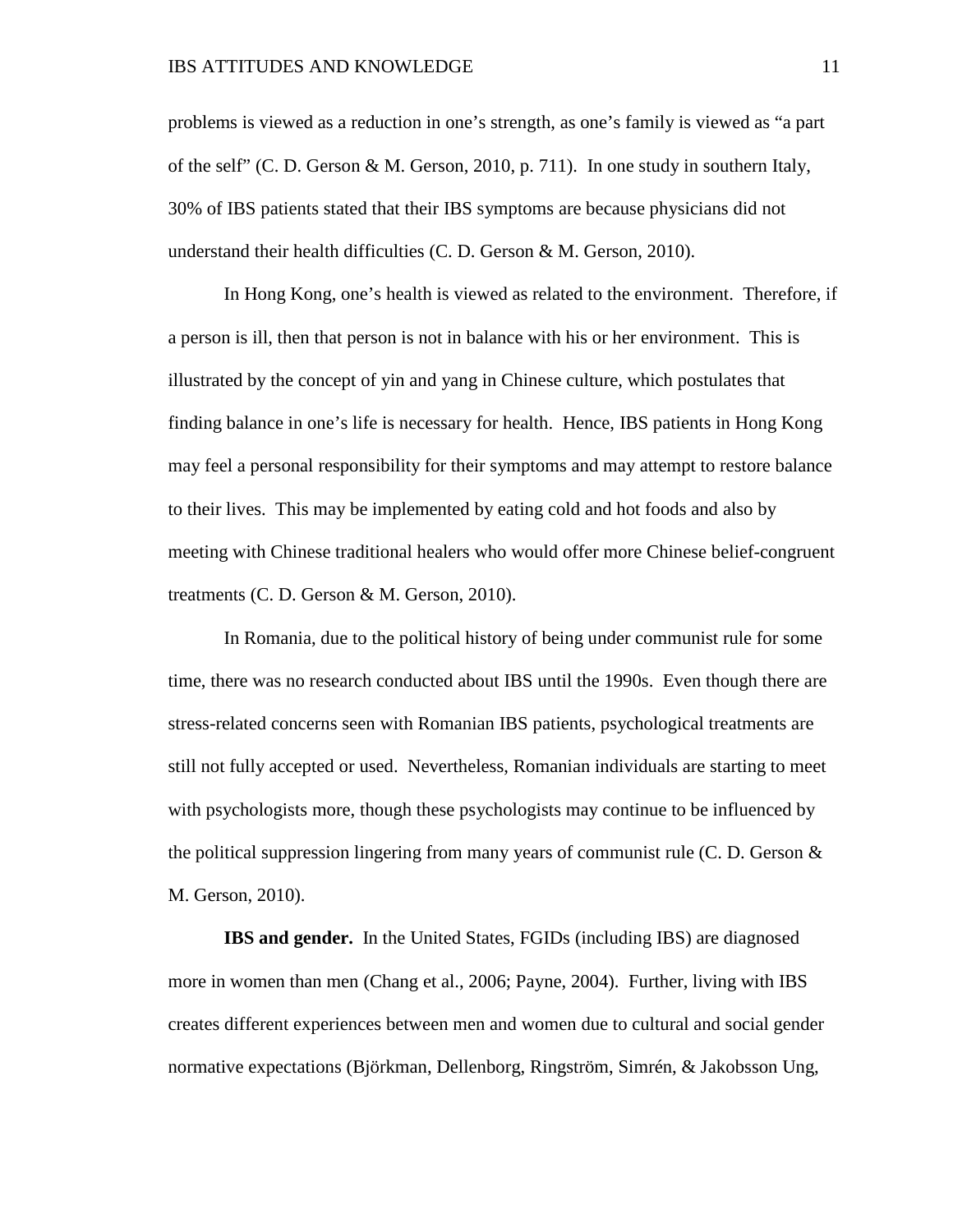2014; Smith, 2015). These different experiences mean men and women may express IBS differently, with different prevalent symptoms (Payne, 2004; Smith, 2015), different effects on daily life, and different perceptions of IBS (Payne, 2004). Therefore, living by the gender stereotypes and norms common in the culture creates different experiences of IBS for masculine or feminine individuals (Chang et al., 2006; Smith, 2015). Nevertheless, even though more women than men are diagnosed with IBS and symptom presentations and patterns may differ by gender, the symptoms and experiences of IBS seem to be overall similar between the two genders (Talley & Spiller, 2002)

One study by Toner and Akman (2000) stated that, generally, FGIDs might be found in more women than men because of a relationship with the female gender role instead of with the female sex. This study, which did not directly study men with IBS, examined women with IBS and the impact of the female gender role. Toner and Akman found that among women with IBS attending a CBT program, their major concerns were based on socially proper female behavioral norms, such as loss of control over bodily functions, a common symptom of IBS. Also, women reported more anxiety surrounding symptoms of IBS and the effects of these symptoms on their appearance, such as feeling bloated compared to feeling thin. Women reported feelings of shame surrounding bowel symptoms, possibly because of a culture in which girls are taught they should be clean, neat, and in control of these functions and boys being taught that they can be open, "dirty," and utilize bowel functions as a type of enjoyment. This can create more silence and embarrassment for women living with IBS (Toner & Akman, 2000). Conversely, as individuals with IBS are more likely to seek health care once symptoms affect their daily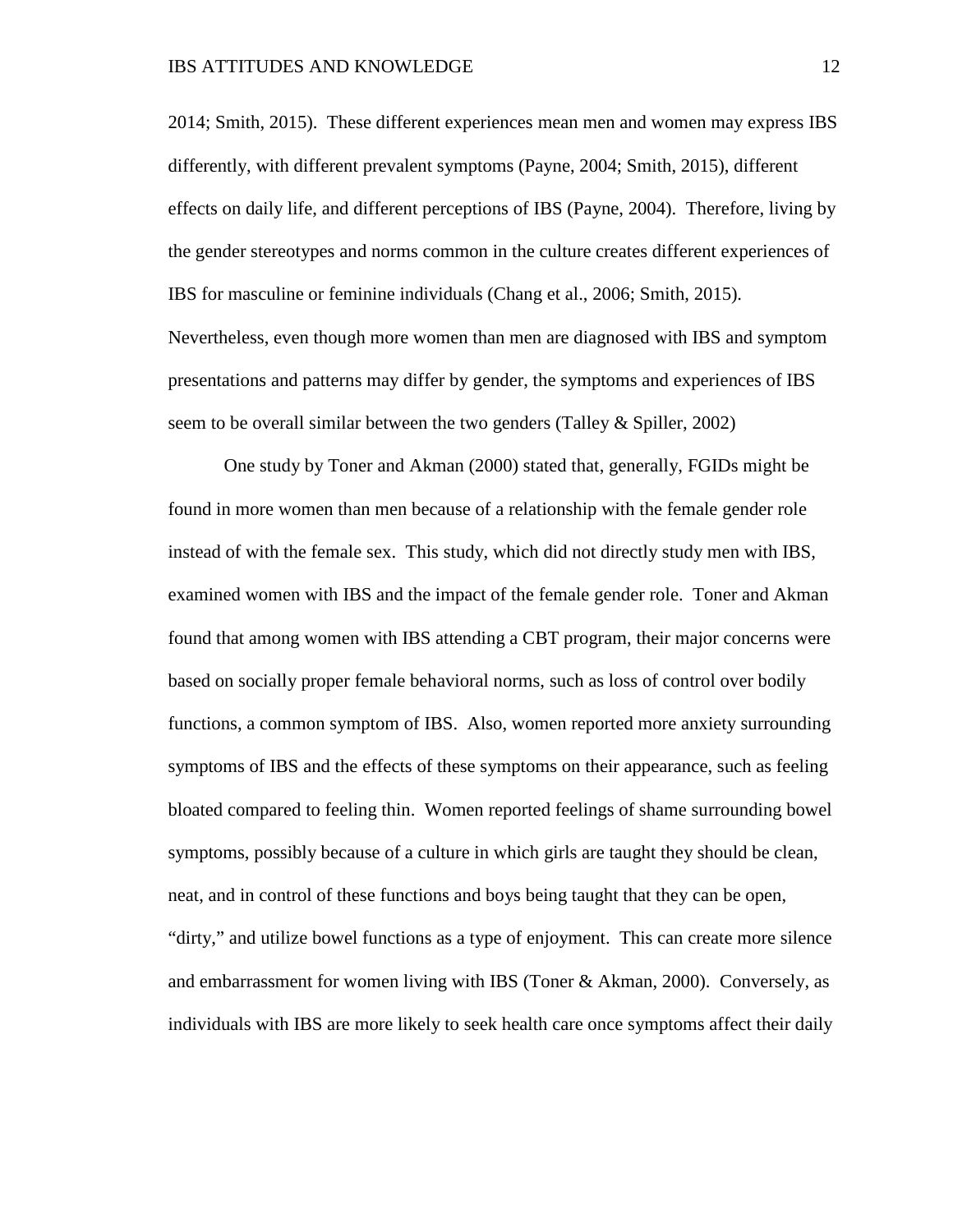lives, women's increased likelihood of seeking treatment and, therefore, being diagnosed may relate to these feelings of embarrassment and shame (Toner & Akman, 2000).

Björkman et al. (2014) found that health care professionals will, at times, stereotype patients with IBS based on gender. Male patients described feeling uncomfortable due to IBS being viewed as a female illness and, therefore, having their symptoms viewed as purely psychosomatic and as "emotional and weak" (Björkman et al., 2014, p. 1339). Further, female patients described wanting to be viewed as "good patients" (Björkman et al., 2014, p. 1339), which may relate to discomfort in reporting their symptoms to these professionals. Female patients also reported being told by health care professionals that the symptoms were purely psychological and the more symptoms they reported, the more often they were labeled as "whiny and neurotic" and it "being in their heads" (Björkman et al., 2014, p. 1339). This, in turn, caused some of these women to blame themselves for their IBS symptoms (Björkman et al., 2014). Again, gender creates different experiences for men and women (Björkman et al., 2014; Smith, 2015), even with health care professionals (Björkman et al., 2014).

**IBS and mental health.** Difficult life events and stress in general are recognized to negatively impact many physical illnesses and mental disorders. Specifically, amount of daily stress can worsen or improve IBS symptoms. In one study, individuals with IBS reported more life stress and experiencing more stressful events compared to a healthy control group. Also, the interaction between IBS and stress can be bidirectional; stressful life events can exacerbate IBS symptoms or IBS symptomatology can cause more stress. This portrays that life stress can significantly impact IBS and the symptomatology of it (van Tilburg et al., 2013). Due to the stress that is related to experiencing IBS symptoms,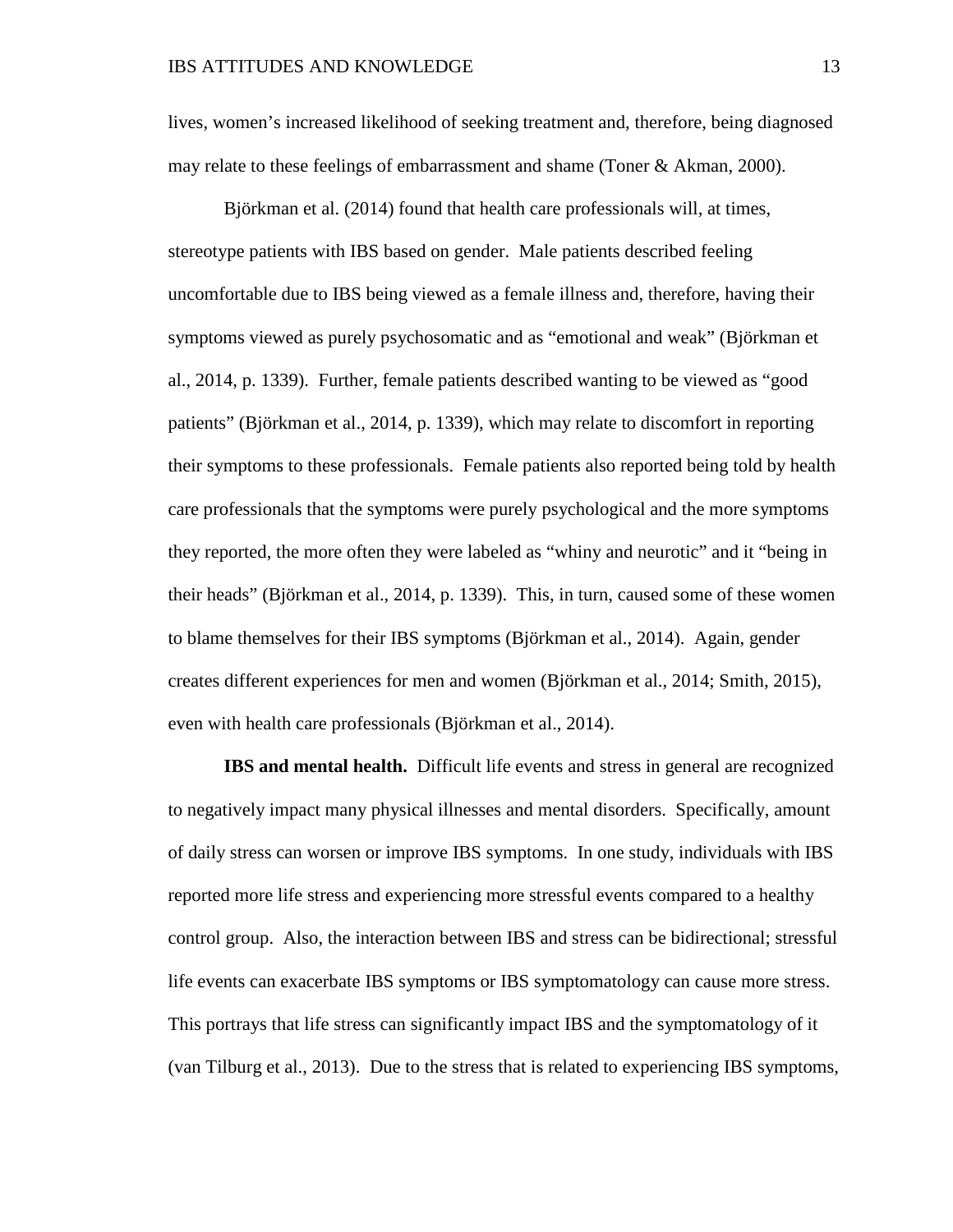the stress that can exacerbate symptoms, and other environmental and genetic factors, IBS is often comorbid with anxiety, depression, and/or other gastrointestinal disorders (Hungin et al., 2014; Lee et al., 2015; Sugaya et al., 2012; van Tilburg et al., 2013). If an individual has anxiety in addition to IBS, then the anxiety can be exacerbated from experiencing IBS symptoms or the IBS symptoms can worsen his or her anxiety.

One study conducted by Lee et al. (2015) found that psychological diagnoses, such as depression, anxiety disorders, sleep disorders, and bipolar disorder, were more diagnosed with individuals with IBS compared to a control group. The highest risk for being diagnosed with these psychological disorders is within one year of being diagnosed with IBS, and this high risk continues for more than five years after being diagnosed. In the same study, schizophrenia was not significantly found in individuals with IBS (Lee et al., 2015). Related to depression, anxiety, and sleep disorders often being comorbid with IBS, van Tilburg, Palsson, and Whitehead (2013) found that the factors that relate to a person's psychological well-being are often associated with the severity of IBS symptoms, including stress, personality and temperament, coping style, psychological distress, and somatization. Stress can directly affect IBS symptoms and the expression of these symptoms. Participants in this study stated that they experienced more lifetime stressful events compared to the healthy control group. This study found a correlation between life stressors, such as sexual abuse and marital separation, and IBS. Further, IBS sufferers portray more stress reactivity compared to the control group; thus, stress has a direct negative impact on the gut for an individual who has IBS (van Tilburg et al., 2013).

An individual's personality or temperament can also make him or her more vulnerable to stress. For example, neuroticism is a common characteristic portrayed with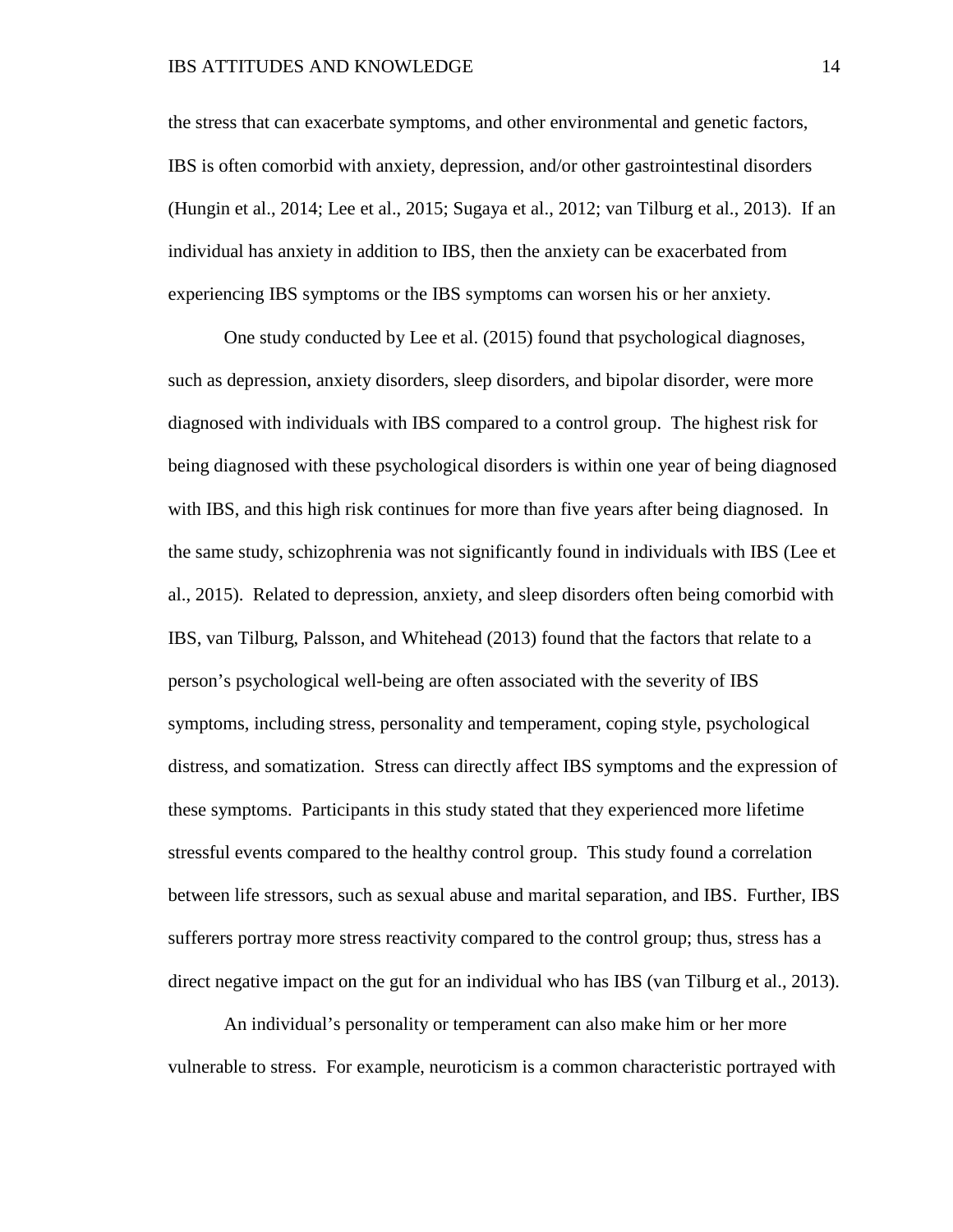IBS. Studies have found that people high in neuroticism have a higher degree of reactance to stress (van Tilburg et al., 2013). This also relates to people's coping styles and how they manage stress. The manner people cope with stress and pain affects the outcome of their health and expression of IBS symptoms. A major predictor of pain intensity is pain catastrophizing. Catastrophizing pain is amplifying the threat of the pain, thus causing the individual to feel helpless. This catastrophizing is related to greater pain and disability for people with IBS. Life stressors and one's pain catastrophizing can also cause more psychological distress, such as anxiety and depression (van Tilburg et al., 2013). Anxiety and depression are related to more gastrointestinal problems and decreases in quality of life for people with IBS (Lacy et al., 2006; van Tilburg et al., 2013). In about 30% to 90% of IBS sufferers, psychological symptoms, such as depression and anxiety, can be very severe and a diagnosis of a comorbid psychological disorder is probable (van Tilburg et al., 2013).

Anxiety disorders generally and panic disorder specifically are common among IBS sufferers. One study showed a higher level of anxiety sensitivity with IBS sufferers, which increases with the expression of IBS symptoms. Conversely, an individual's experience of GI symptomatology can increase his or her physical fears, which is a part of anxiety sensitivity (Sugaya et al., 2012). This anxiety sensitivity is also associated with pain catastrophizing and avoidant behavior, thus showing that anxiety can be linked with negative symptom-related cognitions for IBS sufferers. Anxiety sensitivity can be trait-like and lasting if fused with these symptom-related cognitions. The individual starts to believe that anxiety and anxiety-provoking symptoms are harmful to the body, which can exacerbate and provoke more anxiety and more IBS symptomatology. Also,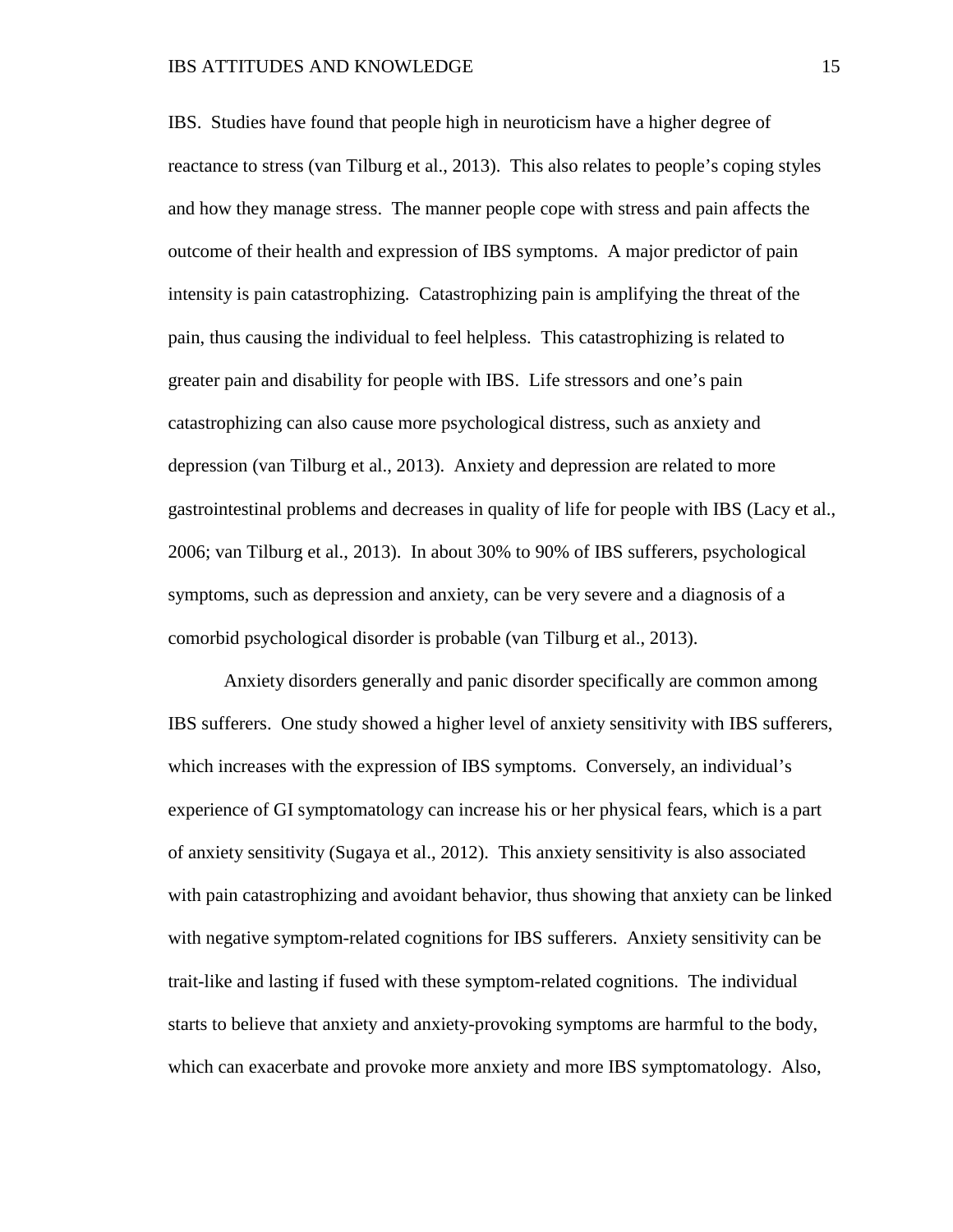an individual experiencing more anxiety associated with IBS symptomatology has a higher probability of also developing avoidant behaviors with different activities, in order to try and avoid both IBS symptoms and anxious feelings. This can create a negative cycle of increased anxiety, isolation, and IBS symptoms. Nevertheless, it is difficult to know the direct cause and effect with psychological and IBS symptoms because it is bidirectional, meaning psychological distress can precede IBS or IBS can precede psychological distress, due to the brain-gut connection (van Tilburg et al., 2013).

Somatization is also a common psychological concern associated with IBS, specifically when one catastrophizes pain and reports more life stressors. Somatization refers to the tendency to report numerous physical symptoms. Individuals who have an increased incidence of somatization tend to be hypervigilant and more likely to notice somatic symptoms, and then relate these symptoms directly to an illness, such as IBS. Many IBS patients eventually have another FGID with IBS or other symptomatology, such as chronic pain syndromes, chronic fatigue, frequent urination, bad breath, and heart palpitations (van Tilburg et al., 2013).

These common psychological factors seen with IBS patients are interconnected and function together. Life stressors, perceptions of these stressors, and the way an individual copes with these stressors are affected by his or her temperament and can relate to somatization, which can cause more anxiety and depression. This psychological distress is also directly related to coping style, personality, and the life stressors the individual is experiencing (van Tilburg et al., 2013). An individual's attitudes about his or her IBS condition also affects his or her psychological well-being and self-confidence. One study showed that one fourth of IBS patients stated their self-confidence decreased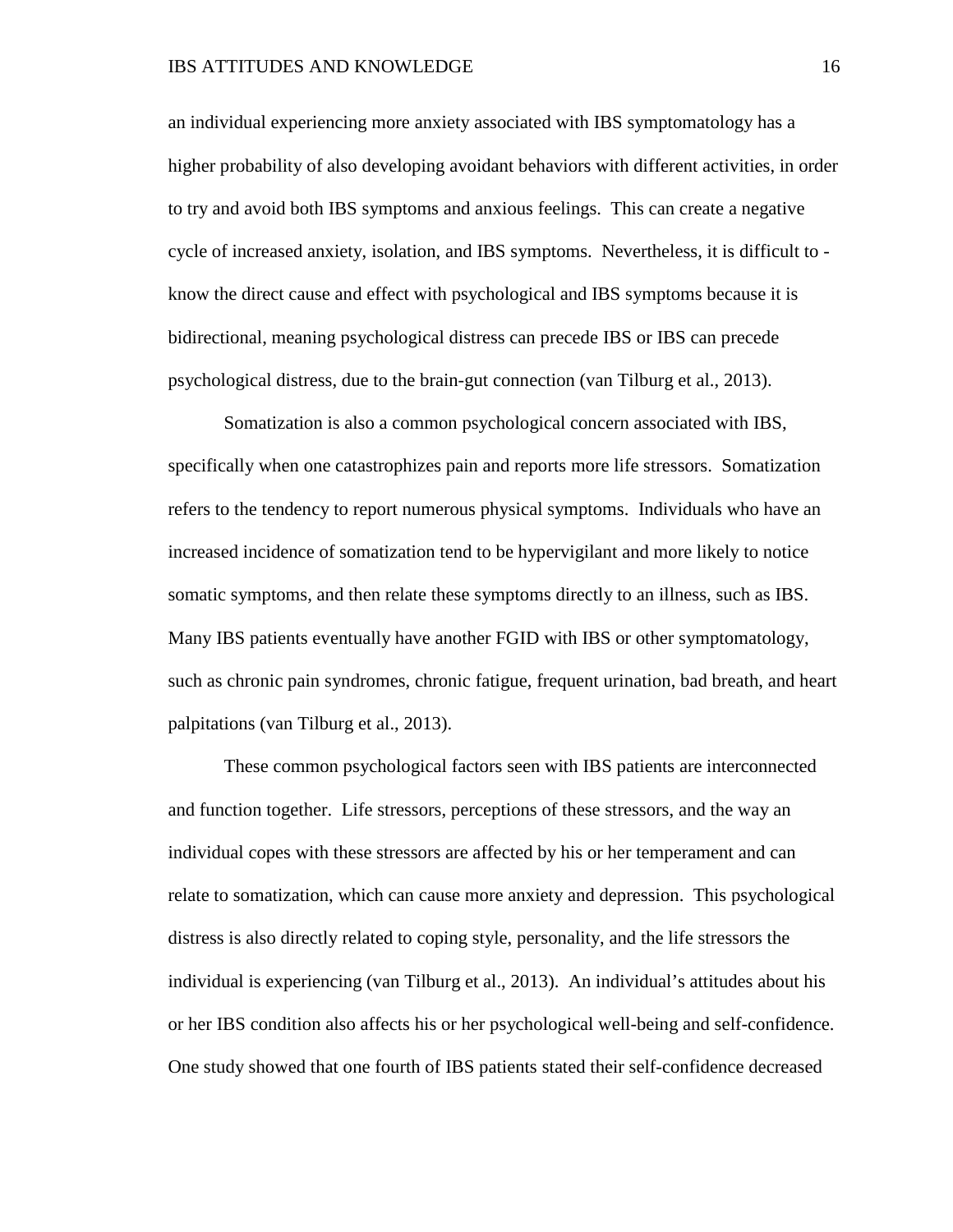because of IBS and its symptoms. Also, more than half of individuals with diagnosed IBS in the study told their partners, family members, and friends about their disorders, but only 22% told their colleagues and 16% told their employers, depicting possible feelings of embarrassment or fear related to others knowing about their conditions (Hungin et al., 2005).

**Diagnosis of IBS.** Physicians diagnose IBS using the Rome Criteria (Bai et al., 2016; Drossman, 2016), Manning Criteria (Bai et al., 2016; Manning, Thompson, Heaton, & Morris, 1978), or exclusion of other diagnoses due to no biological markers of IBS, meaning a physician uses a patient's set of symptoms to diagnose (Hungin et al., 2014). Despite these assessment options, according to Bai et al. (2016), the majority of physicians do not utilize the Rome or Manning Criteria to diagnose IBS.

The Manning Criteria assessment is a questionnaire inquiring about 15 specific gut functioning symptoms, such as whether the respondent has experienced looser stools at onset of pain, more frequent bowel movements at onset of pain, or urgency of defecation. Manning and colleagues developed this questionnaire by screening 15 common IBS symptoms among 109 patients (Manning et al., 1978). Manning et al. were the first to create criteria for IBS by first comparing individuals experiencing abdominal pain that did or did not meet full criteria for an IBS diagnosis. Since then, the Rome Criteria were established with more details and specifications (Spiller et al., 2007).

The Rome I Criteria were established in 1990. Following the realization that there needed to be more accuracy in the symptom criteria, the Rome II Criteria were published in 1999, and the Rome III Criteria were published in 2006. The Rome III Criteria became even more specific by stating a timeline of how long pain must be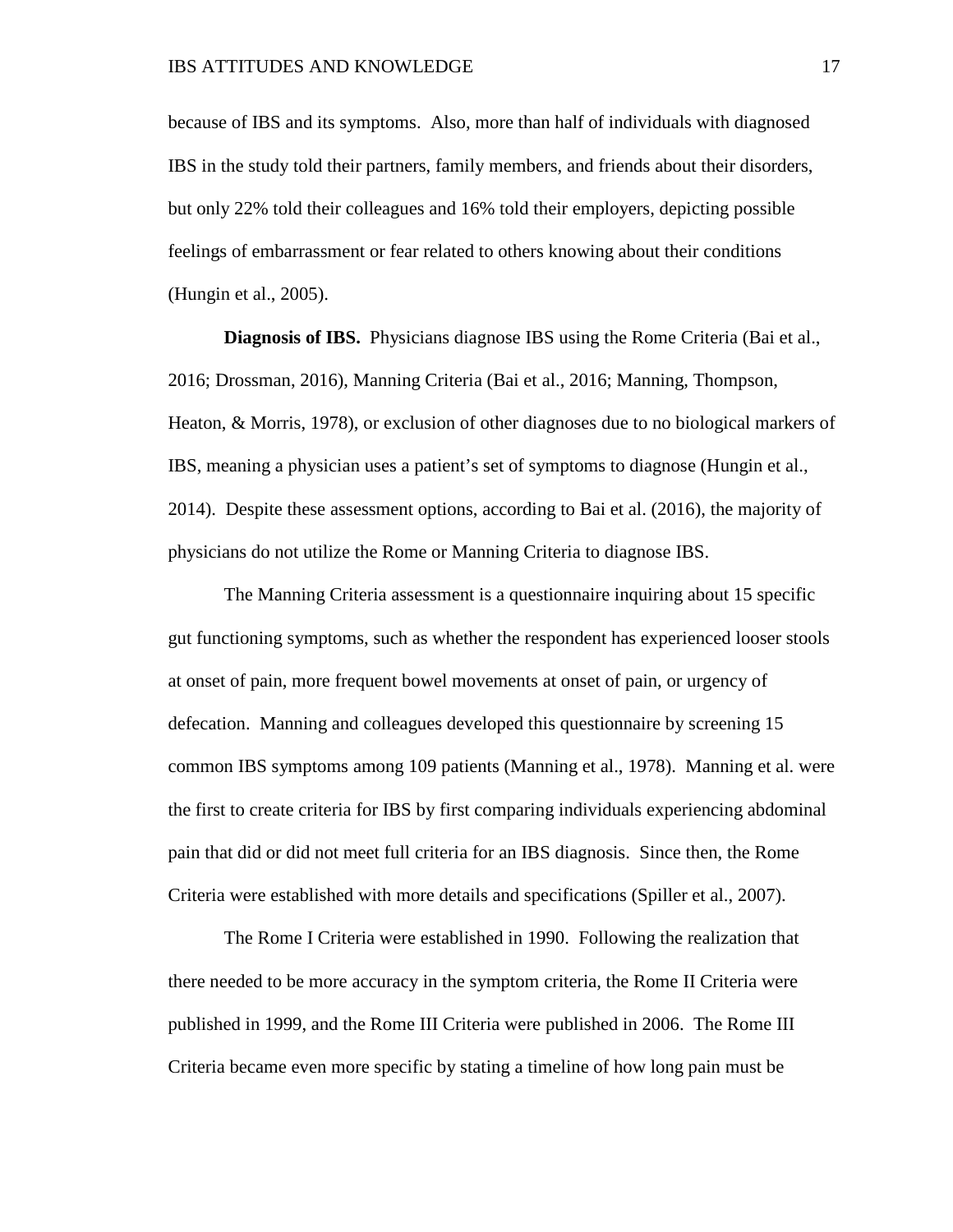experienced, and that the IBS symptoms must be experienced within the past three months to be considered a current IBS diagnosis (Spiller et al., 2007). The Rome Foundation is now well known as an influential foundation that develops diagnostic benchmarks from research, while delivering education about all FGIDs around the world. When developing the Rome IV Criteria in 2016, the Rome Foundation attempted to attend to various weaknesses, including the name "functional gastrointestinal disorders" sounding stigmatizing and not exactly fitting the diagnoses. Previous versions of the Rome Criteria were not considered useful in actual practice, as they did not specify the steps to take before using the Rome Criteria, they oversimplified the experiences of patients, and they used a Western medicine approach that made it more difficult to apply to other cultures. Therefore, in order to make the Rome Criteria more user-friendly in clinical practice, the Rome IV Criteria were developed to be more symptom-based (Drossman, 2016).

**Treatment of IBS.** There are few diagnostic tools to assess for IBS; however, there are many types of treatment methods used for the syndrome. One article written by a nurse practitioner, Harmon (2007), outlined IBS and its treatment options and discussed the importance of helping the IBS patient realize that improvement and decrease in IBS symptoms may be a slow and ongoing process. The article first outlines nonpharmacological treatments, such as lifestyle and dietary changes. IBS patients must identify their individualized food triggers, such as lactose, aspartame, caffeine, alcohol, beans, cabbage, and fatty and spicy foods (Harmon, 2007); however, negative reactions to lactose may be based on genetics, due to this intolerance being mainly seen in northwestern Europeans with IBS (Spiller et al., 2007). IBS is also associated with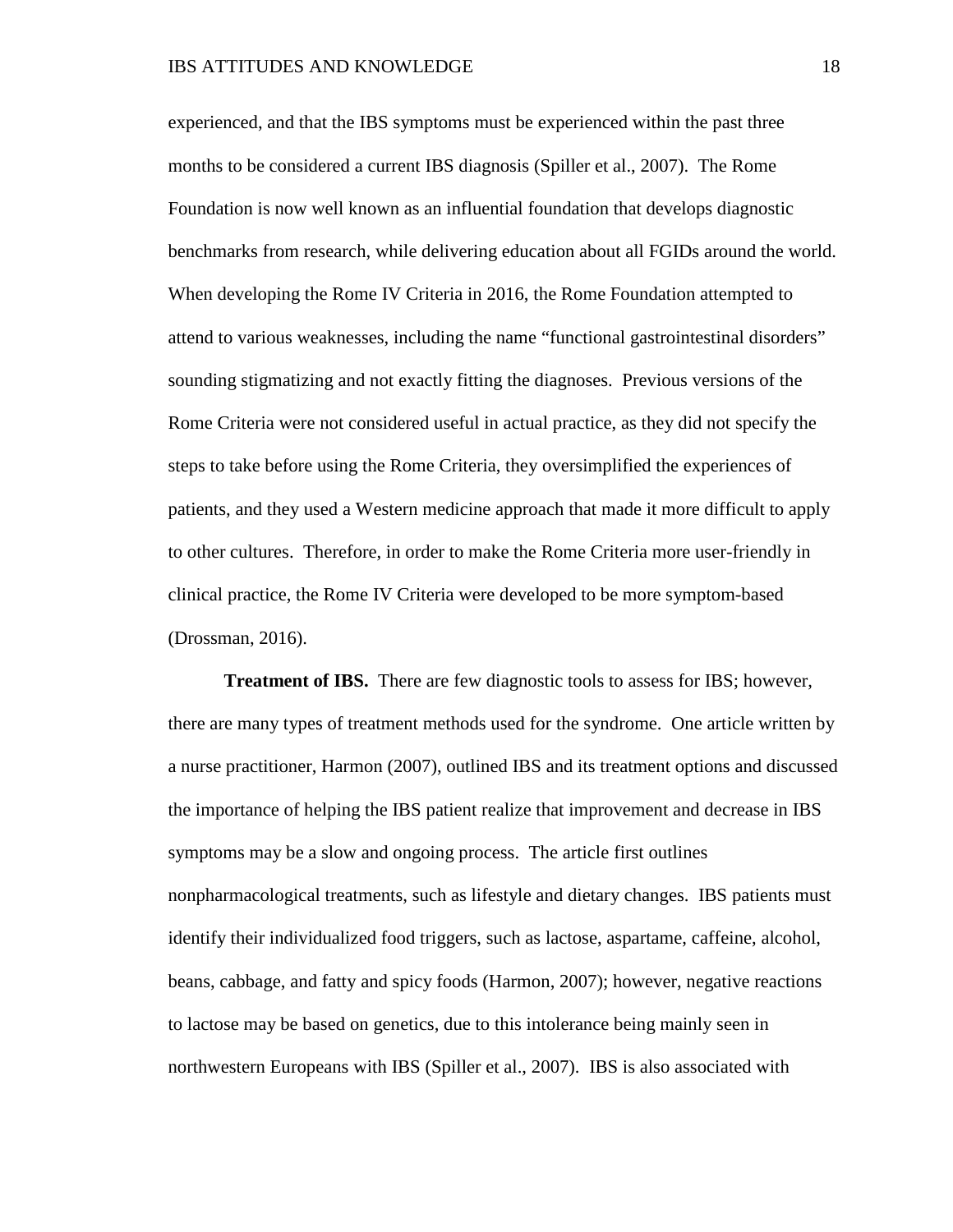difficult to digest foods in general, eating short-chain/hard to digest carbohydrates (fructans in wheat and bran), and insoluble fiber, but the ingestion of healthy, soluble fiber depends on the type of IBS being experienced (El-Salhy & Gundersen, 2015).

Harmon (2007) suggested keeping a food diary for one to two weeks in order to identify these possible food triggers, as well as keeping record of when the IBS patient feels stressed and types of bowel movements. Further, before utilizing more complicated treatments regarding food elimination, it is suggested to first change the amount of carbohydrates, fiber, and fat by eliminating each and then slowly reintroducing these types of foods into the individual's diet one by one, in order to figure out which food intolerances may exist (Spiller et al., 2007). Harmon also suggested identifying times of stress for an IBS patient and the use of relaxation tools, such as meditation, yoga, exercise, relaxation tapes, aromatherapy, hypnotherapy, and psychotherapy. Moreover, combining a healthy diet with exercise and probiotics are said to decrease IBS symptoms even more (El-Salhy & Gundersen, 2015).

Other specific treatments for IBS that are becoming more widely used are a low fermentable oligo-, di- and monosaccharides, and polyols (FODMAP) diet, prebiotics, and probiotics (Ooi et al., 2019). These treatments have the ability to alter the inflammation in the gut often found with IBS, which is caused by altered gut microbiome. Probiotics are healthy living bacteria that can have various health benefits when taken. Unlike probiotics, prebiotics are "non-viable dietary substances" that, instead, are nutrients for the microbiota or microorganisms in the gut (Ooi et al., 2019). FODMAPs are fermented, short-chain carbohydrates that, for more gut sensitive individuals, become fermented in the colon because of the small intestine not being able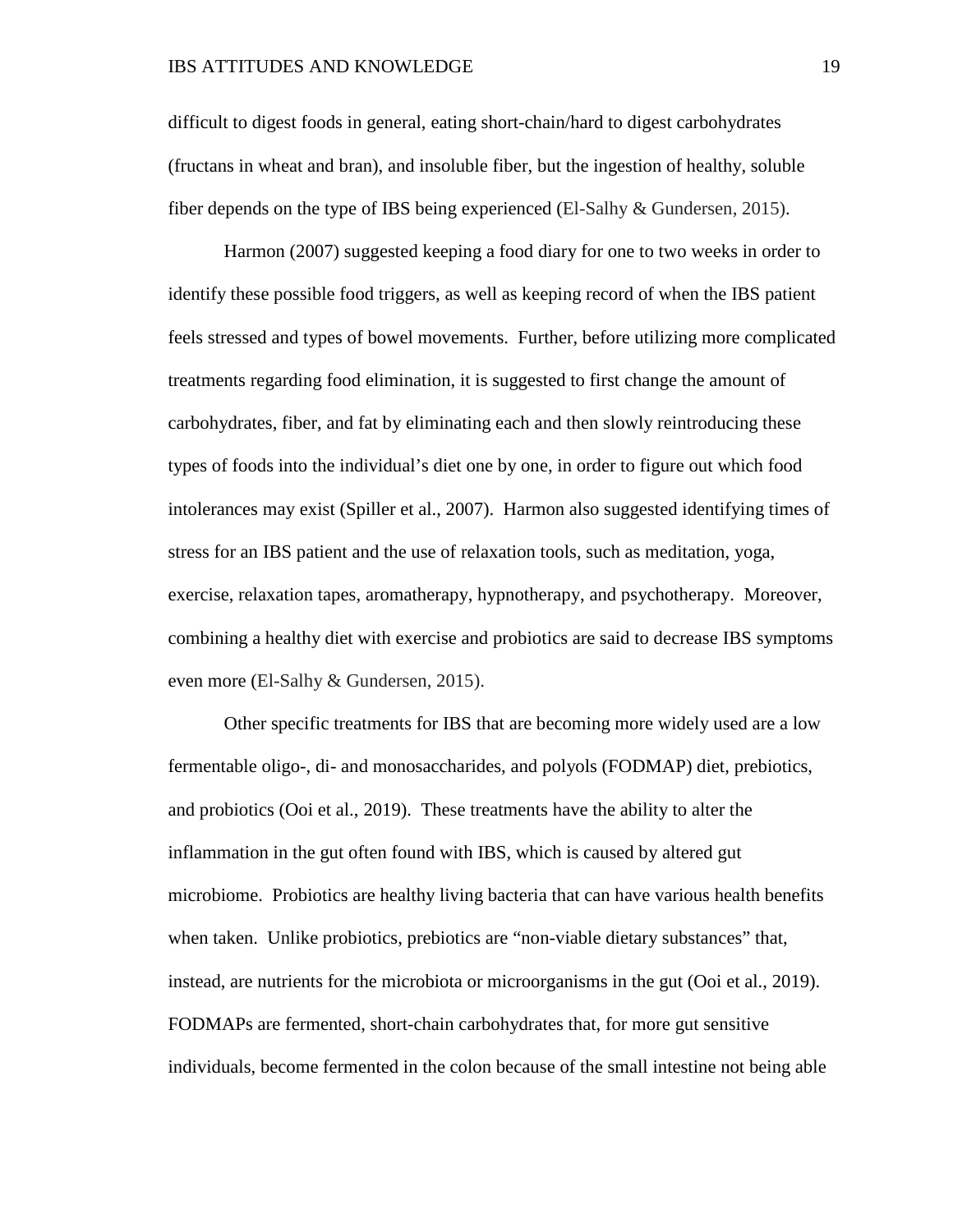to complete absorption of these foods. In other words, when foods containing FODMAPs are fermented in one's colon, it can potentially cause gas, pain, bloating, diarrhea and/or constipation, and other gut sensitivities, such as symptoms of IBS. This occurs when the individual is intolerant or sensitive to a FODMAP food or FODMAPs. Therefore, a low FODMAP diet consists of an individual first eliminating all FODMAPs from his or her diet, whether it be fructose, lactose, fructans, galactans, or polyols, which are found in specific foods and chewing gum. This person then reintroduces one FODMAP at a time back into his or her diet to gauge to which FODMAP(s) he or she is sensitive. Once that person starts to reexperience IBS symptoms, he or she would now know which FODMAP(s) his or her gut and digestive symptom is intolerant to, and therefore, which foods to avoid. Some common foods high in FODMAPs are beans, lentils, wheat, dairy, high fructose corn syrup, artificial sweeteners, chewing gum, garlic, onion, and fruits high in fructose. Recent research has found efficacy for the alleviation of IBS symptoms with a low FODMAP diet and probiotics, but a lack of efficacy for the effectiveness of prebiotics when treating IBS (Ooi et al., 2019).

Along with diet changes, patients with IBS are often prescribed medication for their symptoms. Pharmacological treatments are prescribed based on specific IBS symptoms. For IBS-C, laxatives are used, such as lactulose (brand name Cephulac), magnesium citrate, and magnesium hydroxide, to name a few. Unfortunately, common side effects from laxatives are abdominal pain, diarrhea, nausea, and distention. For IBS-D, loperamide (brand name Imodium) is usually the first medication prescribed. For bloating and gas symptoms of IBS, an antispasmodic is used, which helps relax the muscles. Typical side effects for antispasmodics include nausea, vomiting, altered taste,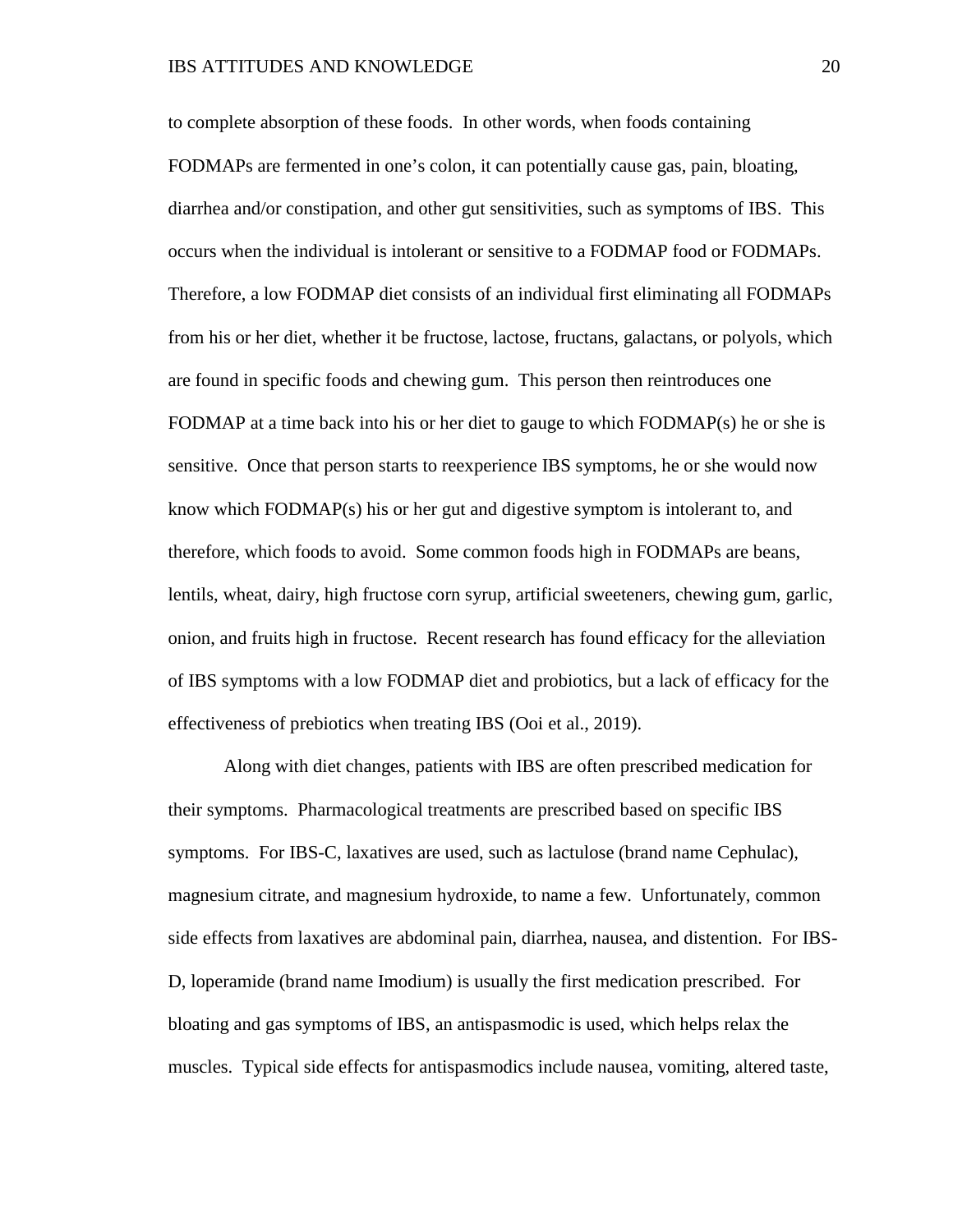dry mouth, blurred vision, dysphagia, palpitations, and urinary hesitancy and retention. If there are psychological diagnoses, the first-line medication is typically a selective serotonin reuptake inhibitor (SSRI). SSRIs are proposed to change an individual's threshold of pain for IBS symptoms; however, it is not known how they treat depression or anxiety for an IBS patient specifically. The second-line of pharmacological treatment includes tricyclic antidepressants, which have the potential for more negative side effects than SSRIs. Other treatment options for IBS that are not studied enough to be considered empirically based are peppermint, caraway oil, and artichoke leaf (Spiller et al., 2007).

A study conducted by Henrich, Gjelsvik, and Martin (2018) looked at IBS patients using the Implicit Attitudes Test (IAT) to gauge IBS patients' implicit identification with regard to health, being ill, and IBS. This study examined 83 IBS patients and 129 healthy controls. The healthy participants reported less fatigue, less IBS specific symptoms, and less somatic symptoms in general. Among the 83 participants with IBS, this study found that these patients displayed weaker identification with being healthy compared to healthy individuals without IBS. Therefore, these patients had more identification with being ill compared to healthy individuals. Because patients identify more with being ill and unhealthy, this can affect specific illness-related cognitions and, therefore, symptom severity. As such, CBT can be effective in treating IBS patients and these specific implicit attitudes (Henrich, Gjelsvik, & Martin, 2018).

In general, CBT is used to decrease catastrophizing, somatization, and stress, and to improve coping strategies. CBT helps replace maladaptive thought processes, such as catastrophizing, with positive cognitions and behaviors, which can help decrease symptoms of IBS (van Tilburg et al., 2013). CBT is also proven to reduce anxiety for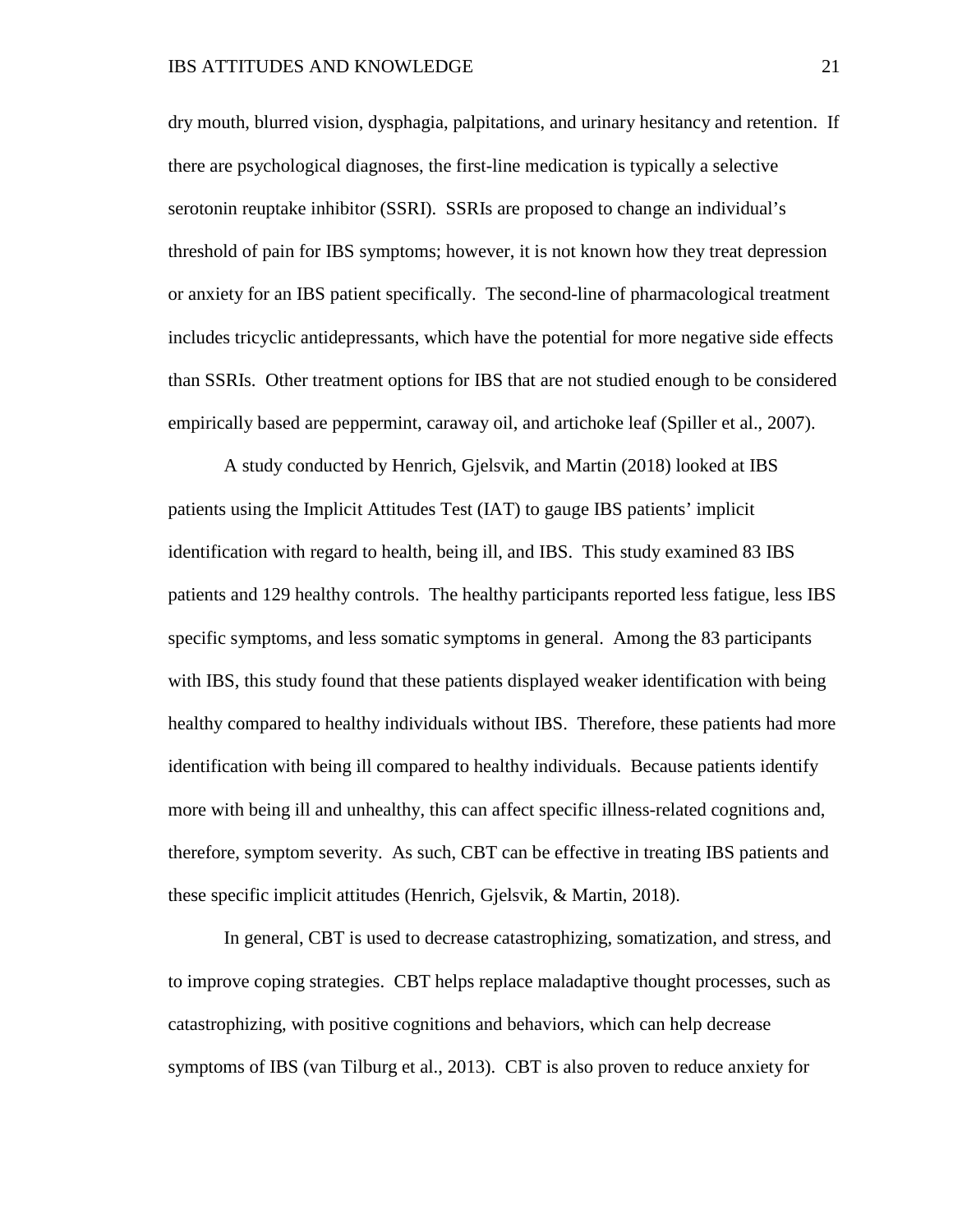IBS patients by helping them redefine their IBS experiences and recognize the connection between thoughts, feelings, behaviors, environment, and IBS symptoms. CBT may empower the IBS patient as well, which will help shift from feeling helpless and hopeless to resourceful and optimistic. Also, by empowering people with IBS, this will help them develop more effective coping strategies to improve quality of life. CBT helps IBS patients recognize symptom-related cognitions and the interaction between anxiety, stress, and the severity of IBS symptoms (Sugaya et al., 2012).

Drossman et al. (2003) studied individuals with severe IBS participating in a 12 week one-hour treatment of CBT from the same psychologist or 12-week "attention control sessions" (Drossman et al., 2003). These attention control sessions included reviewing symptom journals in a group and reading from an educational text about IBS. The other participants in this study either received a tricyclic antidepressant for 12 weeks or a placebo for 12 weeks. The antidepressant medication was raised from 50 mg to 150 mg in three weeks, or by 50 mg per week, and the side effects were closely recorded and watched. The results of this study show that between the CBT and education treatment, CBT helped improve symptoms for IBS patients significantly more compared to the educational treatment. Further, the tricyclic antidepressant compared to the placebo also showed to be more beneficial for people with IBS, if they could endure the side effects of the medication. This study described the CBT treatment as altering attention, personal appraisals, cognitive schemas about sex, and attributions of IBS symptoms in order to help the individual with IBS form more helpful coping techniques (Drossman et al., 2003).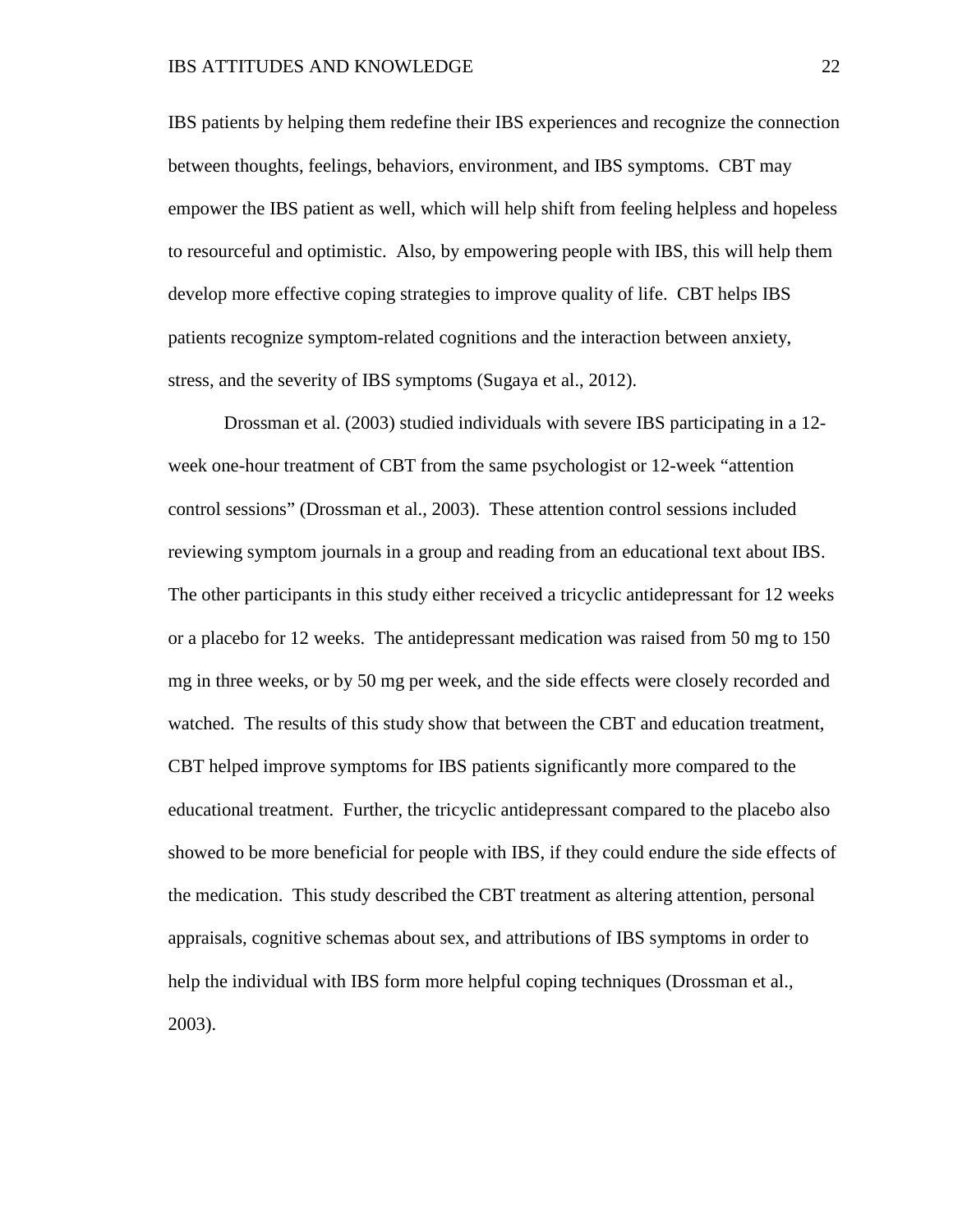Another subtype of CBT is CBT for stress management, which includes education about symptoms of IBS and the relationship between IBS and stress, self-monitoring of IBS symptoms, progressive muscle relaxation, cognitive reconstruction to recognize negative or threatening interpretations of events, and in-vivo exposure through a fear hierarchy of stressful events. Another treatment approach utilized is CBT with interoceptive exposure, which helps lessen maladaptive beliefs and hypervigilance about IBS symptomatology, fear of the symptoms, and unhelpful behaviors associated with IBS symptoms. This consists of education about IBS symptoms and how symptoms can cause conditioned behavior to respond in a maladaptive manner, self-monitoring of IBS symptomatology, learning how to shift attention and gain control instead of ruminating on the symptoms, cognitive therapy to confront maladaptive thoughts regarding the threat of IBS symptoms, and interoceptive exposure to the feared sensations associated with the disorder. An attention control treatment was also used in this study, which consisted of education about IBS and its symptoms and self-monitoring the symptoms (Craske et al., 2011). All three of these options were studied by Craske et al. (2011) and were found to be effective in decreasing IBS symptoms by about 50% for the treatment groups.

More recently, research has been conducted utilizing an Internet-CBT (iCBT) course that was developed for various chronic health conditions. Dear et al. (2018) used this course with individuals with FGIDs. With the completion of this course, they saw a significant decrease in depression, anxiety, and FGID symptoms altogether, as well as a higher completion rate compared to typical psychotherapy completion rates with individuals with FGIDs. People with FGIDs typically do not have high completion rates of psychological treatment due to stigma, cost, availability of trained professionals in the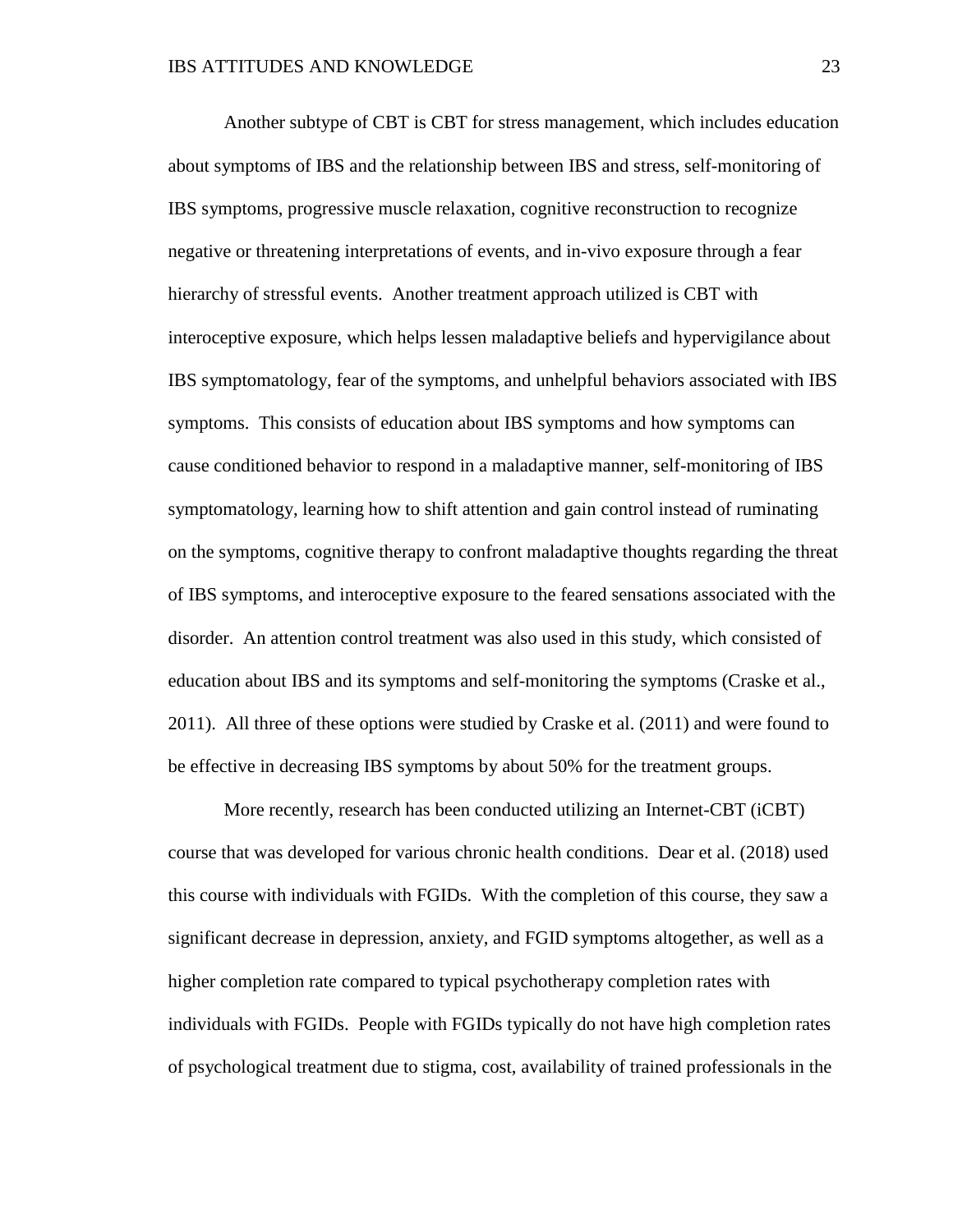gastroenterology field, and travel time to treatment (Dear et al., 2018). Therefore, iCBT, a CBT treatment delivered through the Internet, was developed to lessen these various barriers for FGID patients. Another study conducted by M. G. Hunt, Moshier, and Milonova (2009) developed an iCBT treatment specifically for IBS patients, which showed a significant decrease in IBS symptoms and improvement in quality of life. M. G. Hunt et al. (2009) also showed that these patients maintained a significant decrease in IBS symptoms and overall improvement in quality of life at a three-month follow-up (M. G. Hunt, Moshier, & Milonova, 2009).

Another component of CBT treatment for IBS includes systematic exposure. This is similar to exposure for anxiety disorders. Therefore, the individual with IBS is exposed to bodily sensations and situations associated with IBS and IBS symptoms. This, in turn, helps break the negative cycle of hypervigilance to bodily sensations, pain and pain catastrophizing, and unhelpful coping responses, such as avoidance, control behaviors, and over monitoring of symptoms that intensify and maintain IBS symptoms (Hesser, Hedman-Lagerlöf, Andersson, Lindfors, & Ljótsson, 2018). A study by Hesser et al. (2018) looked at the effects of systematic exposure on IBS and associated GI anxiety symptoms. This study found that systematic exposure through iCBT treatment caused a decrease in behavioral avoidance, thereby causing a decrease in IBS symptoms. Specifically, the systematic exposure treatment in this study aimed to help IBS patients accept and let go of the short-term efforts to control symptoms, in order to decrease IBS symptoms in the long-term. This is due to a decrease in attention given to symptoms and decreases in emotional reactivity to symptoms of IBS, helping individuals with IBS gain a sense of mastery and a sense of control over IBS.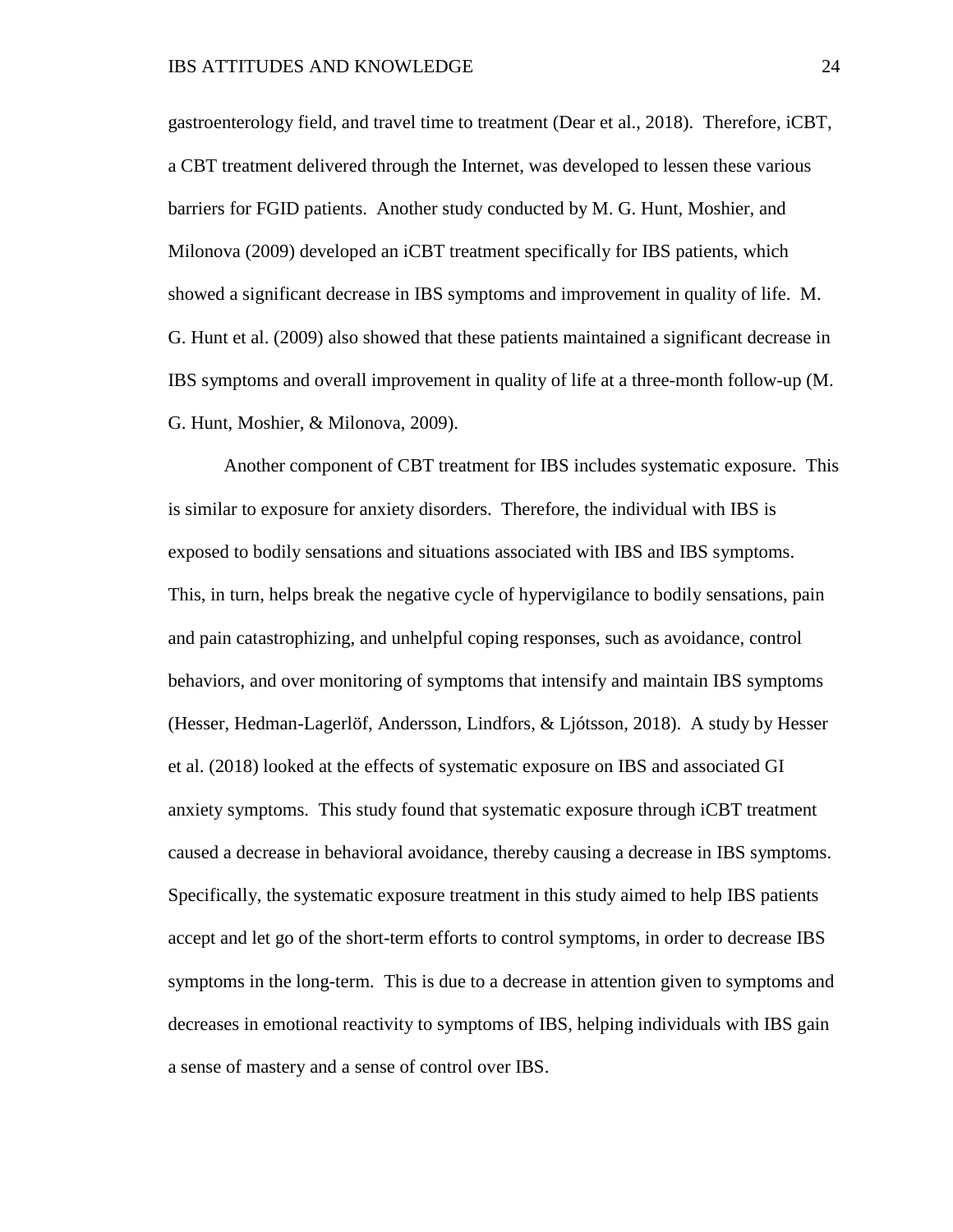Another treatment for IBS is hypnosis. Hypnosis for IBS is not as researched; however, some hypnosis cases have proven to help people with IBS. Hypnosis may help decrease multiple IBS symptoms and reduce catastrophizing, anxiety, and stressful life events. Hypnosis may help an individual learn to relax and accept the symptoms of IBS by not catastrophizing about the symptomatology, but learning to be calm and not fight against the related anxiety. Learning to accept the anxiety and not catastrophize IBS symptoms can help reduce the severity of physical IBS symptoms. This is due to catastrophizing being the number one predictor of symptom severity (van Tilburg et al., 2013).

**IBS and support.** An important factor during treatment for IBS is social support. It has been found that it is not the quantity of social support, but the quality of social support that helps patients with IBS. Individuals who believe to have less social support are also likely to experience more life stress. Moreover, individuals whose social supports do not understand the difficulties and symptoms of IBS will be more likely to have more life stress and more anxiety surrounding IBS symptoms. This can easily exacerbate IBS. Therefore, communicating about IBS to social supports can help patients reduce life stress and accompanying anxiety (J. M. Lackner et al., 2010).

One helpful support person for an IBS patient may be his or her physician; however, the patient-physician relationship is often challenging and frustrating for both the patient and the physician (Bellini et al., 2005; Chang et al., 2006; Dixon-Woods  $\&$ Critchley, 2000). It is challenging for patients because patients usually report feeling disappointed and not helped by physicians, due to no biological findings in medical tests and feeling as though physicians often communicate a lack of validation and acceptance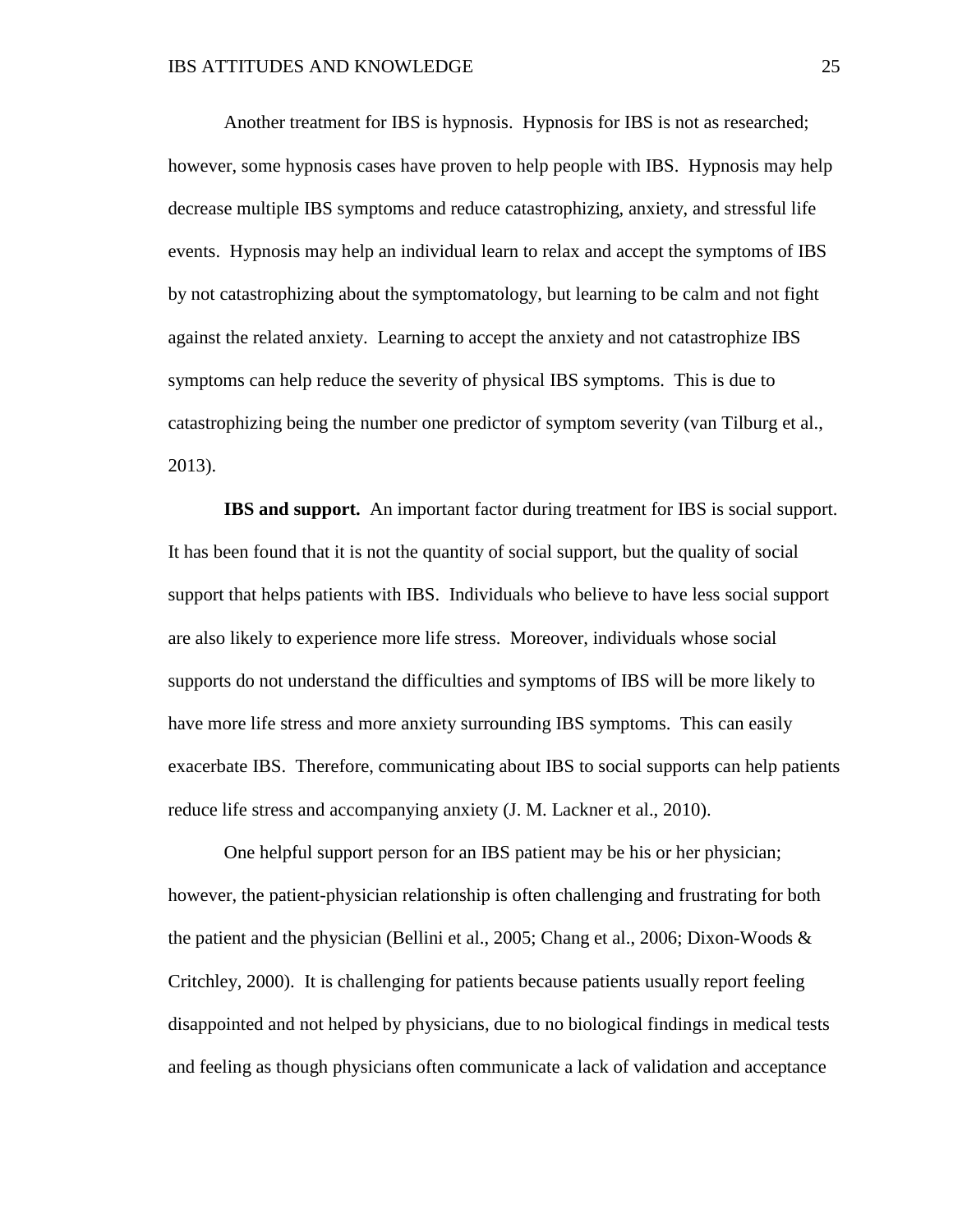regarding their diagnoses and symptoms (Chang et al., 2006; Dixon-Woods & Critchley, 2000). Physicians usually experience difficulty because they report sharing in the patients' dissatisfaction in the unclear etiology of IBS and limited treatment options for their patients (Dixon-Woods & Critchley, 2000). Physicians are also frustrated with often not feeling successful when treating IBS (Bellini et al., 2005). In one study in Italy, these feelings of frustration related to unsuccessful treatment may explain why two thirds of the patients studied were referred for a consultation with a specialist, including many gynecological referrals for female patients, due to the difficulty of differentiating between IBS and pelvic pain among females (Bellini et al., 2005). Despite the challenges, in order to have more success with IBS treatment, patients and physicians must share trusting relationships that consist of clear explanations of the etiology and nature of IBS, options for treatment, and effects on daily lives, and provide opportunities for patients to discuss questions and concerns during patient-physician encounters (Chang et al., 2006).

One major difficulty within the patient-physician encounter is that a person with IBS experiences the diagnosis like many other chronic illnesses, meaning it is long-term, unpredictable, with limited treatment options, and, at times, with stigma attached to it, causing people living with FGIDs like IBS to isolate themselves (Chang et al., 2006). This perception of stigma often relates to an increase of depression and anxiety, and a reduction in self-esteem, self-efficacy, and quality of life. IBS patients view physicians as holding stigmatized views of their illness as well; however, this perception of existing stigma seems to decrease as age increases for the IBS patient (Taft, Keefer, Artz, Bratten, & Jones, 2011). Further, people with IBS and other chronic conditions experience unpredictable, painful, and uncomfortable symptoms that affect their mood and,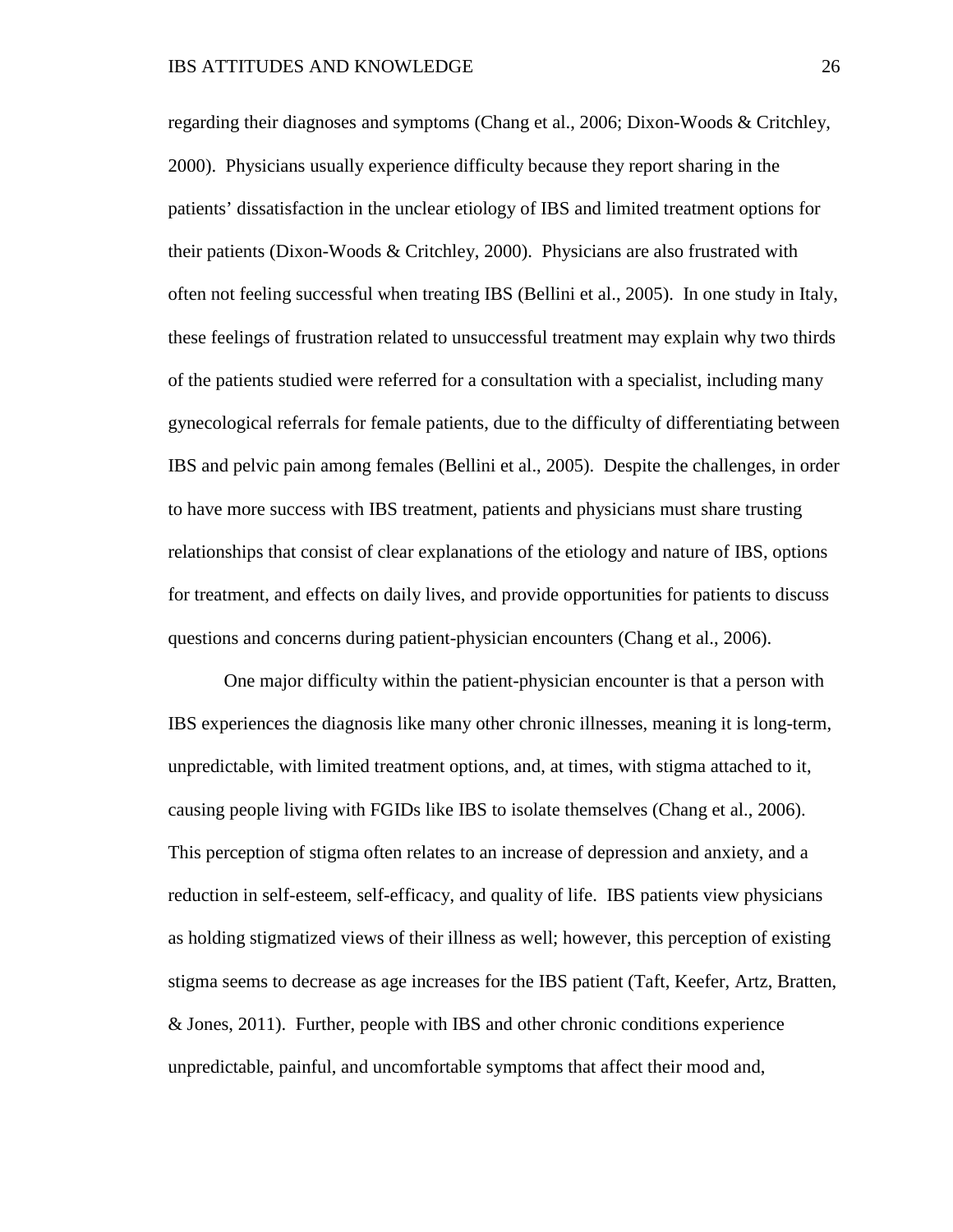subsequently, feelings of lack of control over their lives (Chang et al., 2006).

Although an IBS patient's quality of life and daily functioning are affected, one study showed that IBS patients are more likely to adhere to health care behaviors and seek out health care treatment if experiencing a comorbidity when quality of life was affected, compared to seeking a health care professional solely for physical symptoms (Williams et al., 2006). When IBS patients were asked about knowledge of IBS and knowledge of treatments, most IBS patients in one study stated changes in diet, prescription medication, and over-the-counter medication help improve their IBS symptoms. When these same IBS patients were asked about who they go to for support, the majority stated they had someone in their lives with whom they could talk. Most of the patients specifically identified their support people as significant others or spouses, closely followed by primary care physicians, and then families and friends. Only 1.5% of the IBS patients in this study identified psychologists or psychiatrists support people (Lacy et al., 2007).

Individuals with IBS may also experience anxiety regarding not knowing the actual cause of the syndrome and treatment (Stenner, Dancey, & Watts, 2000). In two surveys of people with IBS, participants endorsed worry, frustration, isolation, and consistently anticipating when they would experience the next IBS symptom. The survey also showed these IBS patients seek health care treatment a great deal and that IBS affects their daily lives (Stenner et al., 2000). In one qualitative study, Bertram et al. (2001) found three main concerns among people with IBS. The first concern highlighted included feelings of frustration regarding loss of control and predictability; effects on their daily lives; and limited empathy from family members, physicians, and coworkers,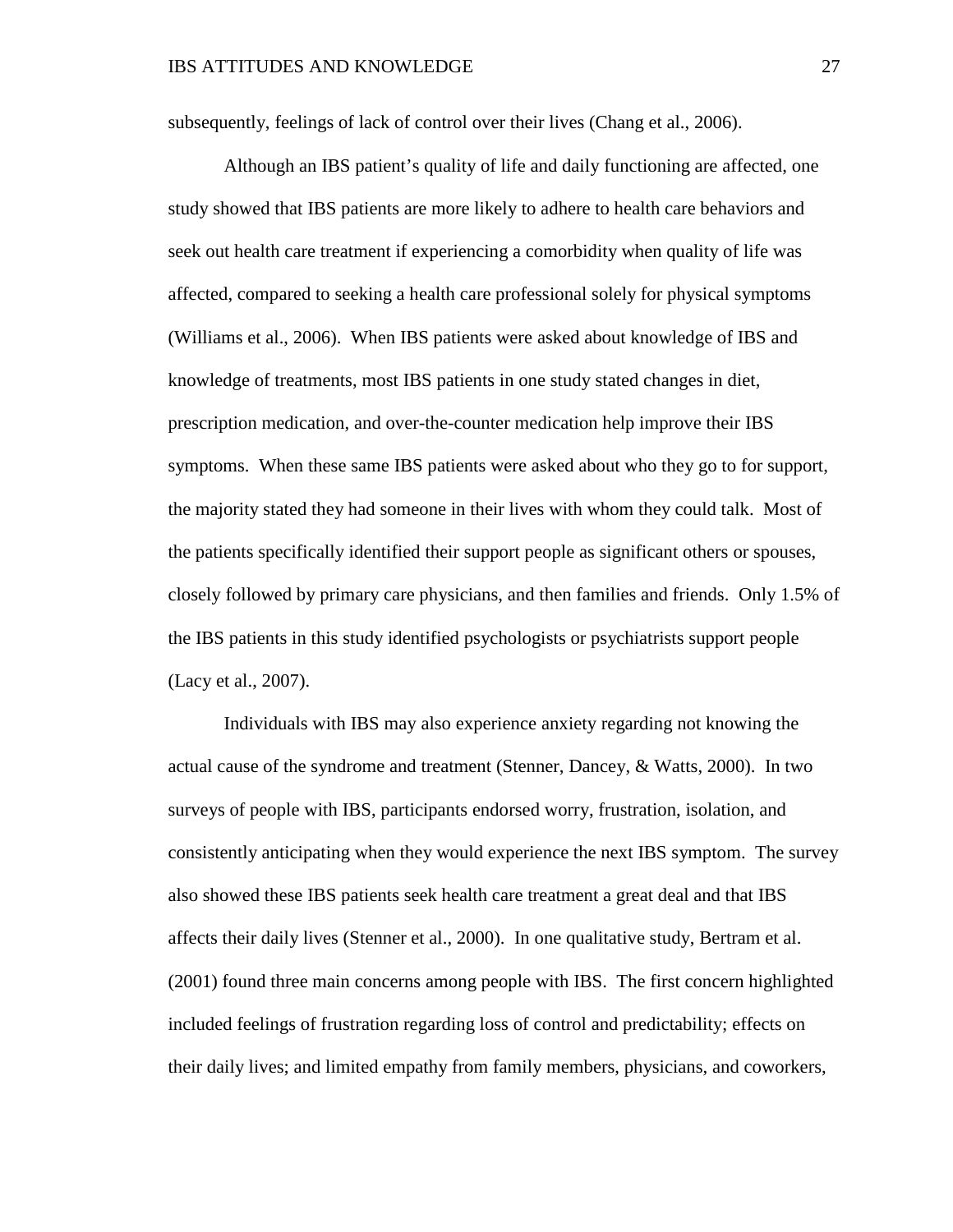which caused feelings of anger and frustration. Another reason for their feelings of frustration included the lack of a sufficient medical explanation for IBS and not feeling believed or validated by their physicians. In turn, these feelings of frustration were viewed to cause IBS patients more severe symptoms, which increased anger and frustration, sending these individuals into never-ending cycles. The second overarching concern among patients with IBS was isolation, meaning no feelings of belongingness among coworkers, family, or friends, feeling as though they are experiencing IBS alone with a lack of support, and viewing their symptoms of IBS as embarrassing. This isolation was also perceived in the workplace due to having to go to the bathroom frequently and miss many days of work because of symptoms. The third concern was avoidance of social events due to these feelings of embarrassment, with recurrent use of the bathroom and the various symptoms of IBS, such as gas, bloating, abdominal pain, and diarrhea (Bertram, Kurland, Lydick, Locke, & Yawn, 2001).

Being that the IBS patient experiences many difficulties and stress related to his or her support system and daily activities, health care experiences with the physician is extremely important. Due to the first health care contact often being the general practitioner or family medicine physician, the general physician is a vital part of an IBS patient's experiences, whether a positive or negative. A patient's previous experiences can also affect how he or she perceives the health care process and treatment, and can influence how IBS is handled in the future (Dhaliwal  $\&$  R. H. Hunt, 2004). Many individuals with IBS hold negative attitudes toward their physicians because of a perceived lack of understanding, limited confidence in their physicians, and feelings of frustration with their physicians (Bertram et al., 2001; Meadows, S. Lackner, & Belic,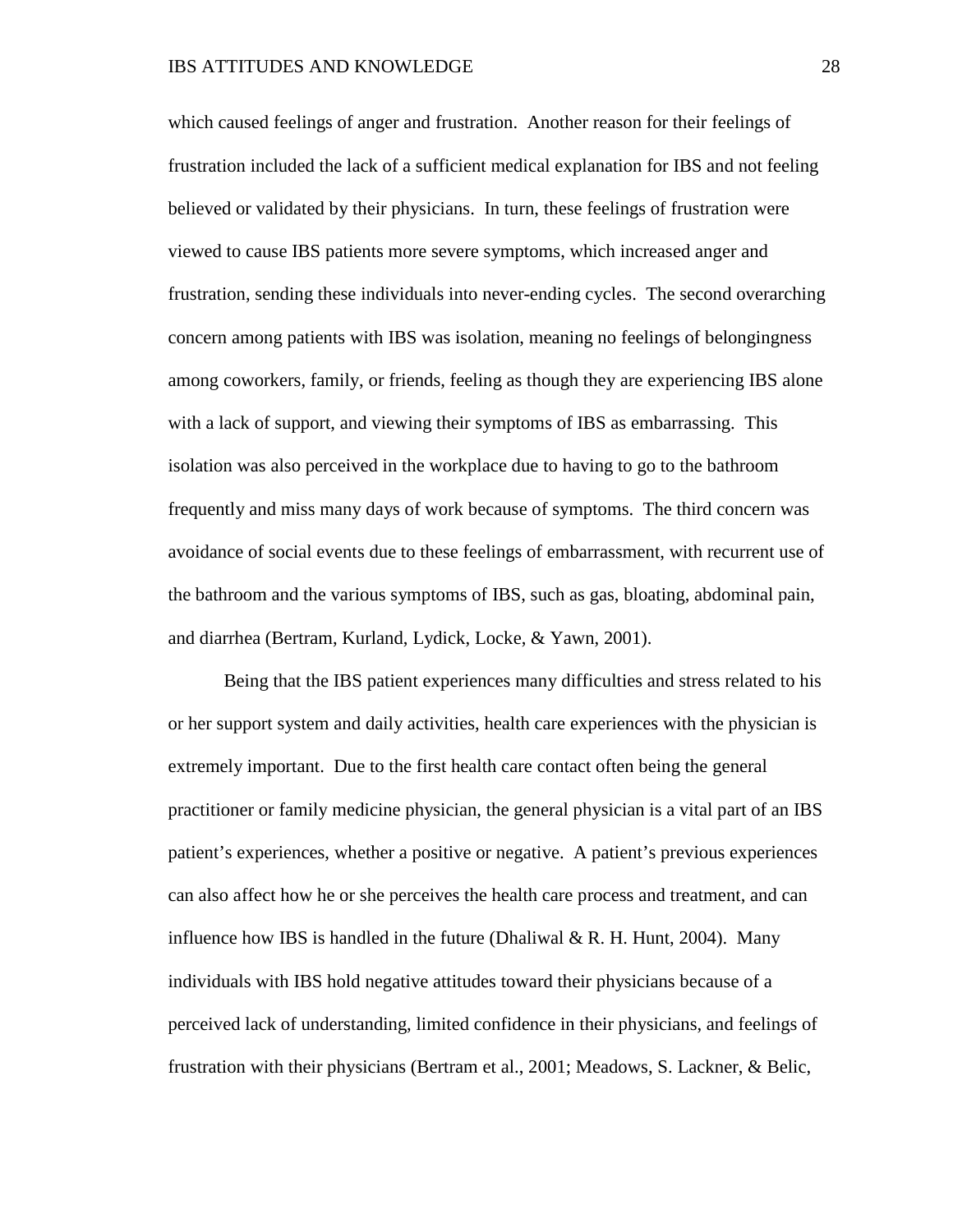1997; Stenner et al., 2000). Conversely, Stenner, Dancey, and Watts (2000) found that IBS patients trust their physicians and believe them to be knowledgeable about IBS. This is due to the patients in their study perceiving IBS as being caused by stress in their lives, as well as viewing that their physicians agree that IBS is also due to stress (Stenner et al., 2000).

**Physician perspectives of IBS.** Most research has targeted IBS patients seeing a gastroenterologist, even though the majority of IBS patients are provided care in family medicine and/or primary care settings (Bertram, Kurland, Lydick, Locke, & Yawn, 2001). In one study, there was limited knowledge among family practitioners about IBS regarding some important symptomatology, lowered satisfaction caring for IBS patients, a lack of confidence caring for IBS patients, and reported difficulty satisfying IBS patients. In this same study, after the physicians completed the measures and pretests, some of the physicians took a two-hour educational course, consisting of a 1.5-hour lecture about IBS and 30 minutes of discussion and questions. This study found that despite knowledge of IBS slightly increasing, attitudes toward IBS were unchanged, even after the two-hour educational course (Longstreth & Burchette, 2003).

Another FGID, inflammatory bowel disease (IBD), has been compared with IBS with regards to the perceptions of gastroenterologists and nurses. The gastroenterologists in the study perceived IBD to be more severe than IBS, and believed that IBD patients have a better comprehension of their condition compared to IBS patients. In this same study, the gastroenterologists were found to believe that treatment helped IBD more than IBS patients; however, these gastroenterologists also indicated believing that IBS patients have more control over their condition than IBD patients, possibly being due to IBS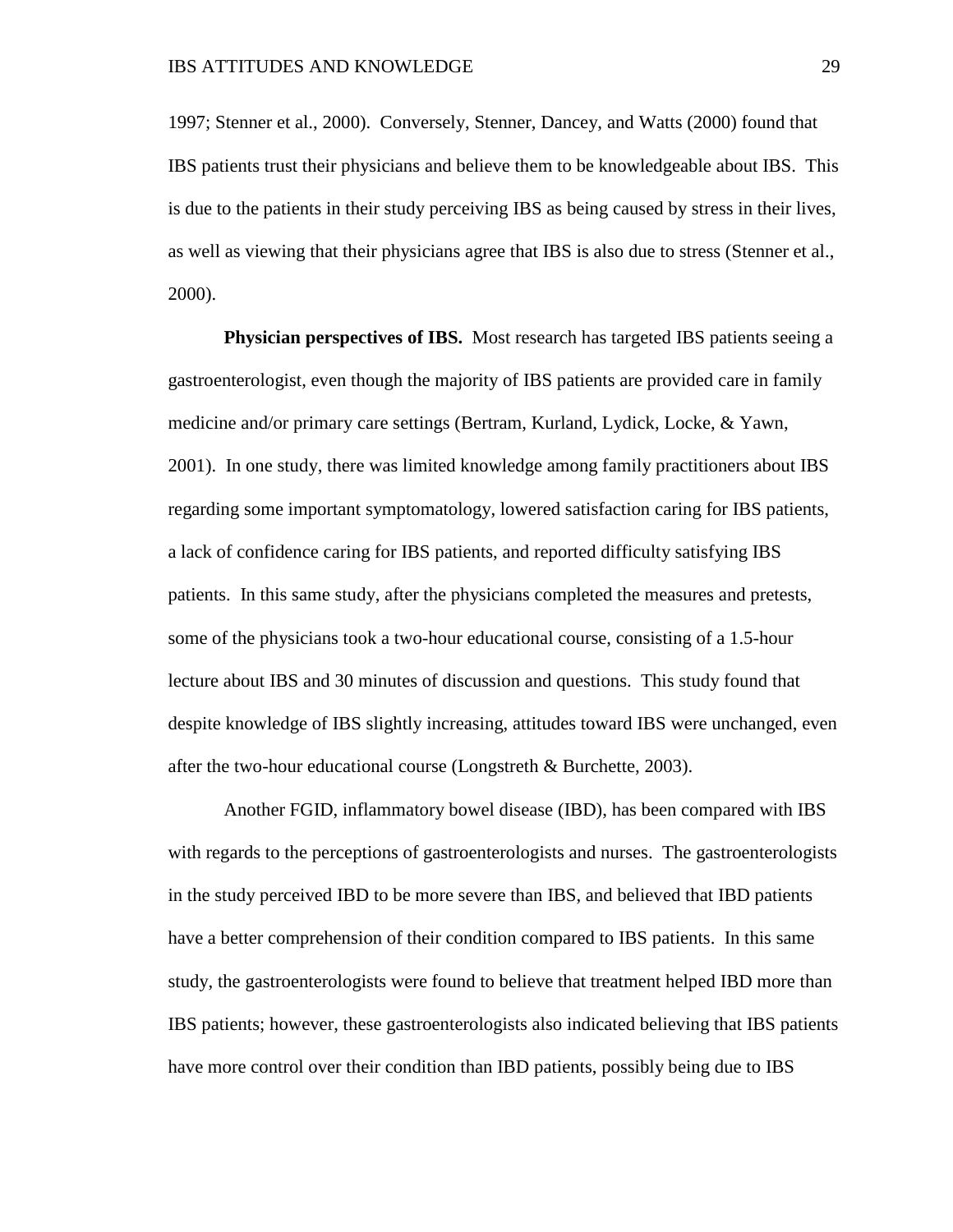being related to psychosomatic factors. Further, the nurses in this study believed that IBD patients understand their condition better than IBS patients, and endure more severe consequences than IBS patients (Dickman et al., 2011). Also, a study that compared gastroenterologists and IBS patients found that between patients with IBS and gastroenterologists, patients considered psychological contributing factors more than the gastroenterologists (S. Levy et al., 2014).

Despite the differing perceptions among physicians depending on which diagnosis each patient presents with, knowledge among physicians regarding IBS differs as well. Among 36 family practitioners in a study conducted by Longstreth and Burchette (2003), 35% of physicians were knowledgeable of the Manning and Rome Criteria and 49% of these physicians could name only the typical IBS symptoms and the Rome II Criteria (Longstreth & Burchette, 2003). Further, the majority of primary care physicians have been found to believe IBS is a "diagnosis of exclusion;" however, most also referred for additional testing in order to make an IBS diagnosis (Lacy et al., 2006). Further, the majority of these physicians did not know that CBT is an effective treatment regimen for IBS. In addition, family practitioners reported more difficulty deciding on treatment for IBS patients compared to making treatment recommendations for patients with other painful diagnoses, and these physicians reported needing more time to care for IBS patients. This limited knowledge about the typical IBS symptomatology and diagnostic criteria can hinder quality of care for IBS patients (Longstreth & Burchette, 2003). Another study found similar results regarding physicians' knowledge about utilizing the Rome II Criteria for diagnosing IBS. Among 28 general practitioners surveyed, 17 stated they believed that they did not have enough knowledge to diagnose IBS, but three of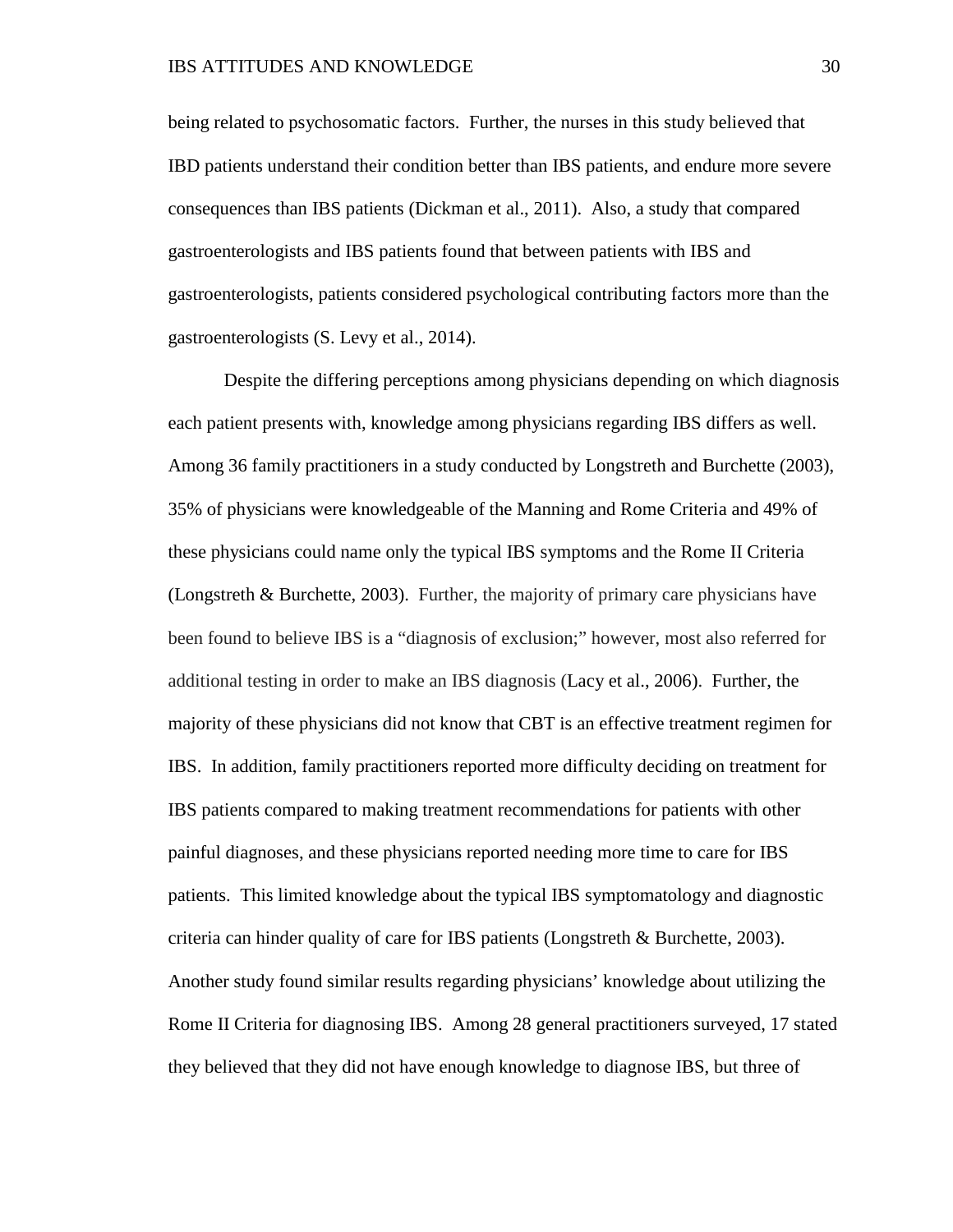those 17 stated that more education would be helpful. Ten of the 28 general practitioners surveyed did not know about the Rome II Criteria and three reported using the Rome II Criteria to diagnose IBS. Although many of these physicians reported unfamiliarity with the Rome II Criteria, they correctly identified the main criteria for diagnosing IBS (Bellini et al., 2005).

In the same Italian study, psychological causes were viewed as the second most important reason for IBS to develop; however, 11.4% of the 36,418 patients surveyed in the same study were referred to psychologists or psychiatrists. Many of these physicians prescribed large amounts of antidepressants and anxiolytic medications to their patients with IBS. Many of these physicians also discussed diet and lifestyle changes with their IBS patients and provided advice regarding how to cope with the diagnosis (Bellini et al., 2005). Nevertheless, due to IBS often being considered a diagnosis of exclusion, this can often cause a difference in treatment by health care professionals. In one study by Spiegel, Farid, Esrailian, Talley, and Chang (2010), they found that when comparing IBS expert health care professionals to gastroenterologists, primary care physicians, and nurse practitioners, the IBS experts were more likely to diagnose someone with IBS and used less diagnostic tests, whereas the "non-expert" health care professionals were more likely to consider IBS a diagnosis of exclusion. Therefore, health care professionals who were not considered IBS experts were more likely to order diagnostic tests for patients and, thus, spent more money on diagnosing patients with IBS. IBS experts seemed to follow the diagnostic guidelines more compared to the "non-expert" health care professionals (Spiegel, Farid, Esrailian, Talley, & Chang, 2010). Additionally, in another study that compared the perceptions of gastroenterologists, internal medicine physicians, and family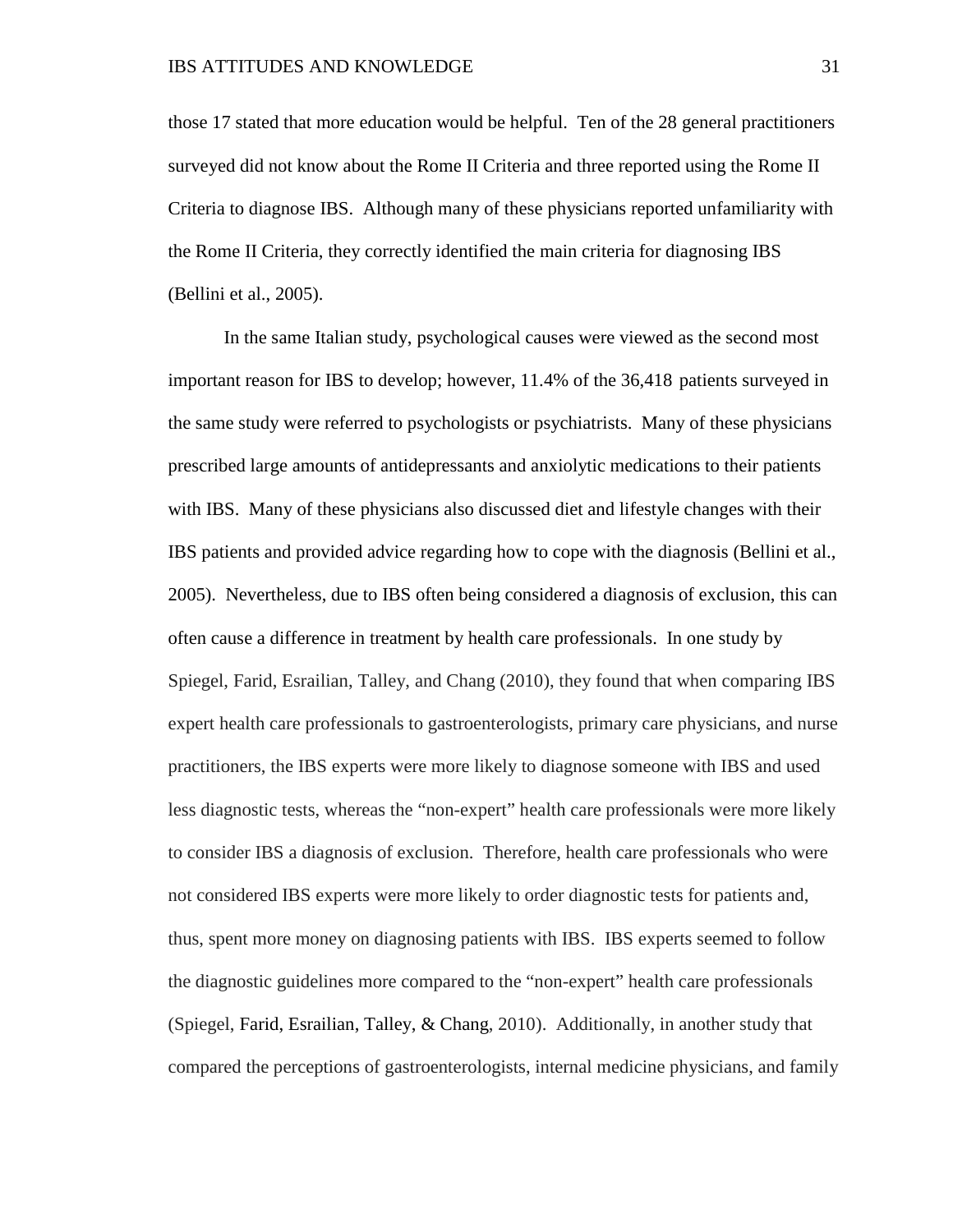## IBS ATTITUDES AND KNOWLEDGE 32

practice physicians, perceptions about IBS differed based on medical specialty. Gastroenterologists gave an IBS diagnosis more times a week compared to internal medicine and family practitioner physicians. Also, even though gastroenterologists responded to needing more appointment time for IBS patients compared to other physicians, gastroenterologists also viewed IBS patients as "less sick" compared to the views of internal medicine and family practitioner physicians. Family practitioner physicians believed nutrition and diet as the cause of IBS, whereas gastroenterologists indicated an abuse history and prior infection as the main causes of IBS. Further, gastroenterologists were less likely to refer patients for more diagnostic tests, and instead gave definite IBS diagnoses. On the other hand, internal medicine and family medicine physicians indicated that about one third of IBS patients should be referred to a gastroenterologist for further testing and care (Lacy et al., 2006).

## **Research Questions**

Two questions were explored through the present study: (a) Do family medicine physicians and IBS patients hold negative attitudes about IBS? (b) Is there a lack of knowledge about IBS among family medicine physicians and IBS patients?

#### **Purpose of the Study**

Research has reported that physician attitudes about IBS tend to differ and can be more negative due to a lack of knowledge about IBS and evidenced-based treatments (Heitkemper et al., 2002; Lacy et al., 2007). The purpose of this study was to determine whether there is a lack of knowledge about IBS and whether there are negative attitudes toward IBS among family medicine physicians and among patients diagnosed with IBS. Results of this study may provide more information about whether more training and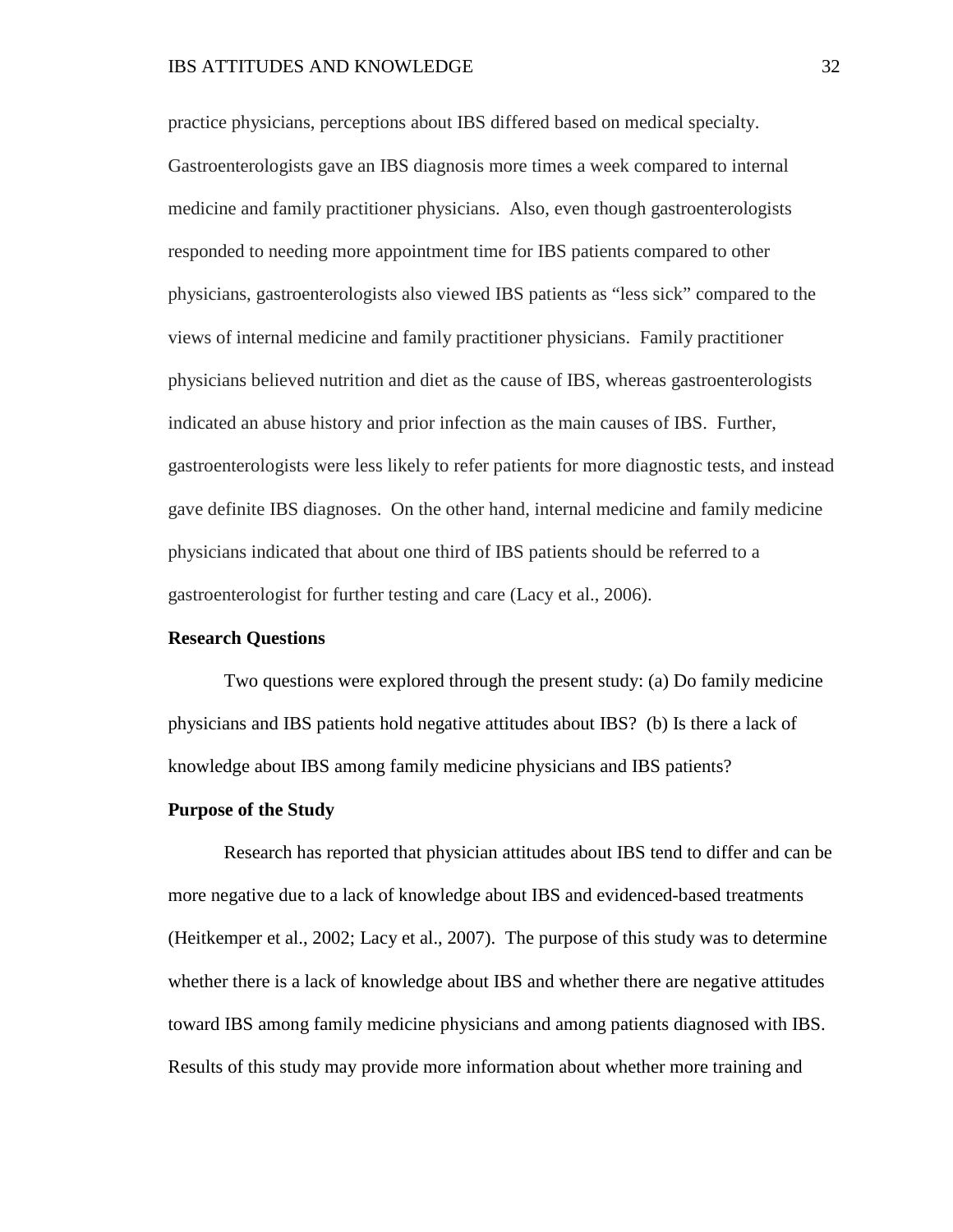education is needed within a medical school setting, as well as whether continuing medical education is needed for physicians. This study also aimed to provide information about differences in knowledge about IBS between family medicine physicians and IBS patients, and whether IBS patients need more education about IBS from their physicians and other medical professionals. This study examined whether IBS patients are also being educated about and offered specific evidence-based treatments. Finally, this study examined attitudes among family medicine physicians and patients diagnosed with IBS, as well as whether there are significant differences between both populations.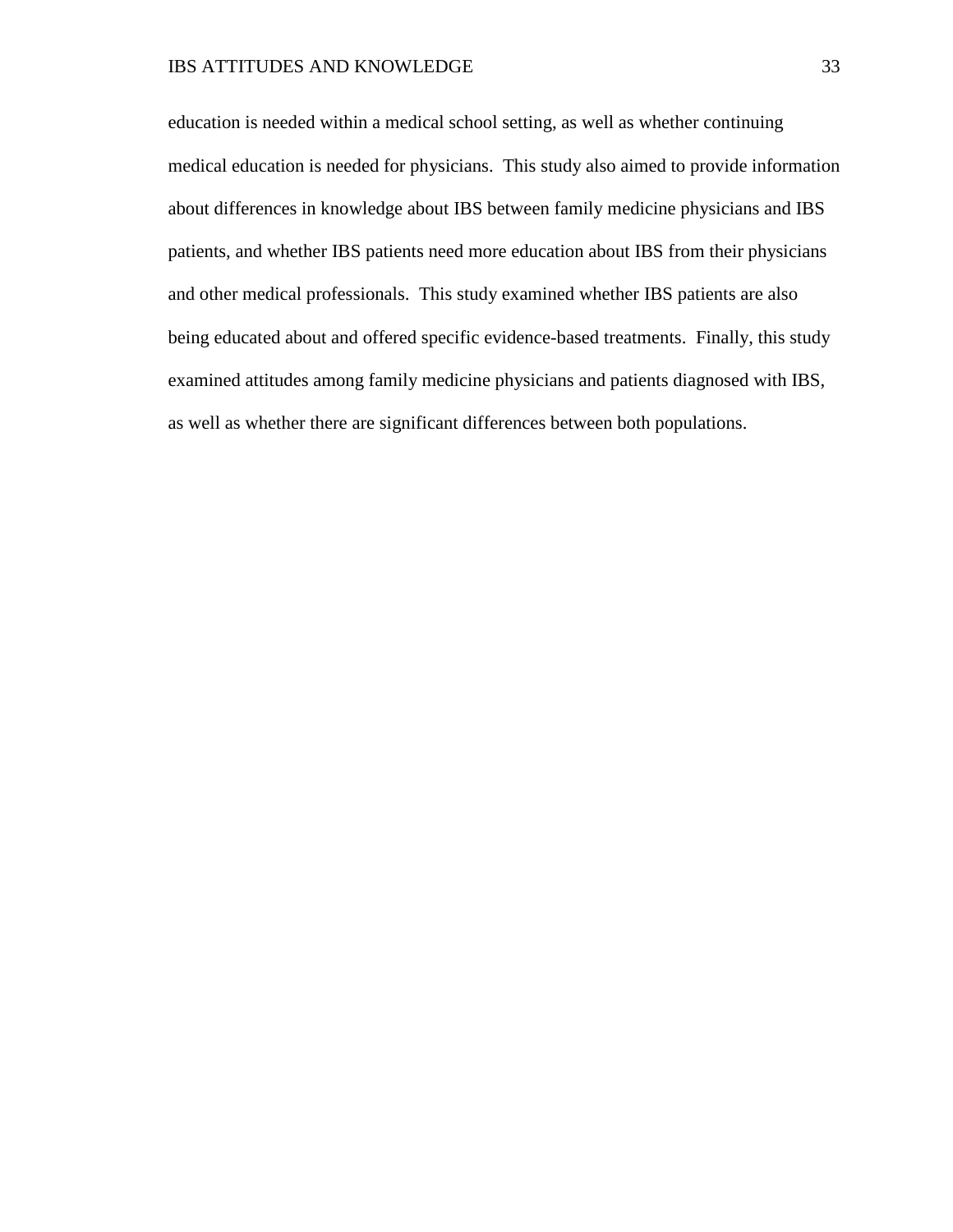# **Chapter 2: Hypotheses**

Two hypotheses were proposed based on a thorough review of the literature.

# **Hypothesis 1**

It was hypothesized that IBS patients would have more positive attitudes toward IBS compared to family medicine physicians.

# **Hypothesis 2**

It was hypothesized that family medicine physicians would display more general knowledge compared to IBS patients.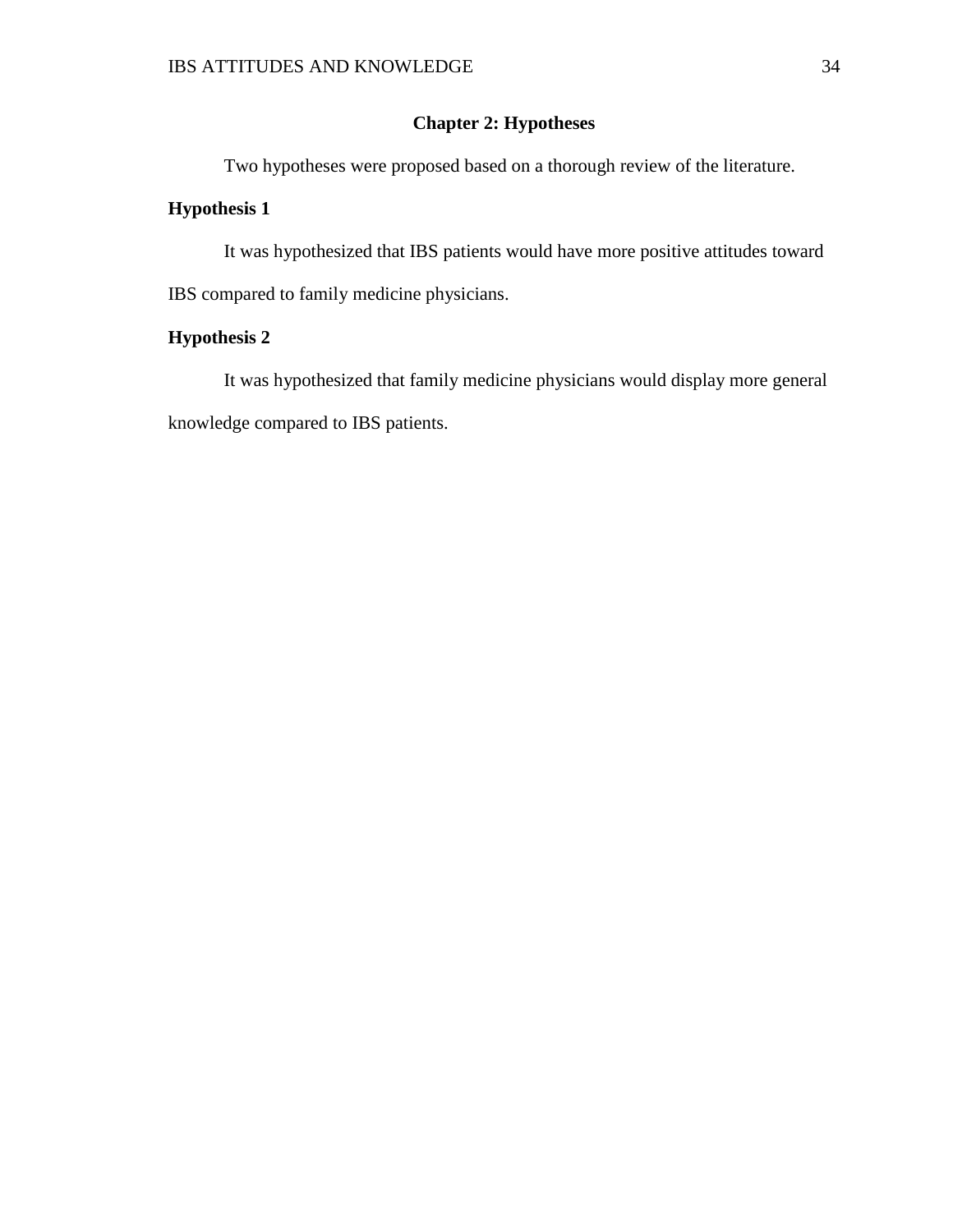#### **Chapter 3: Method**

## **Design and Design Justification**

This study was a cross-sectional survey design. There are costs and benefits to this research design. The costs of a cross-sectional survey design include selection bias, inability to infer a causal relationship between variables, and a lack of generalizability to from a specific population to other populations. The benefits of a cross-sectional survey design include its cost effectiveness and having more control. This design was chosen because the purpose of this study was to make inferences about the populations, family medicine physicians and IBS patients, by examining the sample at a specific point of time in order to gather data about whether attitudes and the amount of knowledge have changed compared to previous research. It utilized an online survey through the forum SurveyMonkey.

## **Participants**

241 IBS patients and 87 physicians were recruited to participate in this study, and of these, 175 IBS patients and 41 family medicine physicians were eligible to participate and completed all of the questionnaires. Of the family medicine physician participants, 53.7% (n = 22) were allopathic (MD) family medicine physicians, 46.3% (n = 19) were osteopathic (DO) family medicine physicians,  $43.9\%$  (n = 18) were attendings, and 56.1% ( $n = 23$ ) were residents. Of the adult patients who were diagnosed with IBS, 33 (18.9%) were male, 139 (79.4%) were female, 1 (0.6%) was gender fluid, and 1 (0.6%) was non-binary. Ages of the physicians ranged from 26 to 65 years old, with a mean age of 33.7, and ages of IBS patients ranged from 18 to 77 years old, with a mean age of 29.8.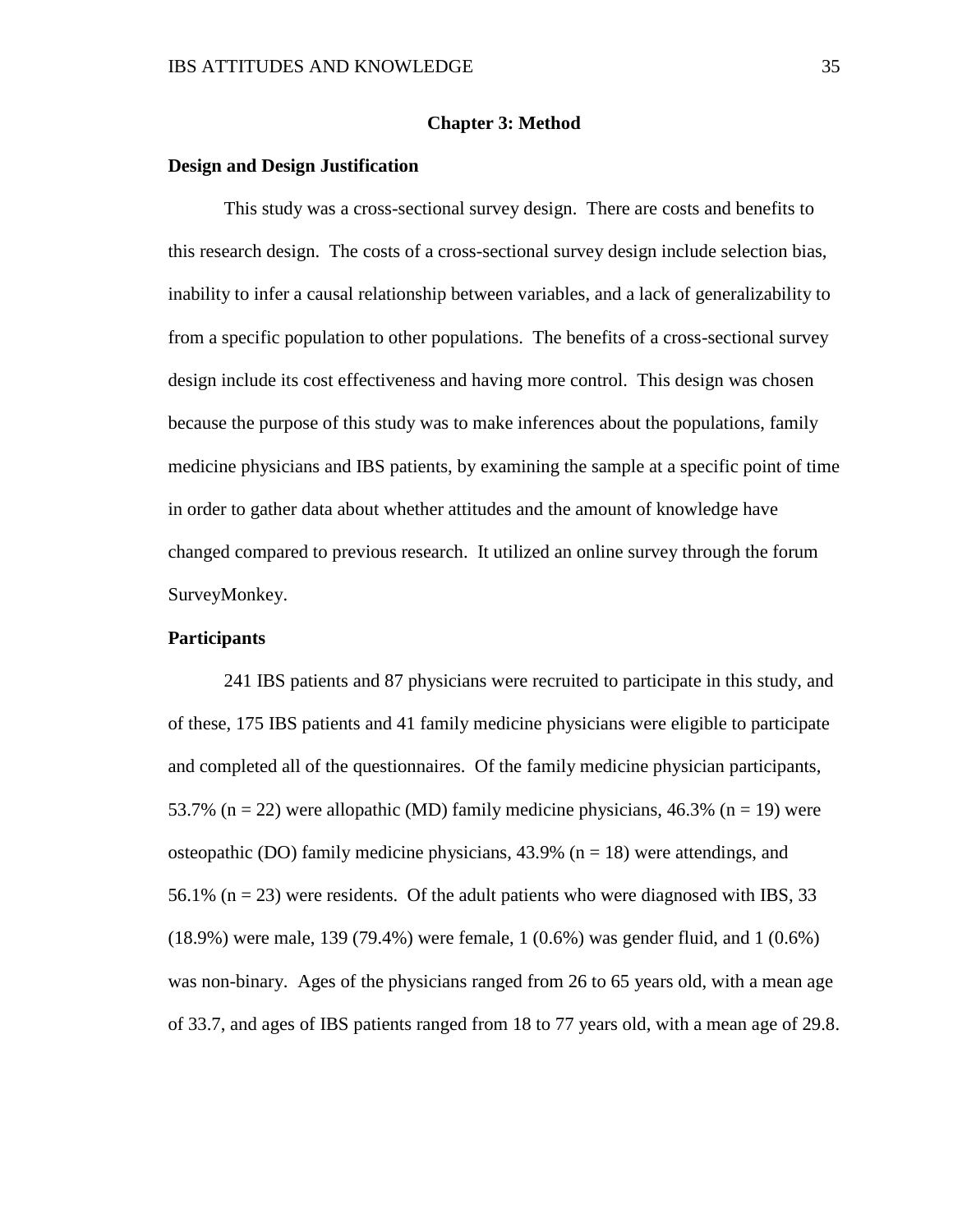**Inclusion criteria.** Eligible physician participants graduated from allopathic program (MD) or an osteopathic programs (DO) in the United States, were either currently in family medicine residency, fellowship, or working as attending physicians in family medicine settings (i.e., an office that provides the first point of contact for a patient and provides a personalized physician for each patient and family). Eligible nonphysician participants included individuals with IBS diagnoses.

**Exclusion criteria.** Individuals were excluded if they did not hold medical degrees from allopathic program (MD) or osteopathic programs (DO) in the United States. This included exclusion of students in medical school who had not yet graduated at the time of the study. Additionally, individuals were excluded if they did not practice family medicine and in family medicine settings.

In addition to exclusions of individuals in the medical field, non-physician individuals were excluded if they were not diagnosed with IBS from family medicine physicians, gastroenterologists, or internal medicine physicians and if they were under the age of 18. If a patient was diagnosed with IBS from a physician who is not a family medicine physician, a gastroenterologist, or an internal medicine physician, then he or she was excluded from the study.

## **Recruitment**

Participants were recruited by the distribution of the survey link through social media sites, such as Facebook and Reddit (see Appendix D). The survey was also emailed to the Philadelphia College of Osteopathic Medicine (PCOM) community through the PCOM Help Desk e-mail listserv. A chance to win a \$50 Amazon gift card was offered through a raffle in exchange for completing the survey. At the end of the survey,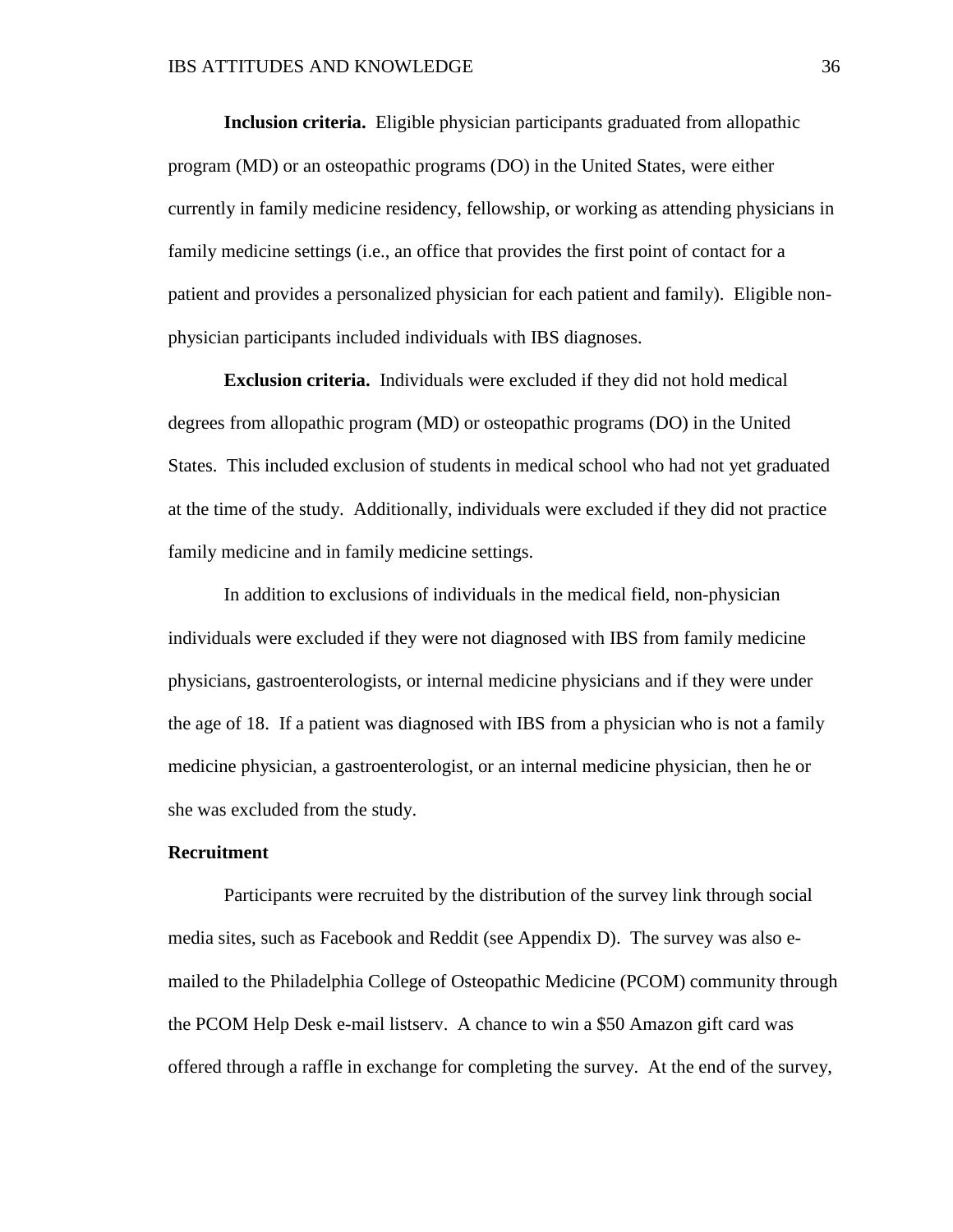participants were provided with a separate e-mail address to e-mail in order to enter their names into the raffle. The participants' names entered into the raffle could not, therefore, be connected with their survey responses.

To ensure eligibility, screening procedures for family medicine physicians included a demographic form in the beginning of the survey measure inquiring about medical degree, graduation year from medical school, subfield of medicine, area of interest, job title, age, gender, general practice location, and inquiry regarding personal connections to IBS. Due to anonymity for participants in this study, specific places of work and specific medical schools attended were not asked.

Screening procedures to ensure eligibility for IBS patients included a demographic form in the beginning of the survey measure inquiring about age, race, gender, number of years diagnosed with IBS, type of physician who diagnosed the patient with IBS, symptoms experienced, subtype of diagnosed IBS if known, current medications, and whether each patient was participating in other types of IBS treatment, such as meeting with a nutritionist, psychotherapy, acupuncture, and/or massage therapy.

#### **Measures**

**Demographic questionnaires.** Questionnaires inquired about demographic information in order to determine whether eligibility criteria were met. A physician demographic questionnaire was provided to the physicians and a patient demographic questionnaire was provided to IBS patients. The physician demographic questionnaire consisted of 14 questions and the IBS patient demographic questionnaire consisted of 11 questions. The physician questionnaire inquired about gender, age range, ethnicity, religion, degree completed, type of physician, where the physician stands in his or her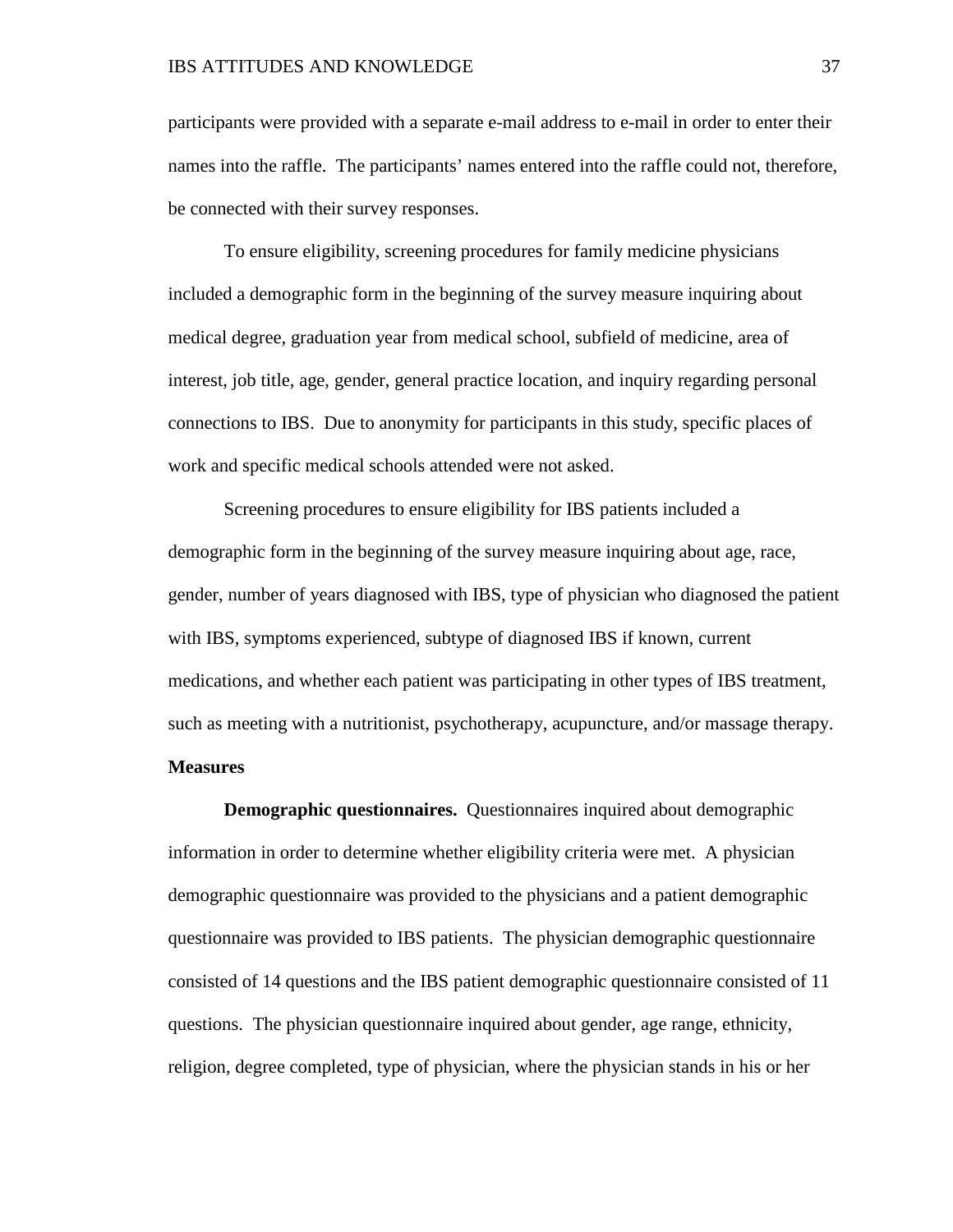training and profession, number of years practicing medicine, practice location type, past educational experiences about FGIDs, and if the physician or anyone else he or she knows has IBS. The patient demographic questionnaire inquired about gender, age range, ethnicity, religion, marital status, years of being diagnosed with IBS, type of physician that gave the diagnosis, type of IBS diagnosed, and past and current used treatments. The demographic questionnaires for patients and physicians can be found in Appendix A and Appendix B, respectively.

**The Revised Illness Perception Questionnaire.** The Revised Illness Perception Questionnaire (IPQ-R), which was adapted for family medicine physicians and IBS patients, is a 70-item questionnaire (Moss-Morris et al., 2002). The IPQ-R for physicians was obtained from a study by S. Levy et al. (2014), which was conducted in Israel. Therefore, the version of the IPQ-R used in this study was originally in Hebrew. The questionnaire was translated to English and back translated to Hebrew, to ensure accurate translation.

The questionnaire was originally adapted to assess a patient's perception of an illness. An individual's illness perception shows the emotional response and cognitive processes about an illness that can affect health adherence behaviors for that illness. Specifically, illness perceptions are "mental representations and personal ideas people have about their illness" (Broadbent et al., 2015, p. 1362). An individual's perception about an illness consists of five domains: (a) beliefs about identity of illness (name and symptoms), (b) causes, (c) illness consequences, (d) timeline of illness or how it progresses, and (e) how illness can be controlled or healed (Broadbent et al., 2015; Lau, Bernard, & Hartman, 1989; Petrie & Weinman, 2012). This conceptualization derives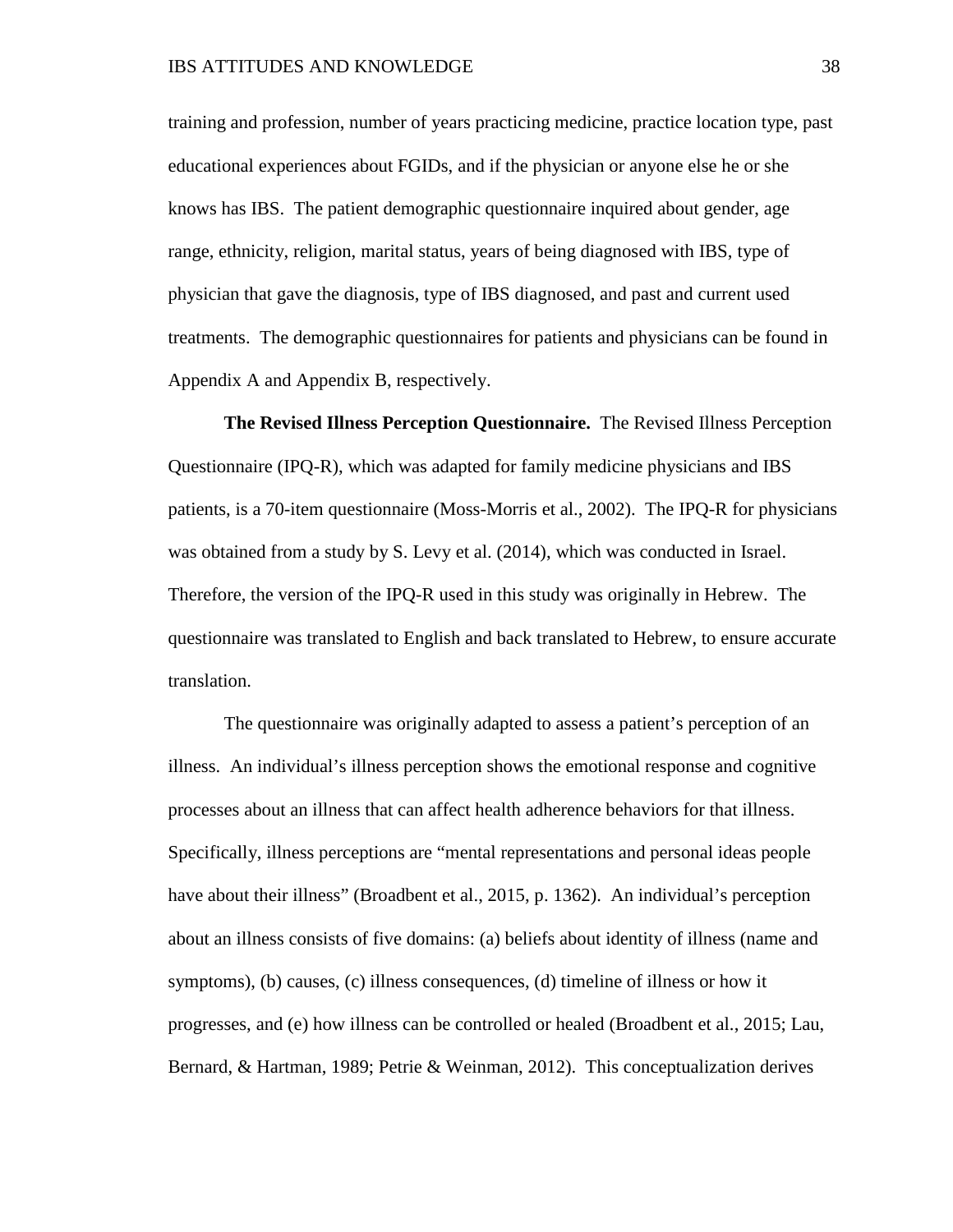from Leventhal's self-regulatory model (Leventhal, Nerenz, & Steele, 1984). Leventhal's self-regulatory model states that an individual attempts to form his or her "illness representation" or comprehension of his or her illness by trying to understand what the illness actually is, its meaning, its consequences, its cause(s), its length or course, and if it can be cured or managed (Leventhal et al., 1984). An individual's illness representation is not formed by scientific evidence, but derives from his or her experiences of the illness, including symptoms, emotions related to illness, social influences, and relationship with physicians and other health care providers. Therefore, adherence to health behaviors and how an individual copes with an illness is affected by his or her illness representation, views, and experiences of that illness (Leventhal et al., 1984).

The IPQ-R is divided into three sections. The first section asks to identify specific symptoms of the illness of interest and whether the participant experiences the specific symptoms. The second section uses a 5-point Likert scale and inquires about the respondent's views about the illness, which include emotional components, consequences, and whether the illness is cyclical, chronic, or acute. The third section of the measure also uses a 5-point Likert scale and asks about the participant's perceptions about the causes of his or her illness (Moss-Morris et al., 2002). For the purpose of this study, 38 items from the second and third sections, the Views About my Illness scale, were used. The first section inquiring about the specific symptoms experienced by the participant was excluded. Therefore, participants in this study were asked to respond to 38 items from the IPQ-R. The 38-items are divided into seven subscales: Timeline (Acute/Chronic), Consequences, Personal Control, Treatment Control, Illness Coherence,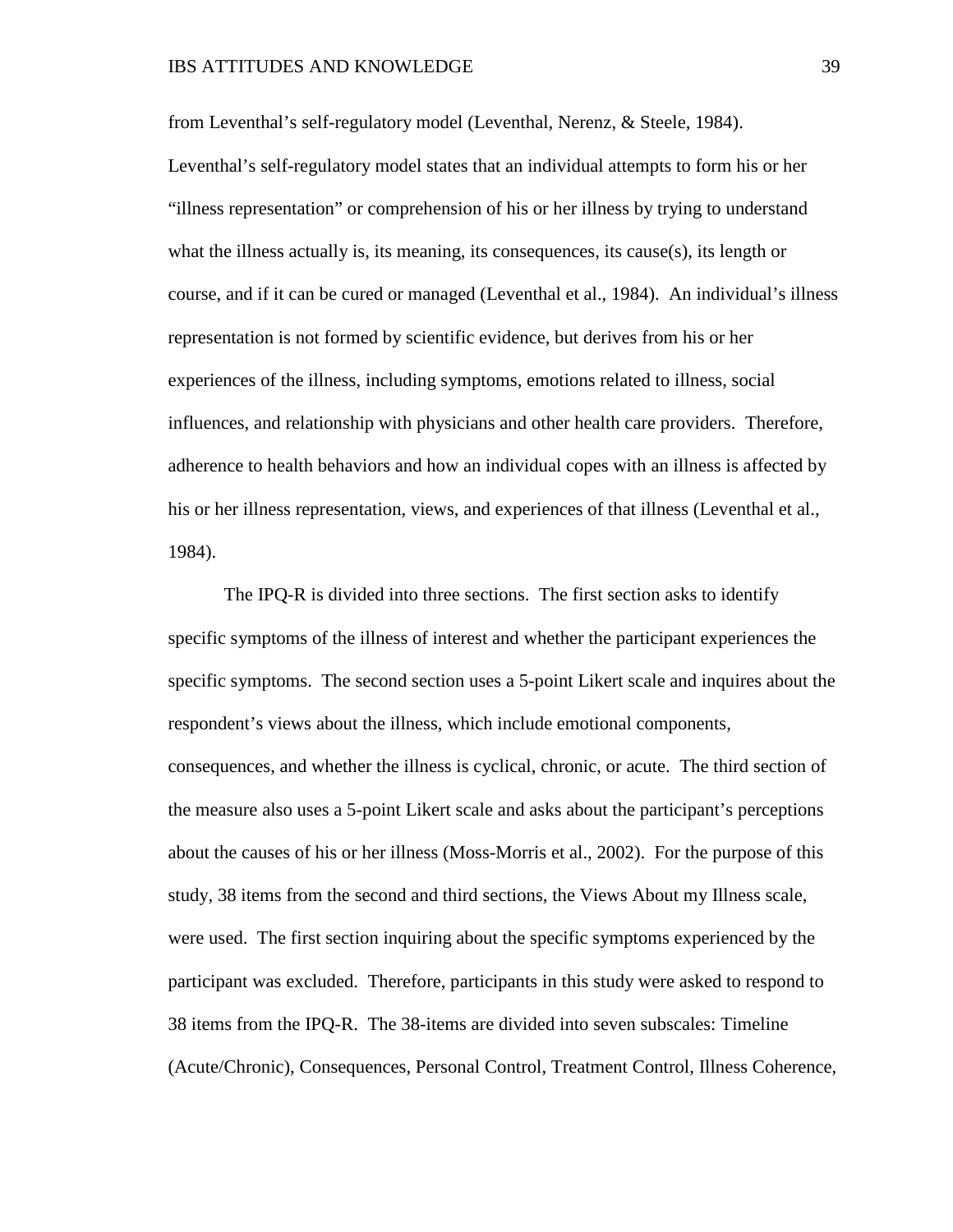Timeline-Cyclical, and Emotional Representations. The Timeline (Acute/Chronic) subscale asks about how long the individual thinks the illness will last (acute versus chronic), whereas the Timeline-Cyclical subscale asks about an individual's beliefs about the cyclical nature of the illness. The Consequences subscale looks at the expectations the person has and the effects the person believes the illness will have. The Personal Control and Treatment Control subscales ask about perceptions of control over the illness through treatment (treatment) and how the individual recovers from the illness and its symptoms (personal). The factor of control, whether treatment control or personal control, plays an important role. If the individual perceives that he or she can control or cure the illness, this is associated with a perception of the illness not lasting a long time and as causing more minor consequences. The Illness Coherence subscale was added to the revised version of the IPQ. This subscale explores whether an individual's perceptions provide a clear, accurate understanding of the illness. The Emotional Representations subscale looks at the emotional reactions and responses caused by the illness. This particular subscale was added to the revised version of the IPQ after Moss-Morris et al. (2002) found the original IPQ only studied the cognitive responses from an illness and not the emotional components of an illness (Moss-Morris et al., 2002).

The IPQ-R has been adapted for various illnesses, such as asthma, acute pain, chronic pain, autism, diabetes, fatigue, hemophilia, human immunodeficiency virus (HIV), hypertension, genetic predisposition, sexually transmitted disease (STD), and rheumatoid arthritis. The IPQ-R has been translated into 17 other languages. The IPQ-R subscales have good internal reliability, particularly on the Identity subscale, which has a Cronbach's alpha of .75. The test-retest reliability shows to be consistent over three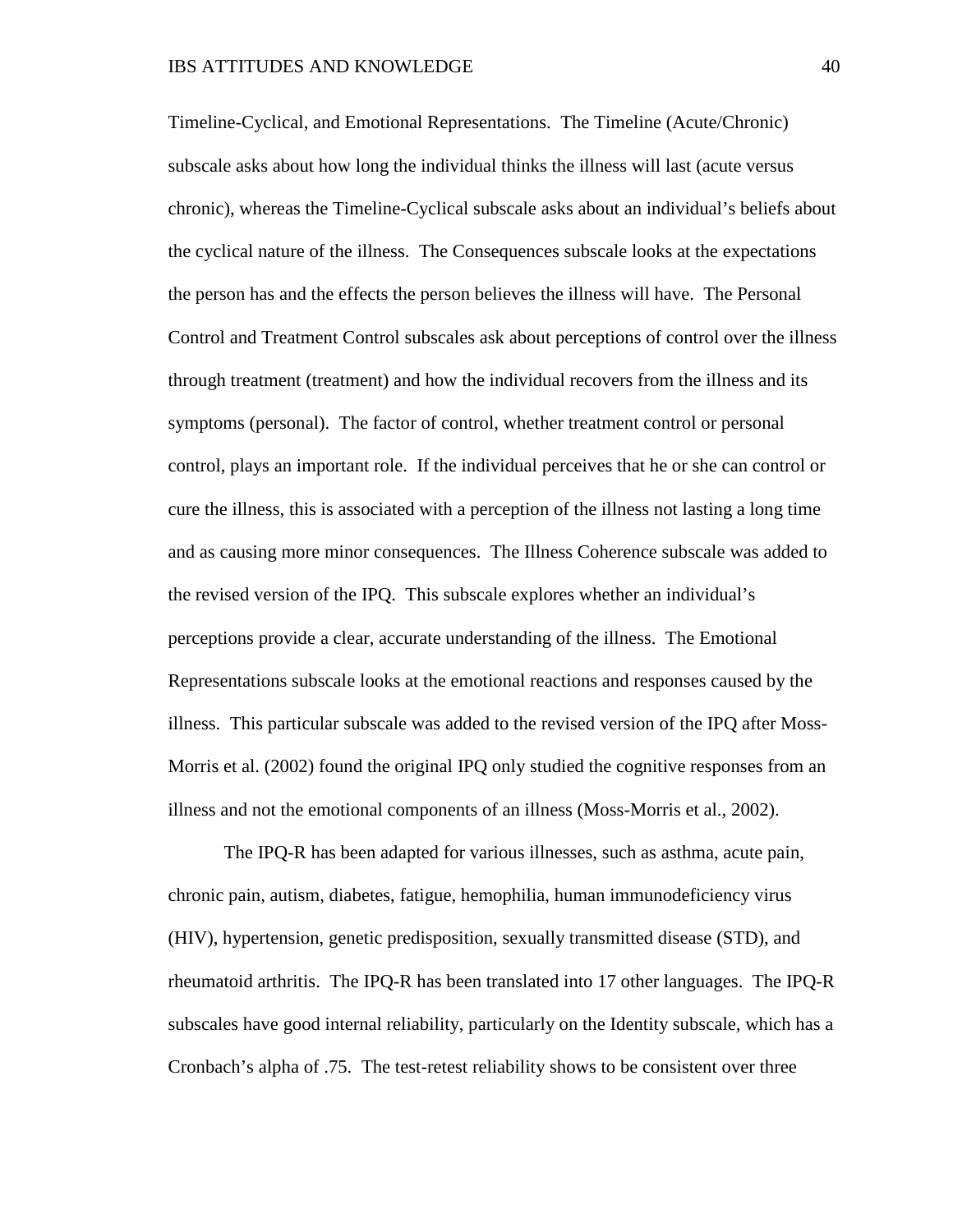weeks and six months. The known group validity for the IPQ-R between chronic pain and acute pain patients is also effective, as the scale was able to differentiate between the two groups on all of the factors being studied (Moss-Morris et al., 2002). Tables 1 through 3 include sample items from each subscale of the IPQ-R.

# **Table 1**

## *Personal Control and Treatment Control Subscale Items*

| <b>Personal Control Items</b>           | <b>Treatment Control Items</b>           |
|-----------------------------------------|------------------------------------------|
| There is a lot an IBS patient can do to | There is very little that can be done to |
| control IBS symptoms.                   | improve IBS.                             |
| What an IBS patient does can determine  | An IBS patent's treatment of IBS will    |
| whether IBS will get better or worse.   | be effective in curing IBS.              |
| The course of IBS depends on the IBS    | The negative effects of IBS can be       |
| patient.                                | prevented (avoided) by treatment.        |

## **Table 2**

# *Timeline (Acute/Chronic), Emotional Representation, and Illness Coherence Subscale Items*

| Timeline (Acute/Chronic)       | <b>Emotional Representation</b>                                                                     | Illness Coherence Items |
|--------------------------------|-----------------------------------------------------------------------------------------------------|-------------------------|
| <b>Items</b>                   | <b>Items</b>                                                                                        |                         |
| IBS will last a short time.    | IBS can cause an IBS patient The symptoms of IBS are<br>to get depressed.                           | puzzling.               |
| rather than temporary.         | IBS is likely to be permanent IBS can cause an IBS patient IBS is a mystery to me.<br>to get upset. |                         |
| IBS will last for a long time. | IBS can make an IBS patient  I don't understand IBS.<br>feel angry.                                 |                         |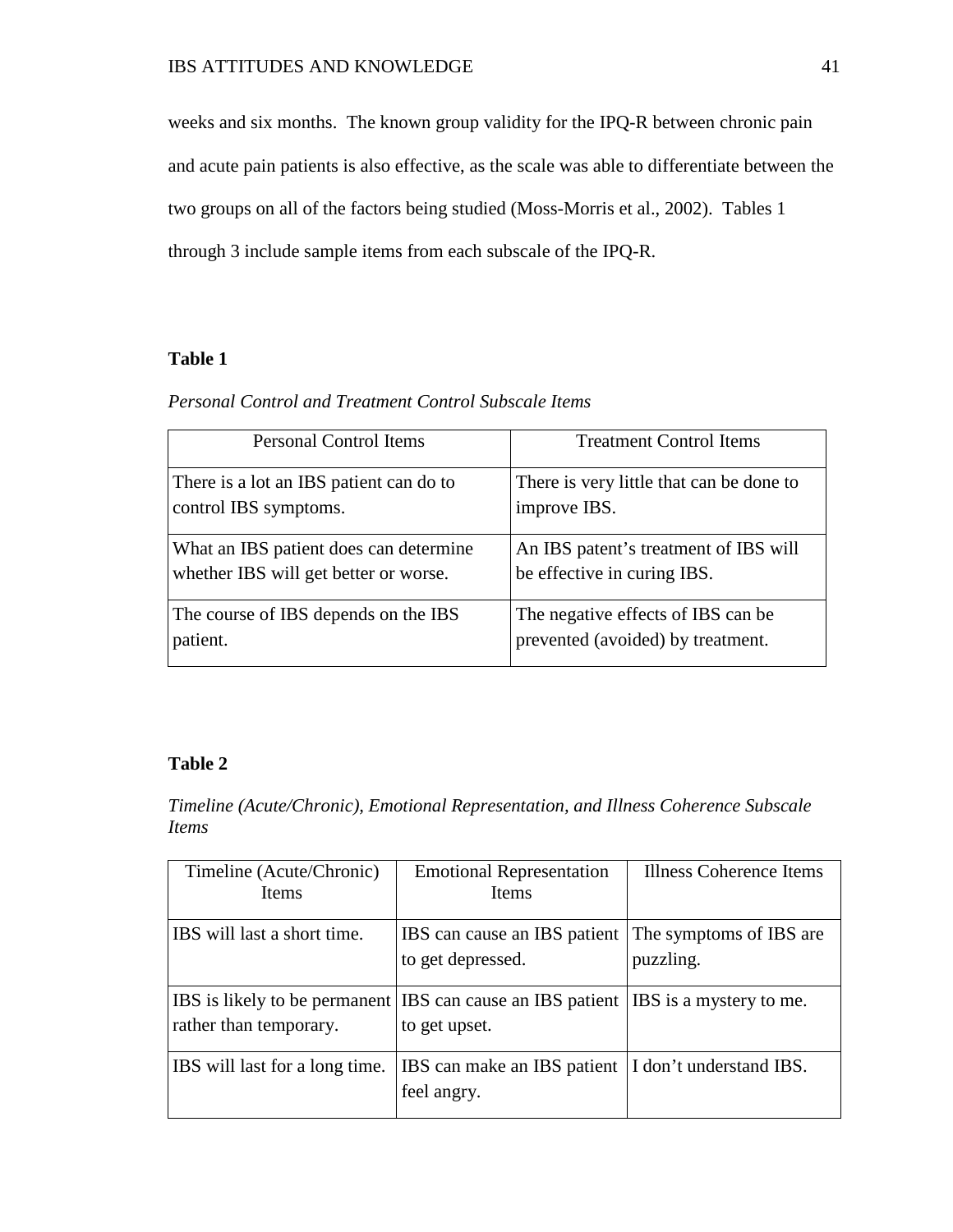## **Table 3**

| Timeline-Cyclical Items                                     | Consequences Items                                   |
|-------------------------------------------------------------|------------------------------------------------------|
| The symptoms of IBS change a great deal<br>from day to day. | IBS is a serious condition.                          |
| IBS symptoms come and go in cycles.                         | IBS has major consequences on a<br>person's life.    |
| IBS is very unpredictable.                                  | IBS does not have much effect on a<br>person's life. |

*Timeline-Cyclical and Consequences Subscale Items* 

**Knowledge questionnaire.** A questionnaire testing participants' general knowledge of IBS was provided. It was designed using a true-false format. The knowledge questionnaire consisted of 14 items inquiring about IBS in general, IBS symptoms, treatment options, and diagnostic criteria. The knowledge questionnaire was created specifically for this study and based on the Rome IV diagnostic criteria. The same questionnaire was used with both IBS patients and family medicine physicians. The knowledge questionnaire utilized in this study can be found in Appendix C.

## **Procedure**

The study took approximately 15 to 20 minutes for participants to complete. The questionnaires were uploaded into SurveyMonkey.com. Two separate surveys were created on SurveyMonkey, one survey and link for family medicine physicians and one survey and link for individuals with IBS. Potential participants received the SurveyMonkey.com link, which led to a page explaining the study, confidentiality, and informed consent to participate in the study. The survey was also posted on social media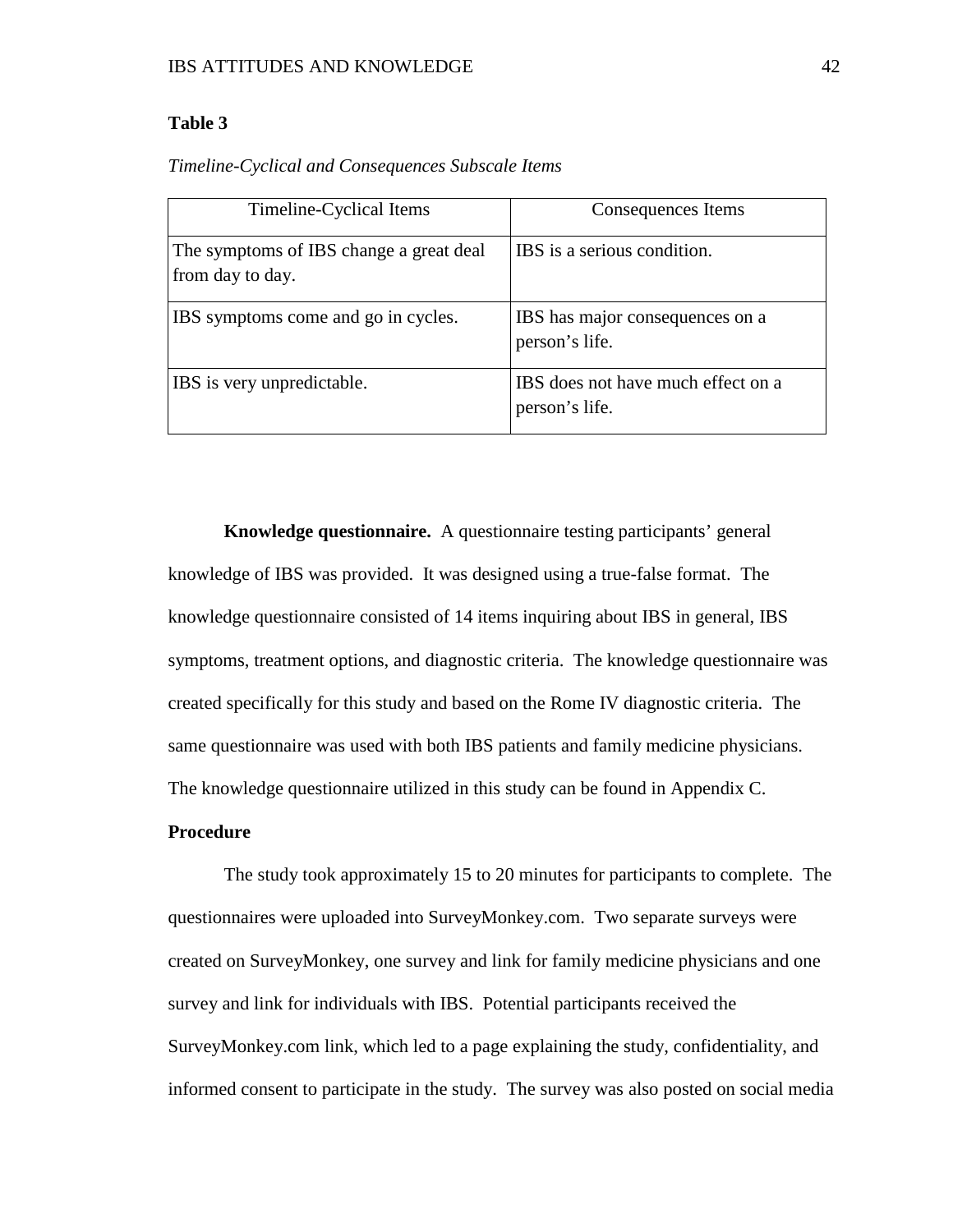through Facebook and Reddit, with an explanation of the study and indicating which link was aimed toward IBS patients and which was aimed toward physicians. Participants were notified before participating and completing the measures that the study was anonymous and they could withdraw from the study at any time. Participants were also offered to enter a drawing for a \$50 gift card from Amazon. Participants first completed the required eligibility questions, aimed toward the inclusion criteria. If the participants were eligible for the study, they were then directed to complete the demographic form, followed by the IPQ-R and the knowledge questionnaires. At the end of the survey, after the participant completed the entire survey, he or she provided with a separate Gmail address (ibspcomstudy@gmail.com) to e-mail if interested in entering the raffle to win the gift card.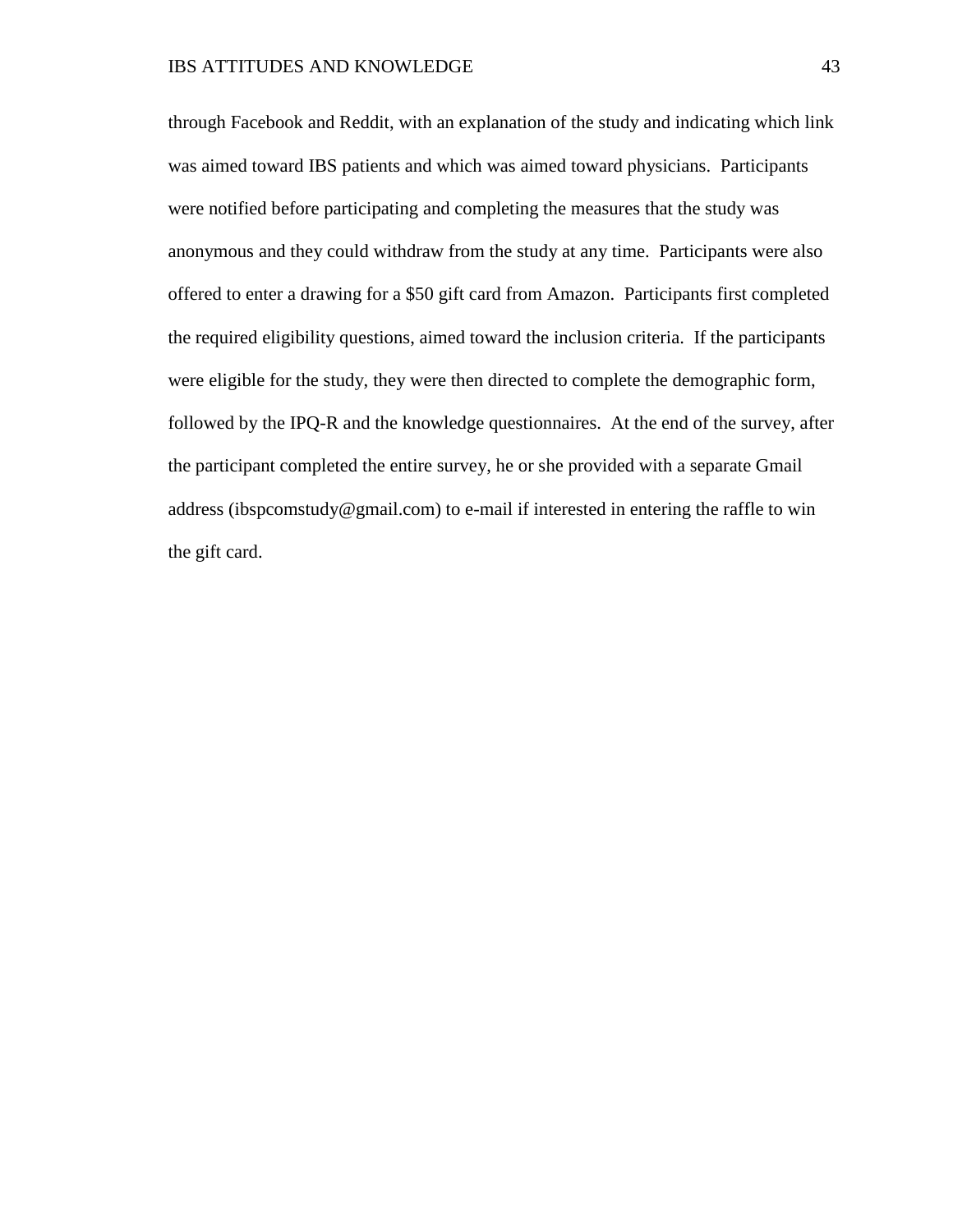# **Chapter 4: Results**

This study examined differences between family medicine physicians' and IBS patients' attitudes toward and knowledge of IBS. A depiction of physician participant (n = 41) demographic information is presented in Table 4. Demographic information for non-physician participants ( $n = 175$ ) is shown in Table 5.

## **Table 4**

*Demographic Analysis – Family Medicine Physicians (n = 41)* 

|               |                             | <b>Frequency</b> | Percent |
|---------------|-----------------------------|------------------|---------|
| <b>Gender</b> | Male                        | $18\,$           | 43.9    |
|               | Female                      | 23               | 56.1    |
| Ethnicity     | African American            | $\mathbf{1}$     | 2.4     |
|               | Caucasian                   | 36               | 87.8    |
|               | Asian & Pacific<br>Islander | $\overline{3}$   | 7.3     |
|               | Middle Eastern              | $\mathbf{1}$     | 2.4     |
| Religion      | Christian                   | 18               | 43.9    |
|               | Jewish                      | 6                | 14.6    |
|               | Hindu                       | $\mathbf{1}$     | 2.4     |
|               | Agnostic                    | $\overline{7}$   | 17.1    |
|               | Atheist                     | $\overline{2}$   | 4.9     |
|               | None                        | $\overline{7}$   | 17.1    |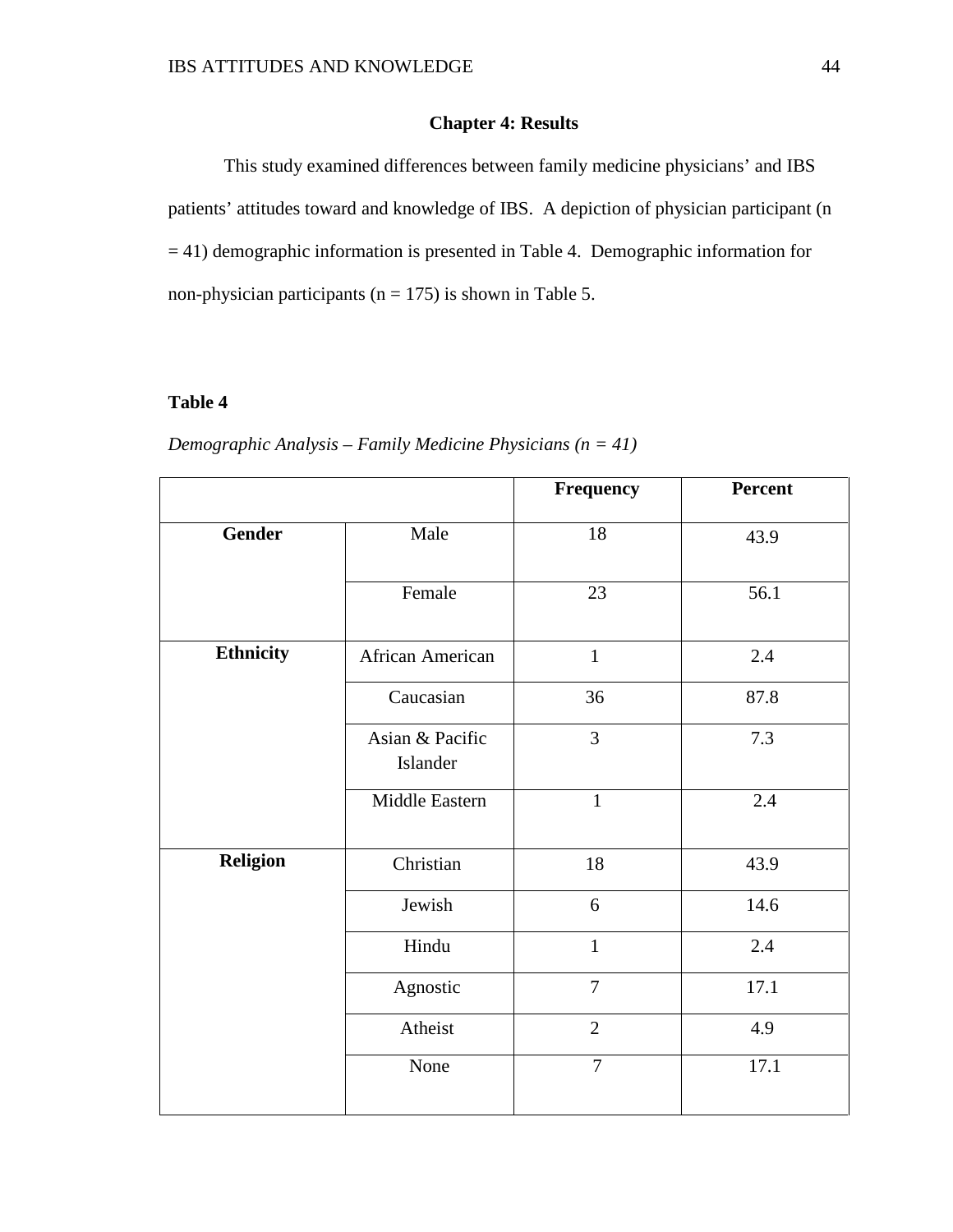| <b>Degree Type</b>        | Doctor of               | 19             | 46.3 |
|---------------------------|-------------------------|----------------|------|
|                           | Osteopathic             |                |      |
|                           | Medicine (DO)           |                |      |
|                           |                         |                |      |
|                           | Doctor of Medicine      | 22             | 53.7 |
|                           | (MD)                    |                |      |
|                           |                         |                |      |
|                           |                         |                |      |
| <b>Level of Training</b>  | Resident                | 23             | 56.1 |
|                           |                         |                |      |
|                           | Attending               | 18             | 43.9 |
|                           |                         |                |      |
|                           |                         |                |      |
| <b>Practice Location</b>  | Urban                   | 12             | 29.3 |
|                           |                         |                |      |
|                           | Rural                   | $\overline{7}$ | 17.1 |
|                           |                         |                |      |
|                           | Suburban                | 22             | 53.7 |
|                           |                         |                |      |
|                           |                         |                |      |
| <b>Typical</b>            | <b>Medication</b> based | 35             | 85.4 |
| <b>Recommended</b>        | on symptoms             |                |      |
| <b>Treatments for IBS</b> |                         |                |      |
|                           |                         |                |      |
|                           | Psychotropic            | 13             | 31.7 |
|                           | Medication              |                |      |
|                           |                         |                |      |
|                           |                         | $\overline{4}$ | 9.8  |
|                           | Psychotherapy           |                |      |
|                           |                         |                |      |
|                           | Physical Exercise       | 14             | 34.1 |
|                           |                         |                |      |
|                           |                         |                |      |
| <b>Attendance of</b>      | Yes                     | 8              | 19.5 |
| <b>IBS/FGID</b>           |                         |                |      |
| conferences,              | No                      | 33             | 80.5 |
| seminars, trainings       |                         |                |      |
| in last 5 years           |                         |                |      |
|                           |                         |                |      |
| Do you have IBS?          | Yes                     | 11             | 26.8 |
|                           |                         |                |      |
|                           | No                      | 30             | 73.2 |
|                           |                         |                |      |
|                           |                         |                |      |
|                           |                         |                |      |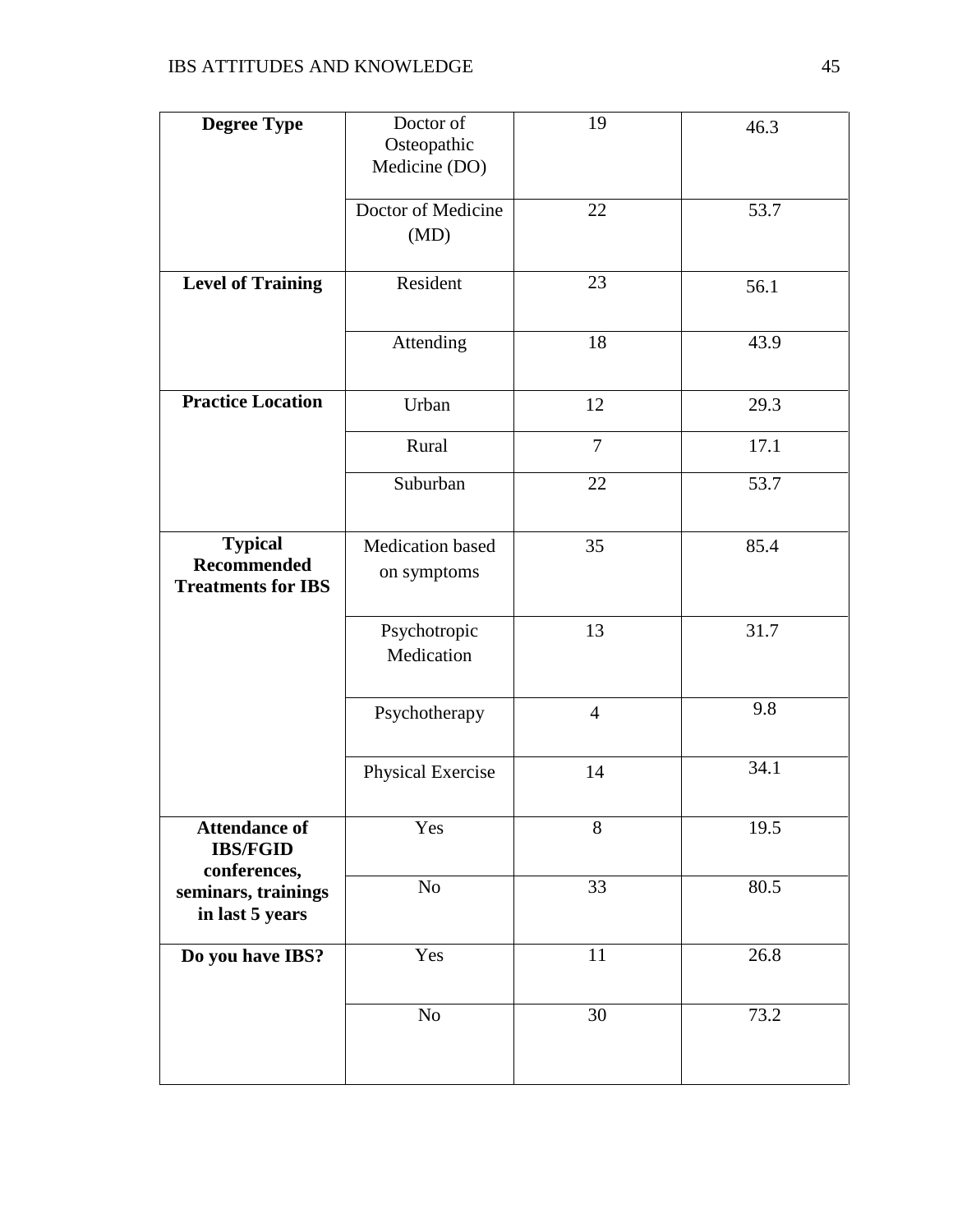| <b>Personally know</b>                                              | No  | 53.7 |
|---------------------------------------------------------------------|-----|------|
| anyone (family<br>member, close<br>friend, etc.) with<br><b>IBS</b> | Yes | 46 P |

# **Table 5**

*Demographic Analysis – IBS Patients (n = 175)*

|                  |                                          | <b>Frequency</b> | Percent |
|------------------|------------------------------------------|------------------|---------|
| <b>Gender</b>    | Male                                     | 33               | 18.9    |
|                  | Female                                   | 139              | 79.4    |
|                  | Non-Binary                               | $\mathbf{1}$     | 0.6     |
|                  | Gender Fluid                             | $\mathbf{1}$     | 0.6     |
| <b>Ethnicity</b> | African American                         | $\overline{2}$   | 1.1     |
|                  | Caucasian                                | 154              | 88.0    |
|                  | Asian or Pacific<br>Islander             | 6                | 3.4     |
|                  | Spanish, Latino, or<br>Hispanic American | $\overline{4}$   | 2.3     |
|                  | Native American<br>or Alaskan Native     | $\mathbf{1}$     | 0.6     |
|                  | North African                            | $\overline{2}$   | 1.1     |
|                  | <b>Biracial or Mixed</b><br>Race         | 6                | 3.4     |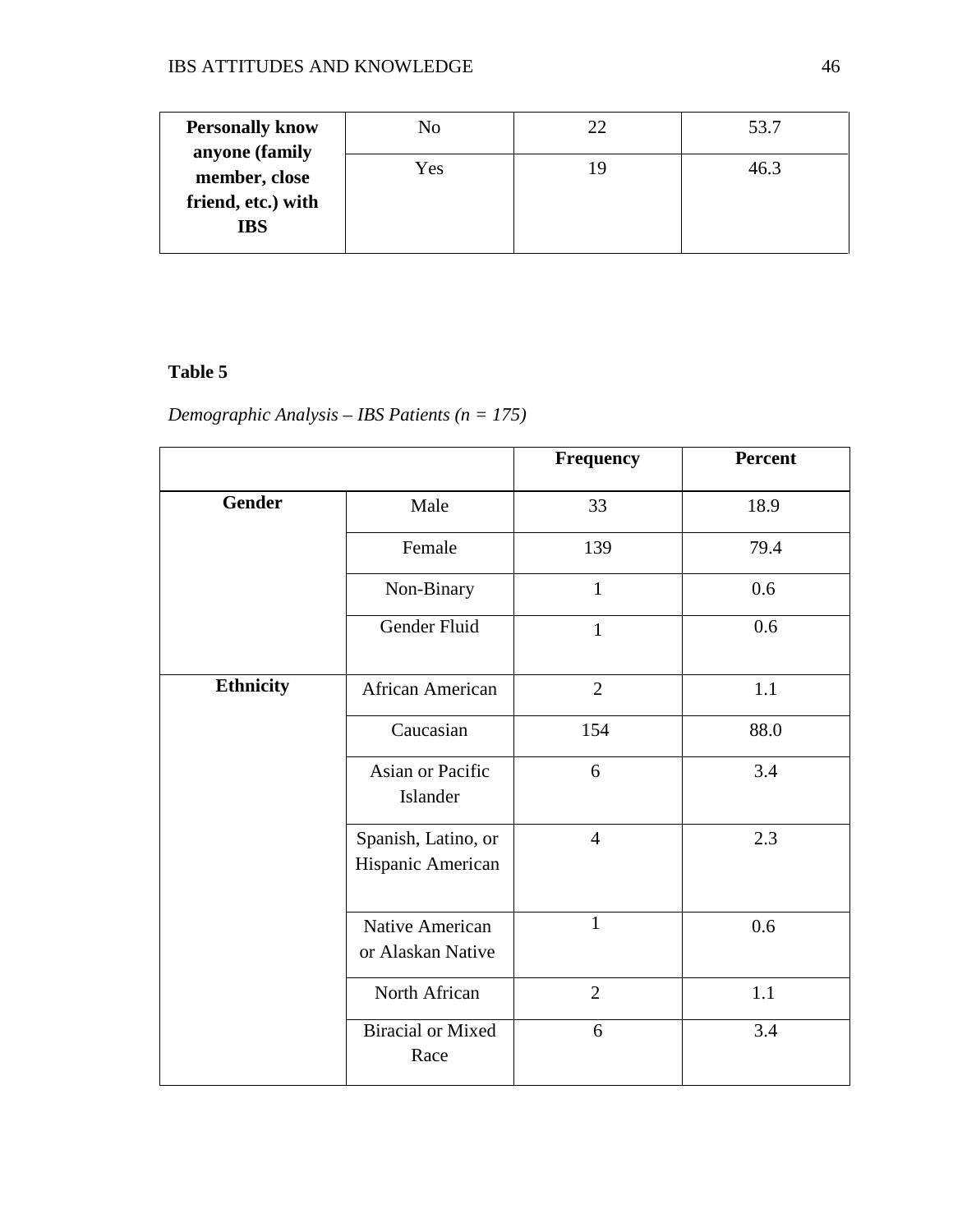| <b>Religion</b>                         | Christian                           | 59             | 33.7    |
|-----------------------------------------|-------------------------------------|----------------|---------|
|                                         | Islam                               | $\overline{2}$ | 1.1     |
|                                         | Jewish                              | 17             | 9.7     |
|                                         | Hindu                               | $\mathbf{1}$   | 0.6     |
|                                         | Agnostic                            | 22             | 12.6    |
|                                         | Atheist                             | 26             | 14.9    |
|                                         | None                                | 44             | 25.1    |
|                                         | Other                               | 3              | 1.7     |
| Marital Status                          | Married                             | 45             | 25.7    |
|                                         | Divorced                            | $\overline{2}$ | 1.1     |
|                                         | Widowed                             | 3              | 1.7     |
|                                         | Not married, in<br>relationship     | 64             | 36.6    |
|                                         | Not married, nor in<br>relationship | 62             | 35.4    |
| Type of physician<br>that diagnosed you | Family Medicine                     | 51             | 29.1    |
| with IBS                                | Gastroenterologist                  | 113            | 64.6    |
|                                         | <b>Internal Medicine</b>            | 11             | 6.3     |
| <b>IBS</b> Type                         | IBS-Constipation                    | 32             | 18.3    |
|                                         | IBS-Diarrhea                        | 83             | 47.4    |
|                                         | IBS-Mixed                           | 45             | 25.7    |
|                                         | IBS-Unspecified                     | 12             | 6.9     |
|                                         | Unknown                             | 3              | $1.7\,$ |
|                                         |                                     |                |         |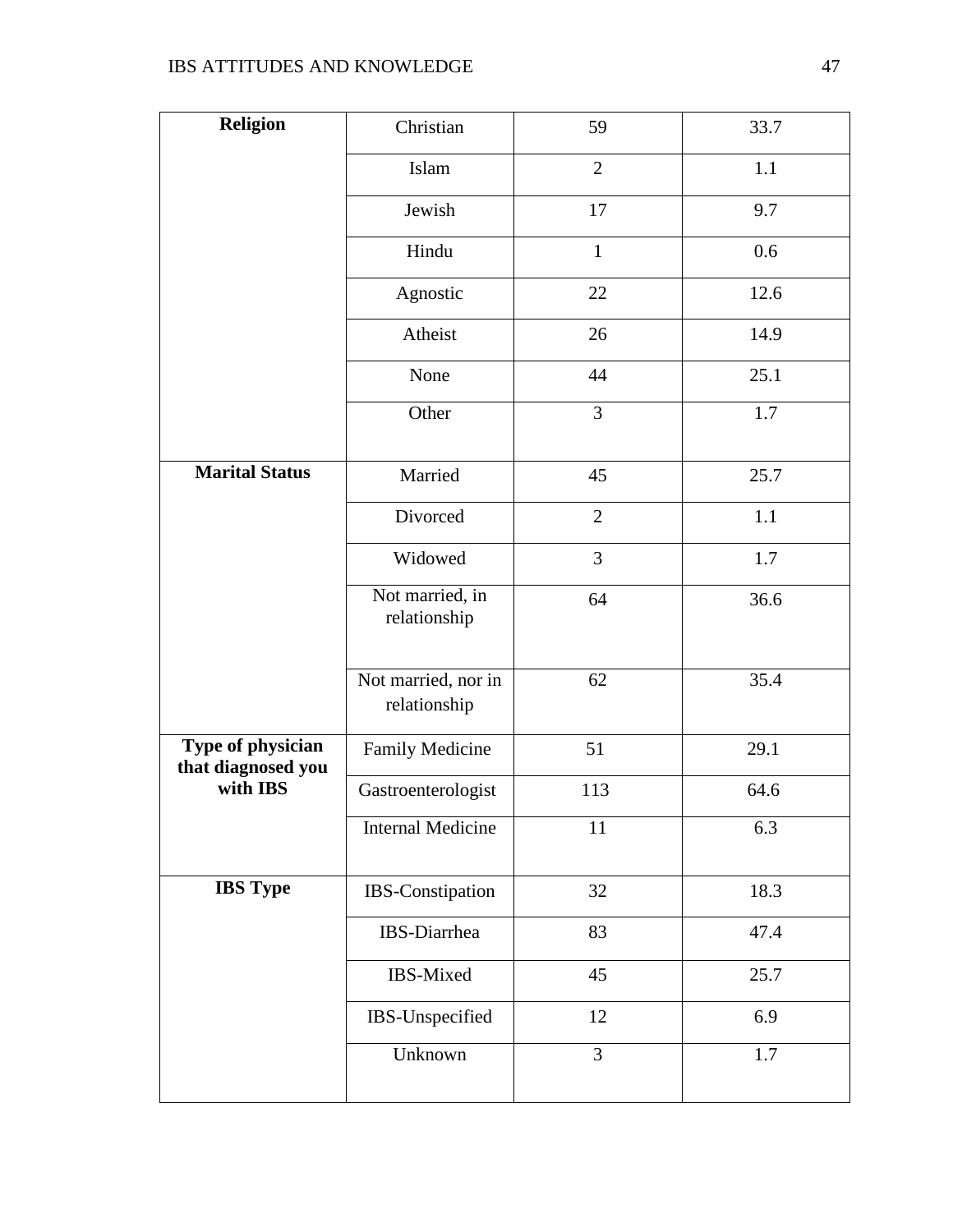| Use medications or<br>vitamins to treat                     | Yes            | 120 | 68.6 |
|-------------------------------------------------------------|----------------|-----|------|
| <b>IBS</b>                                                  | N <sub>o</sub> | 55  | 31.4 |
| Use alternative<br>treatments to treat                      | Yes            | 94  | 53.7 |
| IBS (exercise, yoga,<br>relaxation,<br>psychotherapy, etc.) | N <sub>0</sub> | 81  | 46.3 |

## **Hypothesis 1**

Hypothesis 1 stated that IBS patients would have more positive attitudes toward IBS compared to family medicine physicians. To compare the attitudes of IBS patients and family medicine physicians regarding IBS, a multivariate analysis of variance (MANOVA) was conducted. A MANOVA requires correlation between the dependent variables. To test this, an intercorrelation matrix of all of the dependent variables was created and it was determined that out of the seven variables, two of them were correlated with each other and five of the other variables were correlated with each other. This necessitated two separate MANOVA analyses. In the first analysis, a comparison was made between two levels of the independent variable (family medicine physicians and IBS patients) and two dependent variables: the subscales of Treatment Control and Personal Control. Box's test of equality of covariance matrices was conducted and found to not be significant, Box's  $M = 4.796$ ,  $F(3,71934) = 1.568$ ,  $p = .195$ . The Box's Test is designed to evaluate the hypothesis that the observed covariance matrices of the dependent variables are equal across groups. This analysis revealed that the observed covariance matrices of the dependent variables were equal across groups. The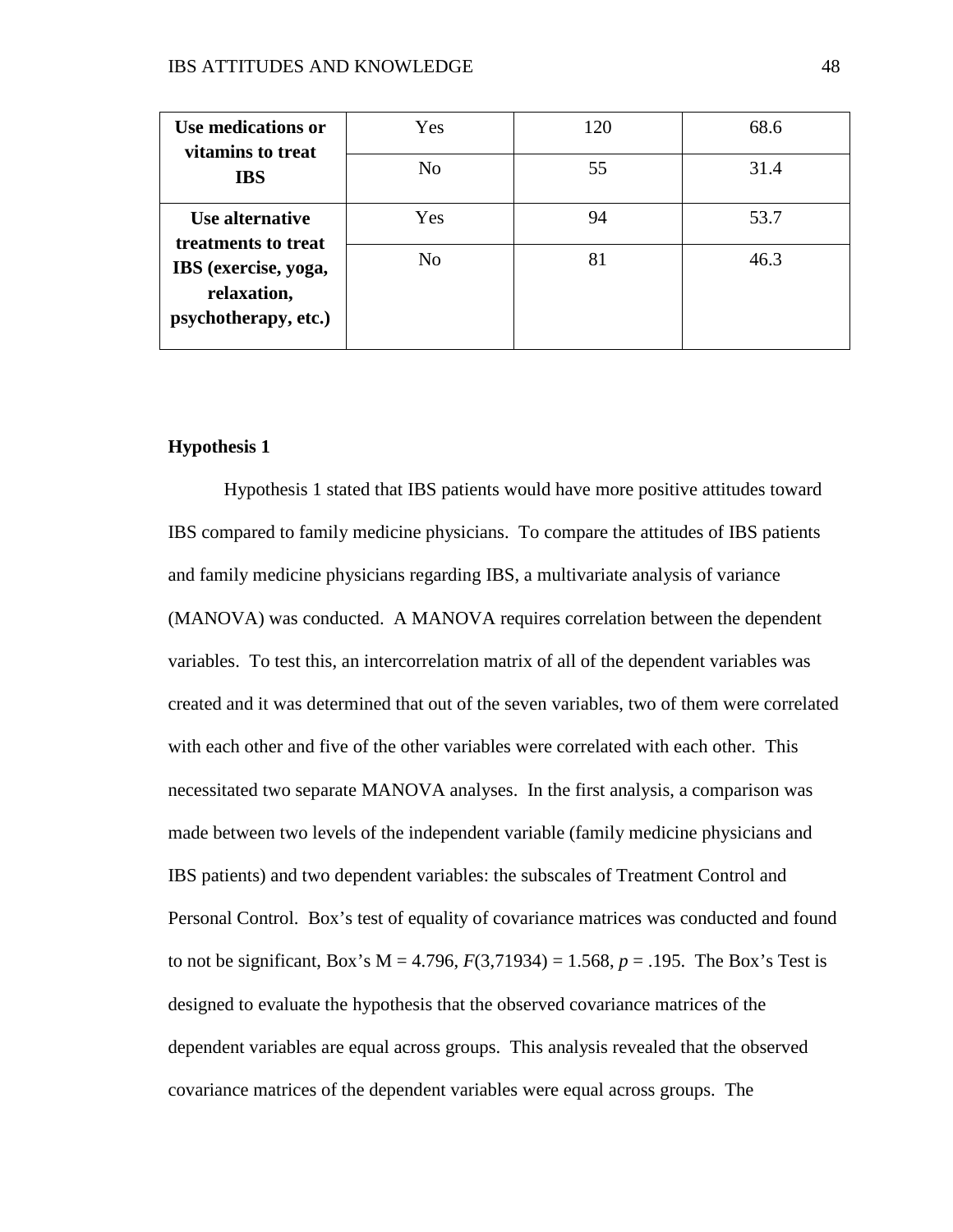multivariate test revealed a significant difference between groups, Wilks' Lambda = .912,  $F(2,213) = 10.249$ ,  $p = .000$ . The Levene's test of equality of error variances revealed there were no significant differences in variances across the groups on the two dependent variables. The test of between-subjects effects revealed a significant difference on the Personal Control total score,  $F(214) = 16.14$ ,  $p = .000$ , partial eta squared = .07. An examination of the means revealed that the IBS patients scored significantly higher than the family medicine physicians on Personal Control. Table 6 illustrates the descriptive statistics for these two groups on the dependent variable of Personal Control.

## **Table 6**

| <b>Personal Control Total</b>     | Mean   | <b>Standard Deviation</b> |
|-----------------------------------|--------|---------------------------|
| Score                             |        |                           |
| <b>IBS</b> Patients               | 14.080 | 2.847                     |
|                                   |        |                           |
| <b>Family Medicine Physicians</b> | 12.146 | 2.424                     |
|                                   |        |                           |

*Personal Control Descriptive Statistics*

A second MANOVA was conducted using group membership as the independent variable with two levels (IBS patients and family medicine physicians) and five dependent variables that were found to be correlated with each other, including the subscales of Timeline (Acute/Chronic), Consequences, Illness Coherence, Emotional Representation, and Timeline-Cyclical. In this instance, however, Box's test of equality of covariance matrices was significant, Box's M = 55.835, *F*(15,20726.8) = 3.547, *p* = .000. This analysis revealed a violation of the assumption of the equality of covariance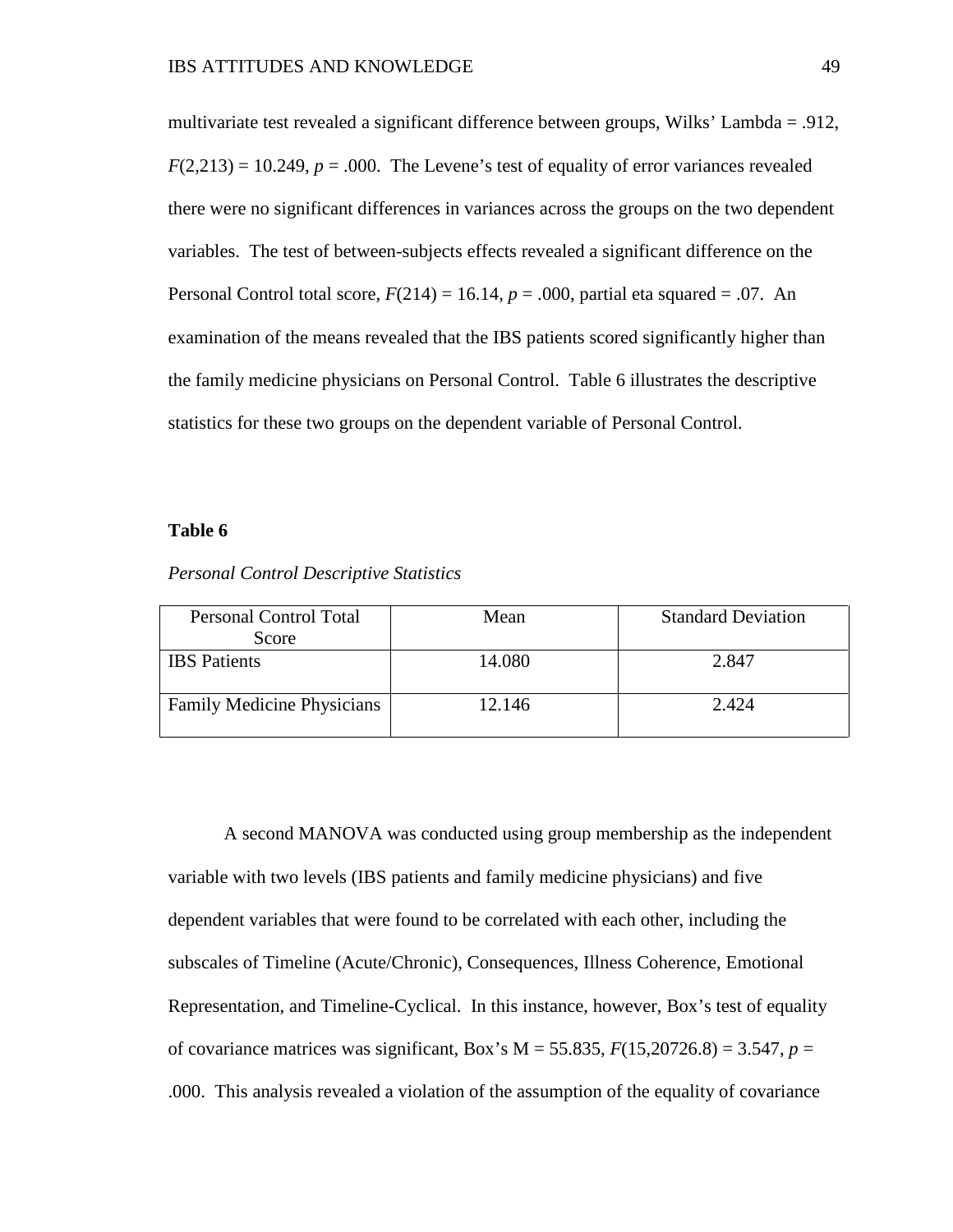matrices. According to Field (2013), with a MANOVA, it is assumed that the variances in each group are roughly equal. This is tested by examining whether the population, or covariance matrices of the comparison groups, are equal. The effect of violating the assumption of equality of covariate matrices remains unclear, although, Field argued that Hotelling T-squared "is robust in the two sample situations when sample sizes are equal" (p. 194). In large samples, Box's test could be significant even when the covariance matrices are homogenous. As Field reported, "as a general rule, if sample sizes are equal then people tend to disregard Box's Test, because (1) it is unstable, and (2) in this situation we can assume that Hotelling's and Pillai's statistics are robust" (p. 643). In contrast, if group sizes are different, robustness cannot be assumed. In this instance, as Field noted, the more dependent variables measured, and the greater the differences in sample sizes, the more distorted the results may be. One alternative suggested by Field is to equalize the samples through randomly eliminating cases in the larger group. In any case, the results of the overall analysis should be made with caution. The results of the multivariate test revealed a significant difference between groups, Pillai's Trace = .234,  $F(5,210) = 12.79, p = .000$ . Similar results were found for Wilks' Lambda, Hotelling's Trace, and Roy's Largest Root. For example, Hotelling's Trace was found to be equal to .305,  $F(5,210) = 12.79$ ,  $p = .000$ . In examining the Levene's test of the equality of error variances, there was heterogeneity of variance on the illness coherence total score only across the groups. This test evaluates the hypothesis that the variances of the set of variables are equal across groups. When evaluating Levene's test, Field noted "the test(s) of homogeneity of variance like Levene's tend to work very well when you have equal group sizes and large samples and don't work as well with unequal group sizes and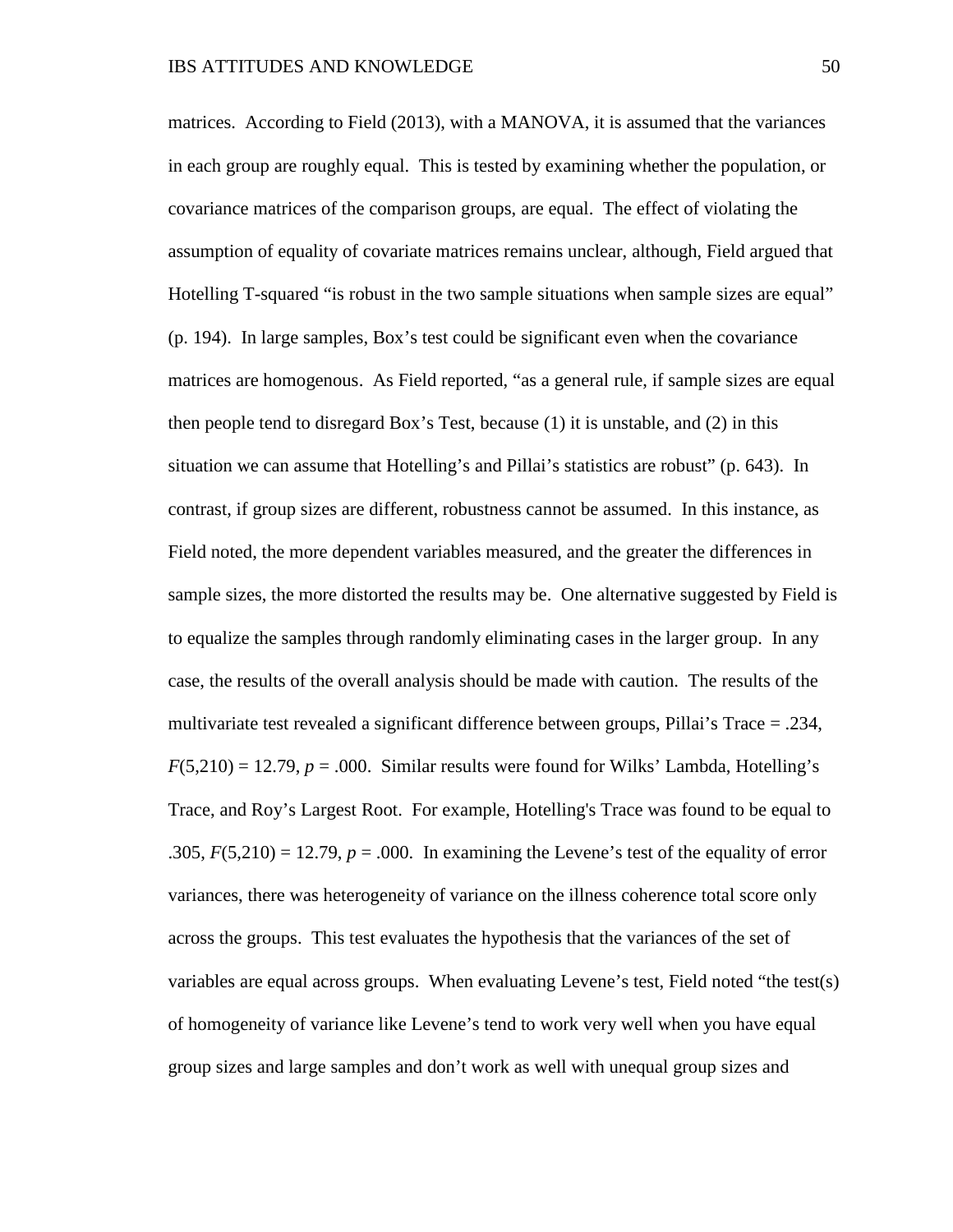smaller samples" (p. 194). Therefore, due to the large sample size, the Levene's test is more likely to show significance, which is demonstrated with the Illness Coherence subscale. The test of between-subjects effects revealed significant differences between the groups on Illness Coherence  $(F(1,214) = 26.62, p = .000)$ , Timeline (Acute/Chronic;  $F(1,214) = 37.11, p = .000$ , and Emotional Representation  $(F(1,214) = 9.395, p = .002)$ . Comparison of the groups revealed that the physicians scored significantly higher on Timeline (Acute/Chronic) compared to the patients (patient mean  $= 11.177$  vs. physician mean = 14.634). On Illness Coherence, the patients scored significantly higher than the physicians (patient mean  $= 16.491$  vs. physician mean  $= 12.390$ ) and on Emotional Representation, the physicians scored significantly higher than the patients (patient mean  $= 8.977$  vs. physician mean  $= 10.561$ ). Descriptive statistics can be found in Table 7.

### **Table 7**

| Subscales                   | Participants | Mean   | <b>Standard Deviation</b> |
|-----------------------------|--------------|--------|---------------------------|
| Timeline<br>(Acute/Chronic) | Patients     | 11.177 | 3.299                     |
|                             | Physicians   | 14.634 | 3.145                     |
| <b>Illness Coherence</b>    | Patients     | 16.491 | 4.842                     |
|                             | Physicians   | 12.390 | 3.208                     |
| Emotional<br>Representation | Patients     | 8.977  | 2.986                     |
|                             | Physicians   | 10.561 | 2.942                     |

*Timeline (Acute/Chronic), Illness Coherence, Emotional Representation Descriptive Statistics*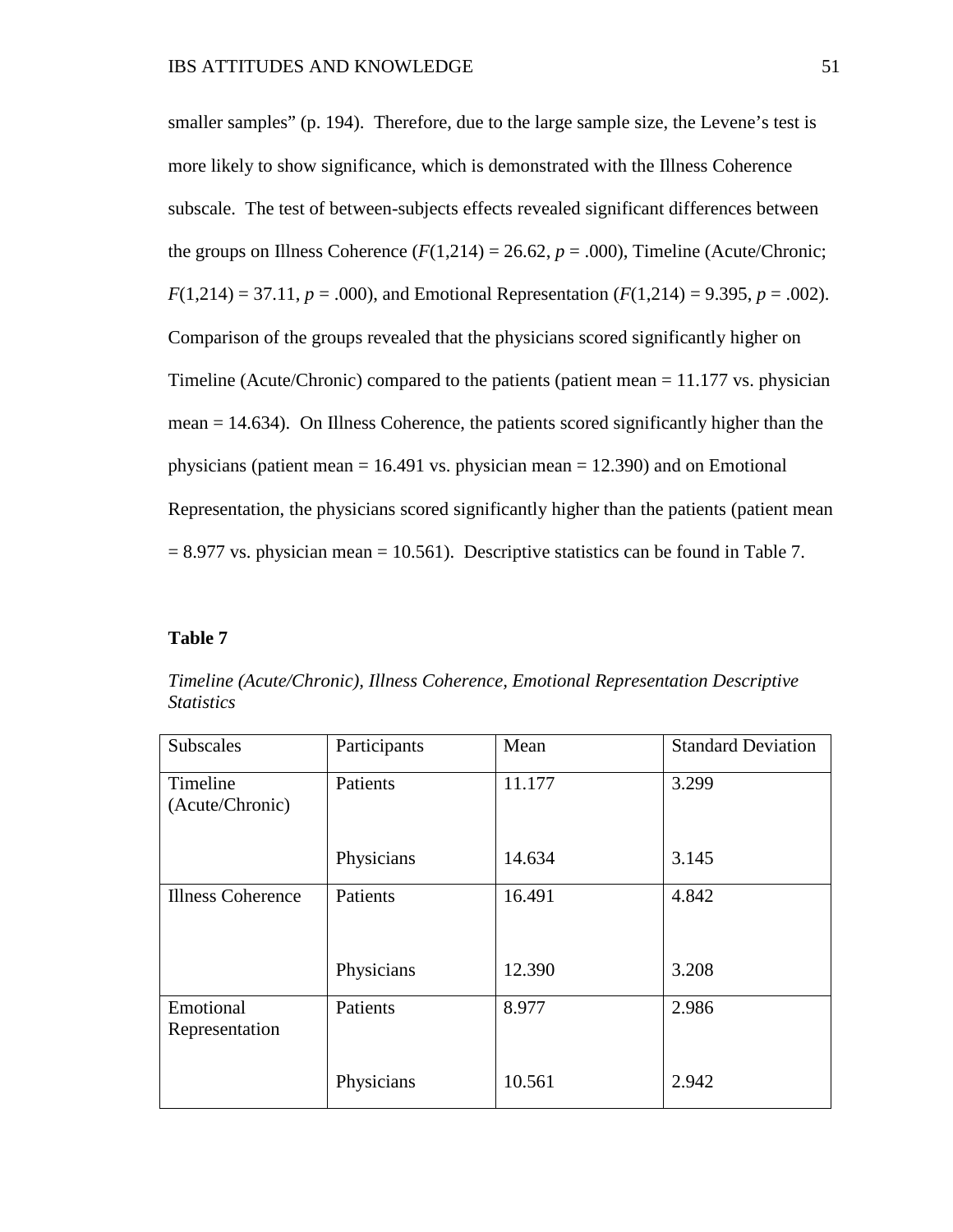# **Hypothesis 2**

Hypothesis 2 stated that family medicine physicians would display more general knowledge compared to IBS patients. Findings suggest no significant difference between these groups. To evaluate this hypothesis, an independent groups *t*-test was conducted. A Levene's test for the equality of variances revealed that equal variances could not be assumed ( $F = 6.218$ ,  $p = .013$ ). To adjust for this, a *t*-test for equal variances not assumed was conducted,  $t(85.91) = 1.409$ ,  $p = .162$ . Table 8 depicts the results of this *t*-test, and Table 9 illustrates the group statistics.

## **Table 8**

|  | Knowledge - Independent Samples Test |  |  |
|--|--------------------------------------|--|--|
|--|--------------------------------------|--|--|

| <b>Knowledge Total Score</b> | Df     | Sig. (2-tailed) | Mean       |
|------------------------------|--------|-----------------|------------|
|                              |        |                 | Difference |
| Equal variances assumed      | 214    | .266            | .305       |
| Equal variances not assumed  | 85.913 | .162            | .305       |

## **Table 9**

*Knowledge – Group Statistics* 

| <b>Knowledge Total Score</b>      |     | Mean   | <b>Std. Deviation</b> |
|-----------------------------------|-----|--------|-----------------------|
| <b>IBS</b> Patients               | 175 | 10.085 | 1.663                 |
| <b>Family Medicine Physicians</b> | 4.  | 9.780  | 1.129                 |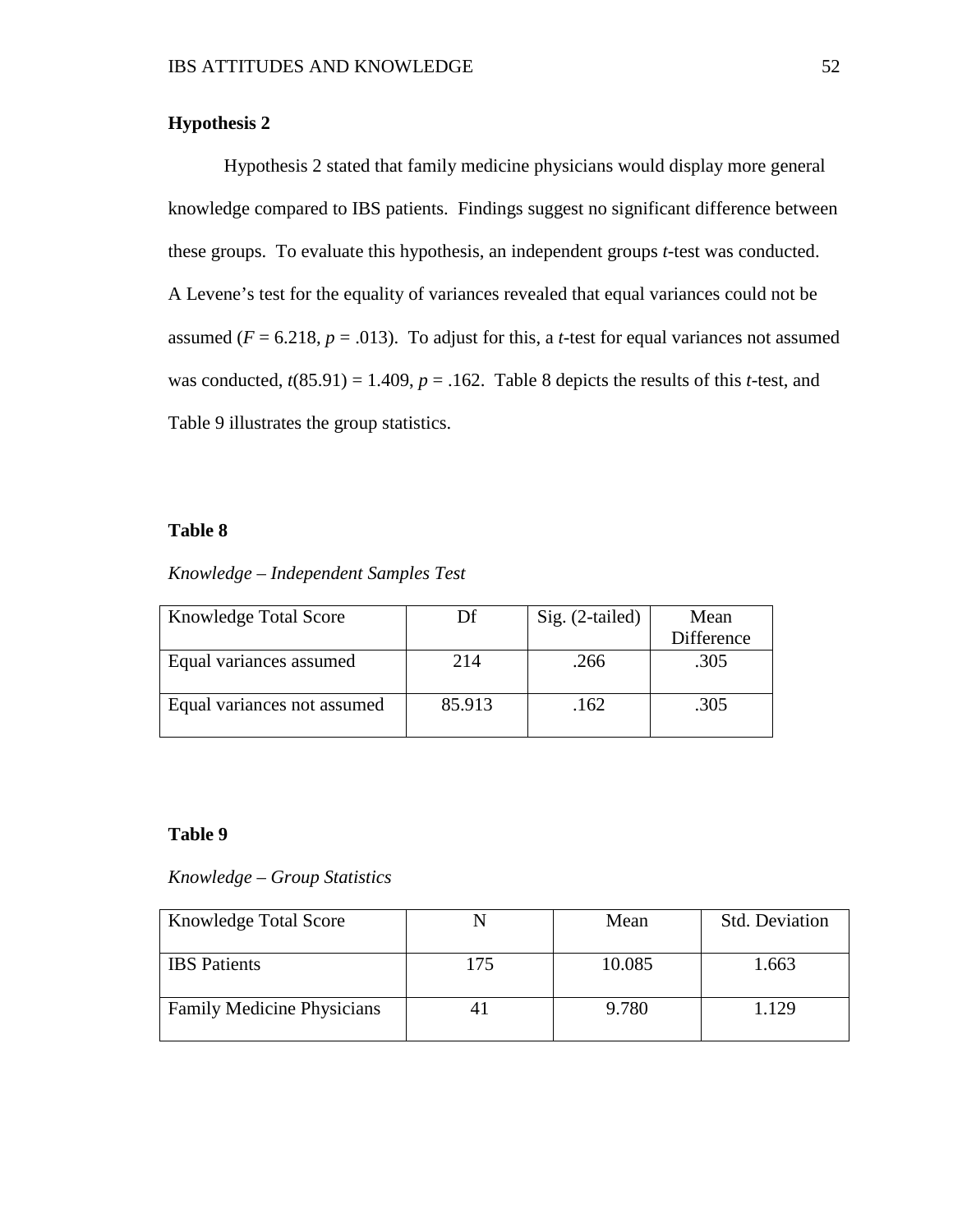## **Chapter 5: Discussion**

This study examined differences between attitudes regarding IBS among family medicine physicians and individuals with IBS. Further, this study sought to identify differences in the amount of knowledge between family medicine physicians and IBS patients. This study can help explain the reported difficulties between family medicine physicians and IBS patients, as IBS patients often report feeling misunderstood and not heard by their physicians. Conversely, physicians report feeling frustrated with their IBS patients due to the difficulty of treating IBS and IBS having an unclear etiology (Chang et al., 2006; Lacy et al., 2007). If all of the hypotheses had been accepted, it would suggest that IBS patients would have more positive attitudes toward IBS compared to family medicine physicians and family medicine physicians would have more general knowledge about IBS compared to IBS patients. This study found that Hypothesis 1, that IBS patients would demonstrate more positive attitudes toward IBS compared to family medicine physicians, was accepted, based on five of the seven attitudes subscales being significant, with four of those five subscales showing overall more negative attitudes among family medicine physicians. Regarding Hypothesis 2, stating that family medicine physicians would display more knowledge about IBS compared to IBS patients, the null was retained based on no significant differences found between the two groups' responses on the knowledge measure.

## **Attitudes**

**Personal control and treatment control.** According to the results of this study, patients perceive more personal control over their IBS compared to what family medicine physicians perceive. In regard to the factor of control, the more control an individual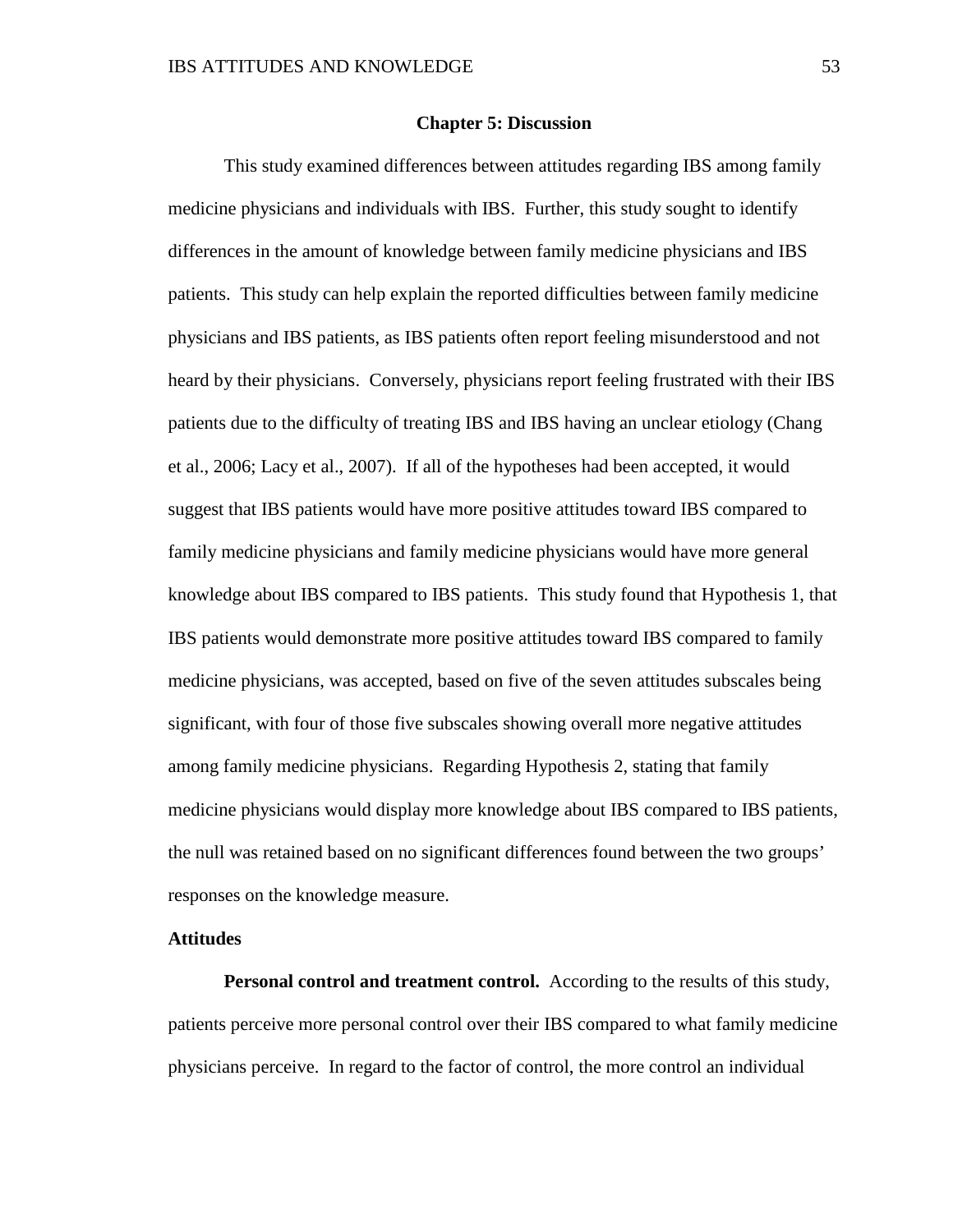perceives, the more that individual believes he or she can cure or control the illness to the extent that it does not have major effects on his or her life. The fact that IBS patients often feel misunderstood by their physicians (Taft et al., 2011) suggests that physicians may feel less control over IBS, possibly because IBS is difficult to treat due to its unclear etiology (Bellini et al., 2005; Dixon-Woods & Critchley, 2000). Due to the Treatment Control subscale showing no significance in this study, the fact that Personal Control demonstrated significance may also suggest that physicians feel more pessimistic regarding IBS and may, therefore, be more influenced by their own emotions when treating their IBS patients. In contrast, previous research suggests that IBS patients feel a lack of control over their lives, due to the unpredictability of IBS and its symptoms (Chang et al., 2006). An explanation for this discrepancy may be that IBS patients reported a perception of more control over IBS compared to the family medicine physicians because, typically, IBS patients will present to their physicians during flare ups of their IBS symptoms. This means that physicians are more likely to see IBS patients when they are not doing well, causing the perception of IBS for physicians to be more pessimistic and more out of control.

**Emotional representation.** The Emotional Representation variable studies the emotional reactions and responses caused by IBS. This study found that the family medicine physicians rated the emotional effects and reactions from IBS as higher compared to the IBS patients. This shows that family medicine physicians tend to believe that IBS will cause more negative emotions—including depression and anxiety than IBS patients believe. This result displays a more negative attitude among family medicine physicians due to the physicians believing that IBS will cause more negative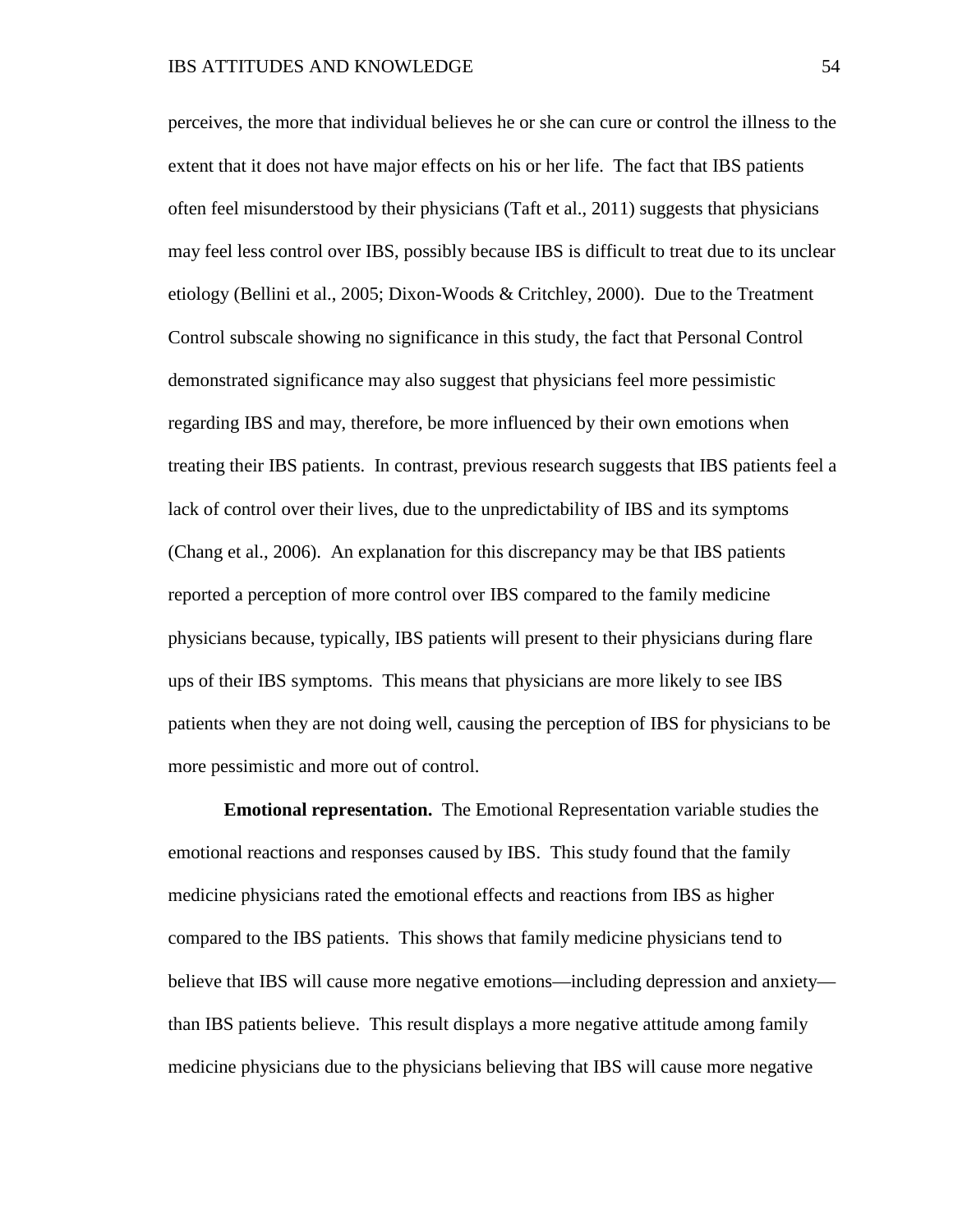emotions for a patient, even though IBS patients seem to disagree and did not rate this scale as highly. This difference in belief between family medicine physicians and IBS patients supports the research that physician attitudes tend to differ and be more negative, due in part to a lack of knowledge about IBS (Heitkemper et al., 2002; Lacy et al., 2007). A possible solution to family medicine physicians perceiving more negative emotions associated with IBS is to have more integration of behavioral health in family medicine. For example, psychologists and/or behavioral health consultants on staff in medical practices would not only help IBS patients receive more evidenced-based treatment, such as CBT for IBS, but also help lessen physicians' frustration and stress related to treating IBS. This can also help improve the patient-physician relationship, thus improving patients' adherence to treatment and physicians' attitudes toward IBS (Chang et al., 2006). Keefer, Palsson, and Pandolfino (2018) outlined the benefits of incorporating psychogastroenterology into practice, such as having a behavioral health consultant and/or psychologist on staff trained on brain-gut therapies to provide evidenced-based treatments to patients with brain-gut disorders such as IBS. This is shown to significantly improve an IBS patient's quality of life (Keefer, Palsson, & Pandolfino, 2018).

**Timeline (acute/chronic).** The Timeline (Acute/Chronic) subscale of whether the participants believe IBS is acute or chronic and if it will last a long time or short time showed significant differences between the two groups. Family medicine physicians rated this subscale higher than the IBS patients, showing that family medicine physicians perceive IBS to be more chronic compared to the IBS patients' perceptions. Conversely, the IBS patients did not rate IBS as long-lasting. This may be due to IBS being considered a chronic condition within the medical field; however, there are known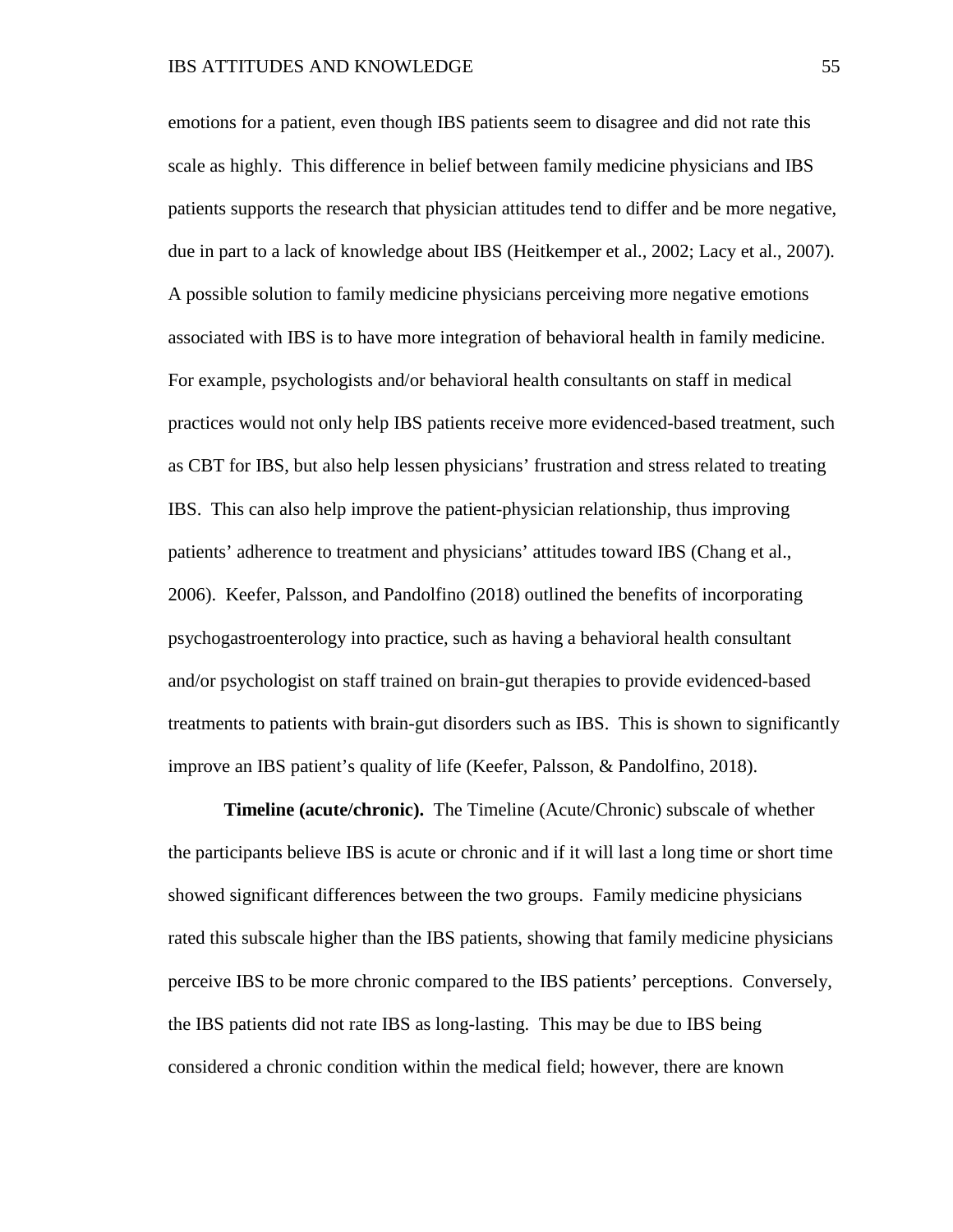alternative treatments that align more with the biopsychosocial model of care rather than the medical model of care that may provide hope to IBS patients that the course of the illness may not be chronic. IBS patients in this study  $(n = 175)$  responded on the demographic questionnaire that for alternative IBS treatments, they use yoga, meditation, mindfulness/relaxation techniques, deep breathing/progressive muscle relaxation, nutrition (practicing good nutrition in general, or making more specific changes in diet, including FODMAP, vegan, plant-based, and/or gluten-free diets), physical exercise, biofeedback, peppermint and detox teas, CBD/peppermint/fish oils, psychotherapy/CBT, grapefruit seed extract, and aloe vera juice. These specific responses demonstrate that IBS patients report utilizing more biopsychosocial treatments compared to the traditional medical model treatments, such as solely using medication to treat IBS symptoms.

**Illness coherence.** Despite family medicine physicians scoring higher on perceptions of more negative emotions, more chronicity, and perceiving less control over IBS, family medicine physicians also demonstrated more understanding of IBS compared to IBS patients. Therefore, IBS patients rated the Illness Coherence variable higher; thus, they feel more confused and more puzzled by their own conditions. IBS can be an unpredictable condition with no biological marker (Chang et al., 2006), while being bidirectional with one's emotional/mental health and gut health (Drossman, 2016). These factors, which play a major role with IBS and the expression of IBS symptoms, can often make IBS a mystery to individuals suffering with it. This was an interesting finding due to IBS patients perceiving more control over their condition even though they perceive IBS to be more of a mystery. This may be due to the fact that IBS has an unclear etiology, and patients have to go through various diagnostic tests to exclude other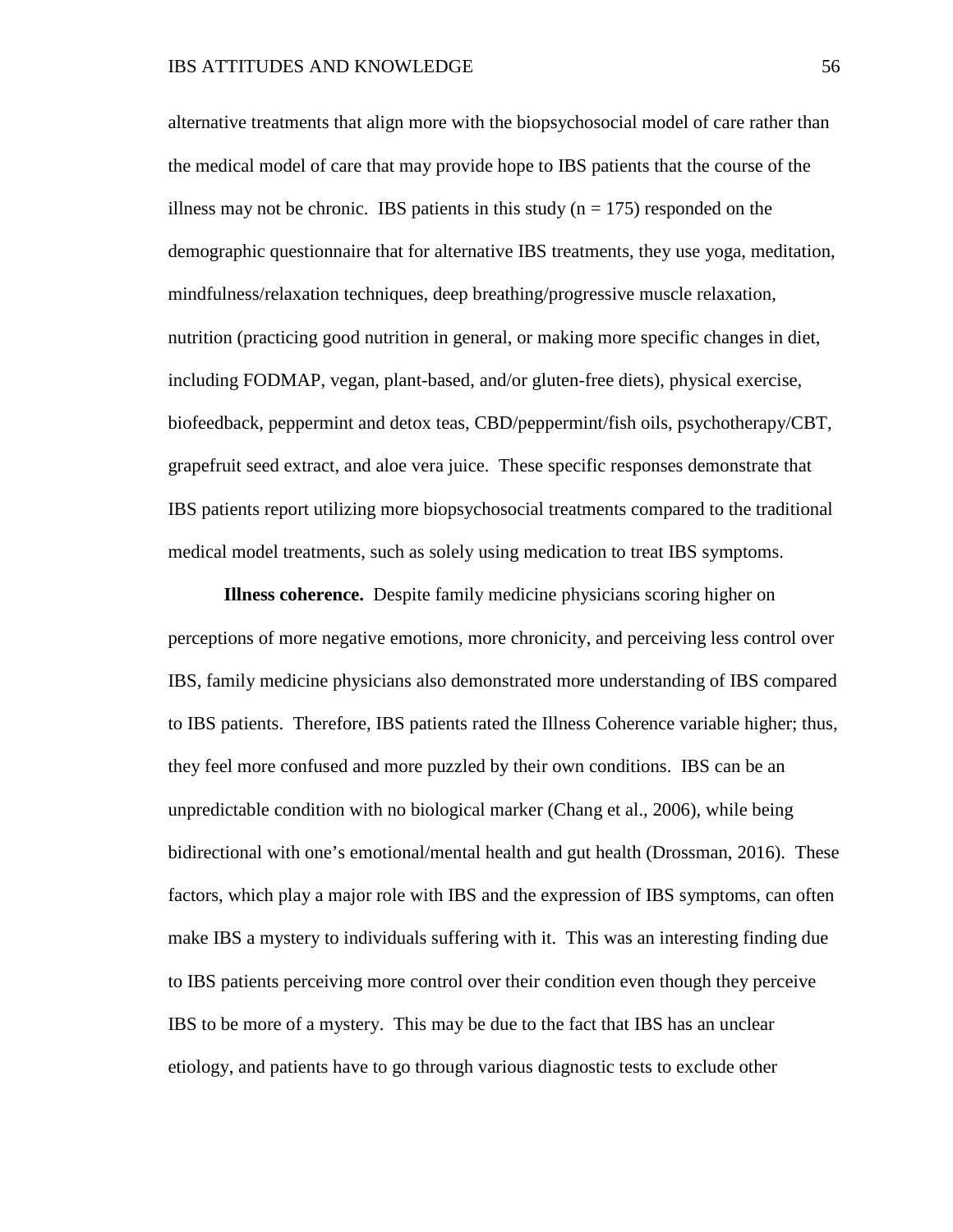possible conditions before being diagnosed officially with IBS. This makes the syndrome more of a mystery in regard to why it develops, where it derives from, and how to treat it effectively. Notably, the sample of IBS patients who were surveyed in this study were recruited from social media outlets and various support groups on these social media outlets, meaning this sample may be involved in finding alternative effective treatments by communicating with other individuals with IBS. This relates then to a perception of more control over the illness, due to feeling more support from these various social media groups and utilizing these alternative treatments for the various symptoms.

**Consequences and timeline-cyclical.** The subscale Consequences, which studies the expectations and effects the individual believes IBS will have on him or her, presented no significant differences between IBS patients and family medicine physicians. The Timeline-Cyclical subscale, which measures the perceptions of the cyclical nature of IBS, also showed no significant differences between family medicine physicians and IBS patients.

**Attitudes conclusions.** Patients feel more in control of their IBS, perceive less negative emotions associated with their conditions, and perceive IBS to not be as longlasting compared to family medicine physicians. Further, family medicine physicians believed that they have a clearer and more accurate understanding of IBS compared to IBS patients. These results can have significant implications regarding overall attitudes of IBS and, therefore, can affect the patient-physician relationship, perception of stigma and feeling understood, and confidence in oneself or confidence in ability to treat IBS.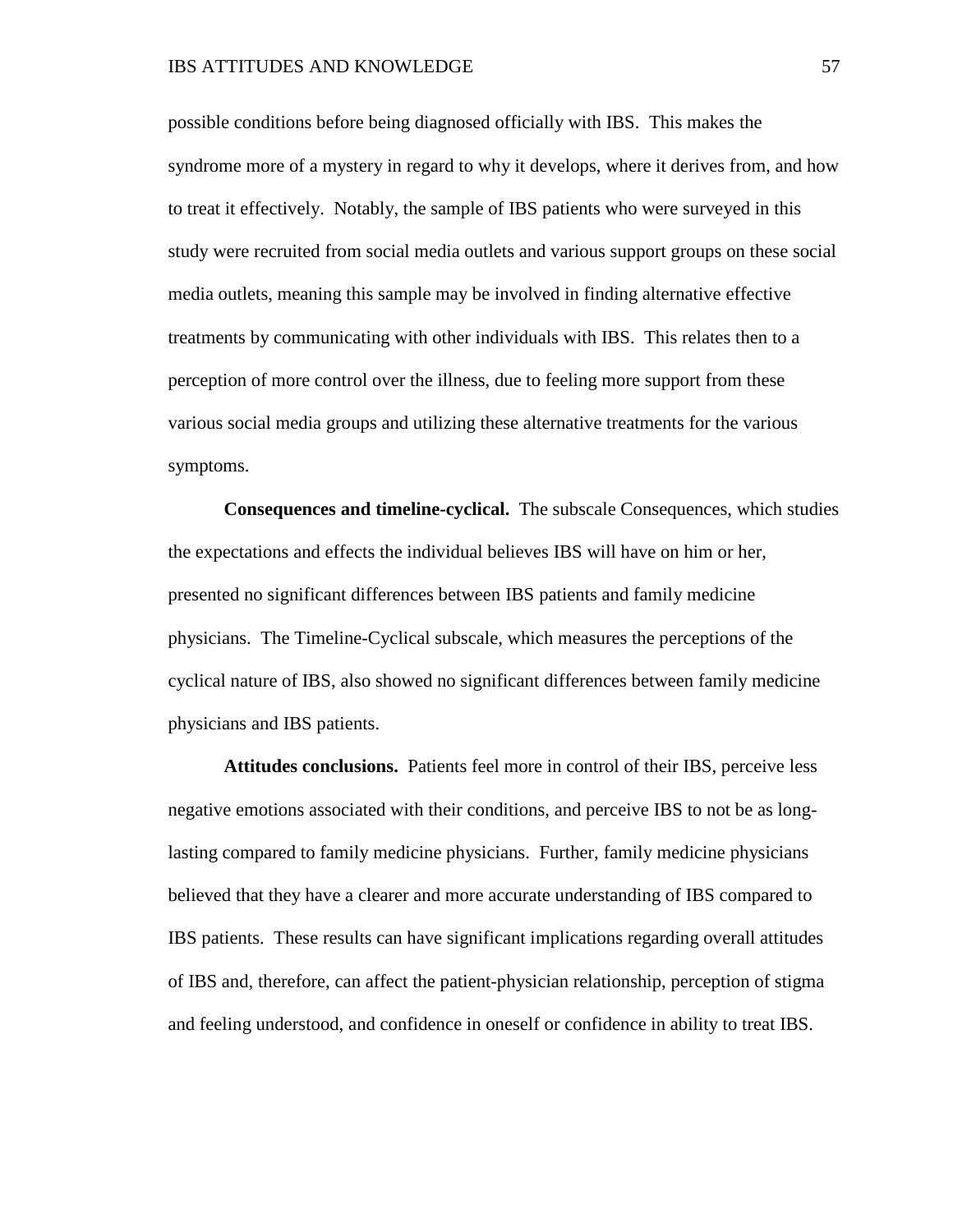## **Knowledge**

It was found that family medicine physicians and IBS patients did not differ on their amount of knowledge, according to the 14-item knowledge questionnaire results. This means that family medicine physicians displayed the same amount of knowledge as IBS patients in this study. This may mean that family medicine physicians and medical school students specializing in family medicine need more training and education about IBS and FGIDs in general, due to the expectation that physicians should have more knowledge about IBS in order to treat their patients effectively. These results also may explain physician frustration and perceived stigma often felt by IBS patients (Bellini et al., 2005). The family medicine physicians and IBS patients in this sample may have the same amount of knowledge due to the IBS patients being recruited from social media outlets and various support groups on these social media websites, meaning these patients are more likely to be doing their own research about IBS and possible alternative treatments. Therefore, this patient sample may be more knowledgeable than if the IBS patients were recruited from other outlets. Another explanation for the two groups having similar scores on the knowledge questionnaire is the true/false format of the measure.

## **Limitations**

**Power.** This study has a small sample size of family medicine physicians (n = 41); thus, it has underpowered results. Nevertheless, despite the small sample size of the family medicine physicians, some significance was still found, showing that there may have been more significant results found with a larger sample size. The sample size of family medicine physicians and IBS patients was also distributed unevenly (41 family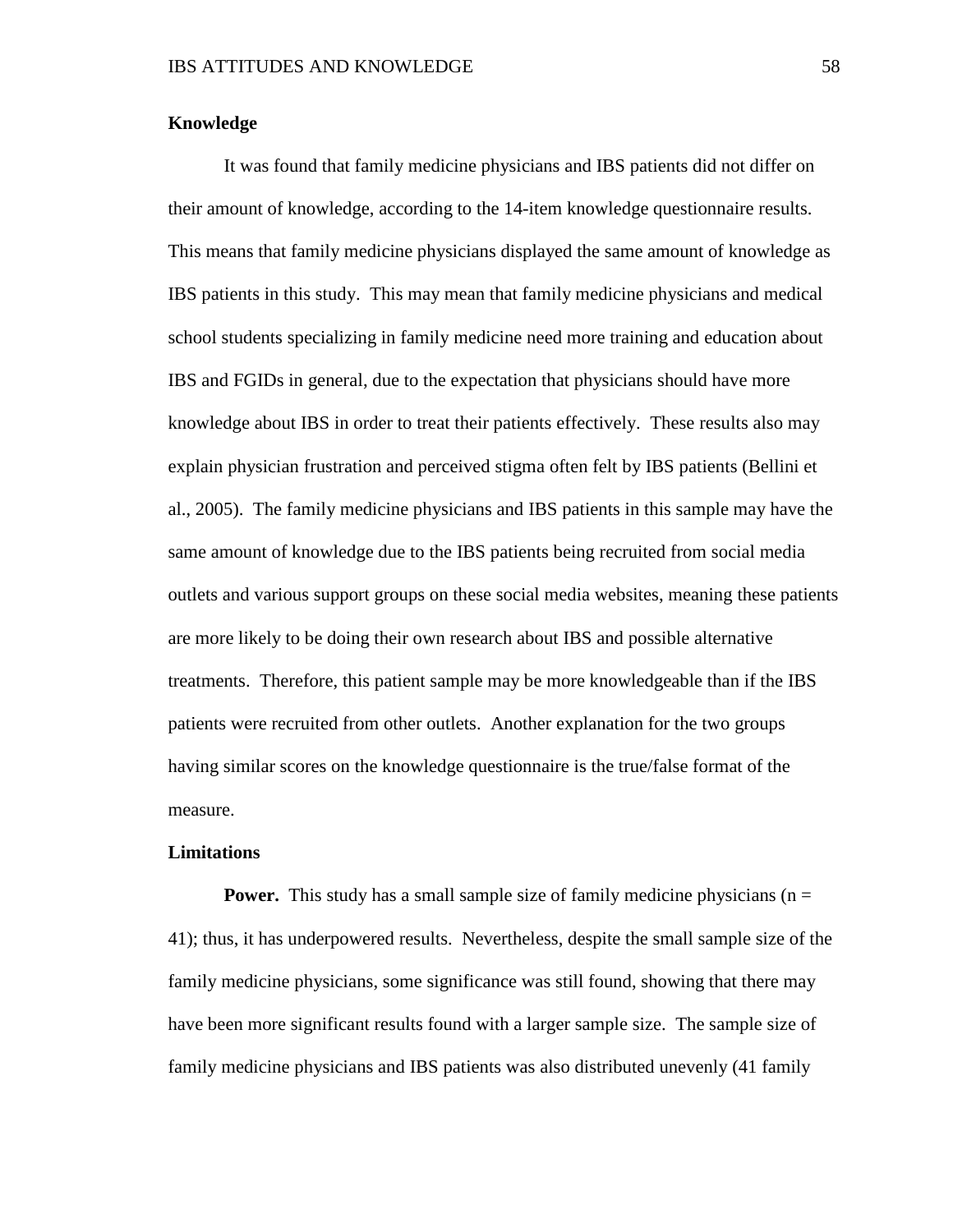medicine physicians vs. 175 IBS patients), which is a major limitation when comparing these two groups.

**Culture.** It will be difficult to generalize the results to family medicine physicians and IBS patients outside of the United States. Further, various cultural aspects were not included in the current study, though an individual's culture can influence how he or she treats or views IBS (C. D. Gerson & M. Gerson, 2010; Zuckerman et al., 1996). The fact that there was a lack of multicultural representation due to the majority of the family medicine physician participants identifying as Christian and Caucasian, it is a limitation of the study because of the importance of cultural views about IBS. Further, In the United States, more females than males are diagnosed with IBS (Chang et al., 2006; Payne, 2004), which was also seen with the 175 IBS patients who participated in this study (patient participants included 139 females, 33 males, 1 gender fluid person, and 1 non-binary person). As such, this study represents the attitudes and knowledge about IBS among mainly female IBS patients. In contrast, the gender of the family medicine physician sample was more evenly distributed (23 females and 18 males).

**Measures.** The length of the measures may have hindered the study. Family medicine physicians, specifically, have busy schedules and, therefore, likely did not have much time to fill out the measures. This may explain the difficulty of obtaining a larger sample size of family medicine physician participants to respond to the survey.

Another limitation of this study was its reliance on self-report from participants, particularly in regard to stating they have IBS, as no confirmatory evidence that they actually have IBS diagnoses and/or were diagnosed by family medicine physicians, internal medicine physicians, or gastroenterologists, was required. Therefore, it is not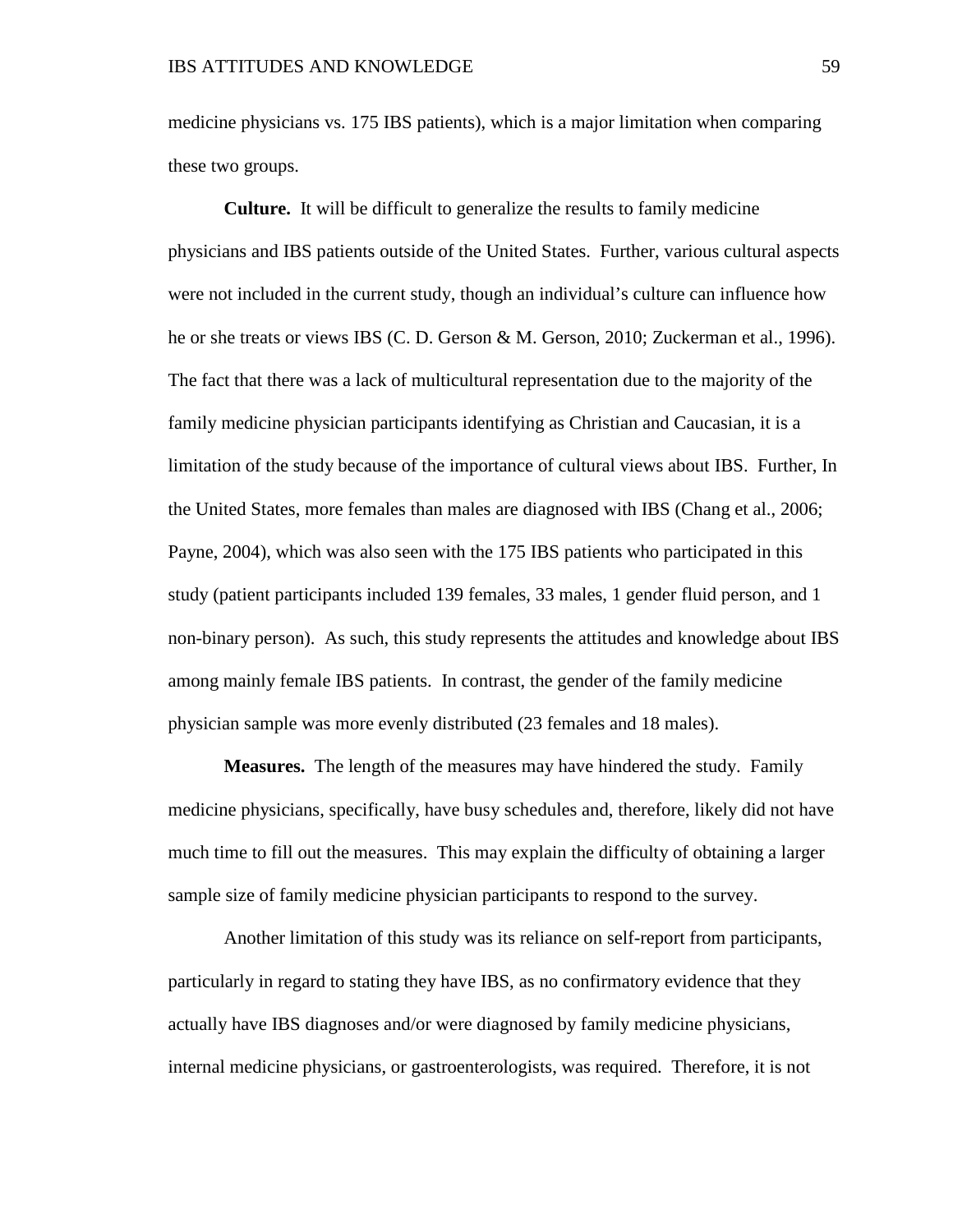definite that the IBS patients all have IBS according to the diagnostic guidelines. Also, there may have been confusion between IBS and IBD due to similarities between the symptoms (Dickman et al., 2011). Overall, because of the use of self-report measures, there was potential for bias within the responses for both physicians and IBS patients.

Another limitation is the fact that a new measure was created for the study: the 14-item knowledge questionnaire. This measure has not been tested with a larger sample and has not been validated in a randomized clinical trial. Therefore, it cannot be assumed that this measures knowledge comprehensively due to not being psychometrically tested. Further, the lower scores on this measure may be explained by respondents missing key words in some of the items, such as "never" and "always." This may have confused some of the respondents when completing this measure.

Finally, with regards to the attitudes measure, the IPQ-R, the seven subscales studied within this measure are clustered together by question, causing the subscales to not be randomized within the measure. This means that each item in the measure was grouped with the other items that correlate with the same subscale, increasing face validity within the measure.

### **Strengths**

**Participants.** A strength of this study is the inclusion of medical residents, as 56.1% of the family medicine participants identified as such. There is a lack of research about family medicine physicians and treating IBS, even though family medicine physicians are the type of medical professionals who often have first contact with IBS patients (Hungin et al., 2014). Moreover, medical residents' overall knowledge base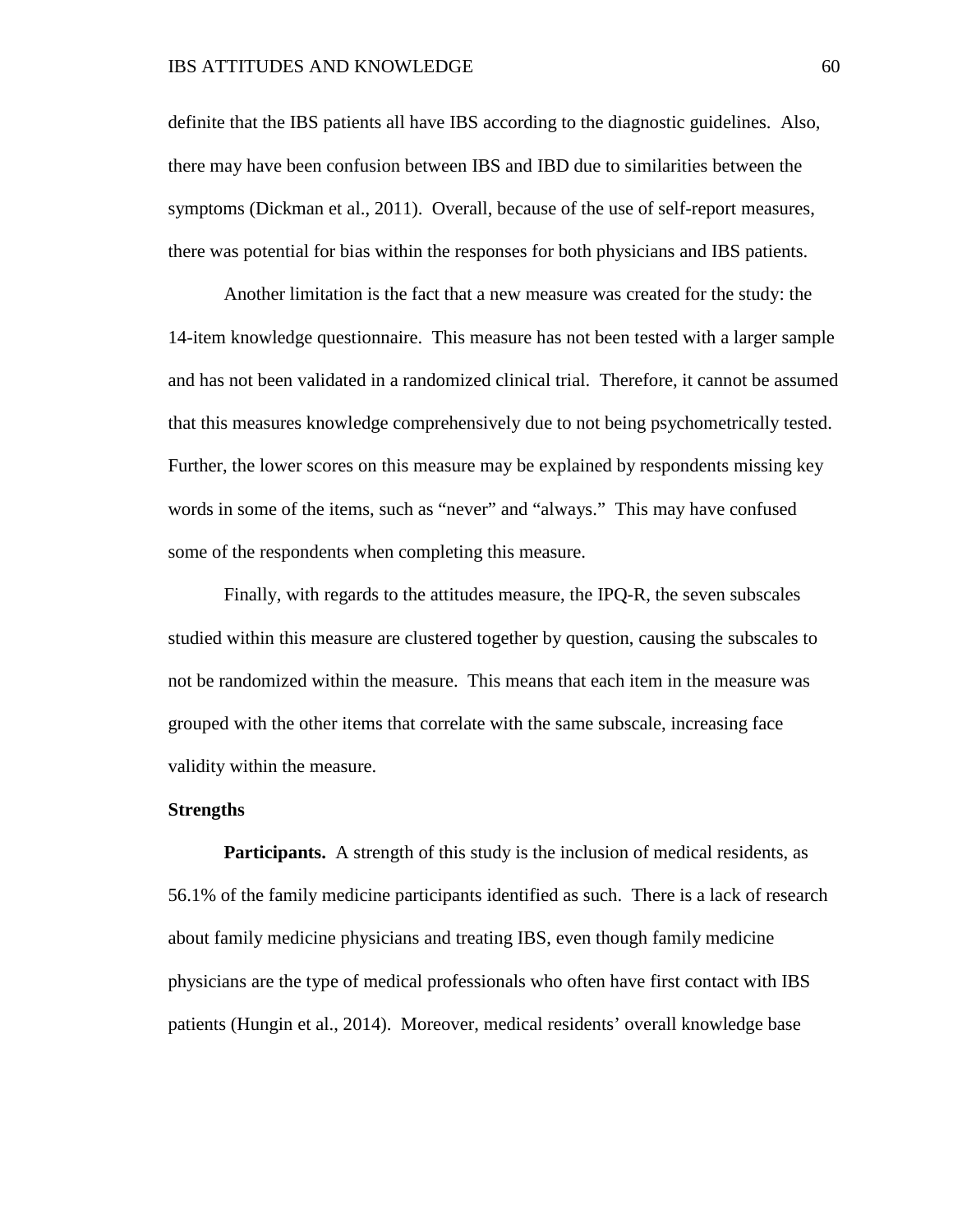about IBS is unclear. Therefore, including family medicine physicians and residents is a major benefit to the literature about IBS.

**Rome IV criteria.** This study was conducted after the most recent establishment of the Rome IV criteria in 2016, a diagnostic tool that includes a list of symptoms one should meet to be diagnosed with IBS (Drossman, 2016). This most recent diagnostic criteria for IBS was included in the knowledge questionnaire to examine whether the family medicine physicians in the sample were aware of the newest IBS diagnostic criteria. It was found that the sample of family medicine physicians are not as knowledgeable as expected with regards to the newest Rome IV diagnostic criteria, scoring a 69.8% on the knowledge questionnaire that inquired about the Rome IV criteria.

## **Future Directions**

The current study did not survey IBS patients and physicians outside of the United States, and culture affects views about IBS and treatment choices (C. D. Gerson  $\&$ M. Gerson, 2010). Therefore, it would be interesting to conduct a similar study with family medicine physicians and IBS patients in other countries, to study whether there are differences in findings depending on culture. Additionally, more females than males are diagnosed with IBS in the United States, and many females struggle with being open about their IBS symptoms because of stereotypical gender roles such as feelings of shame and embarrassment about IBS symptoms (Chang et al., 2006). Therefore, a study comparing attitudes among men and women diagnosed with IBS in the United States would be beneficial.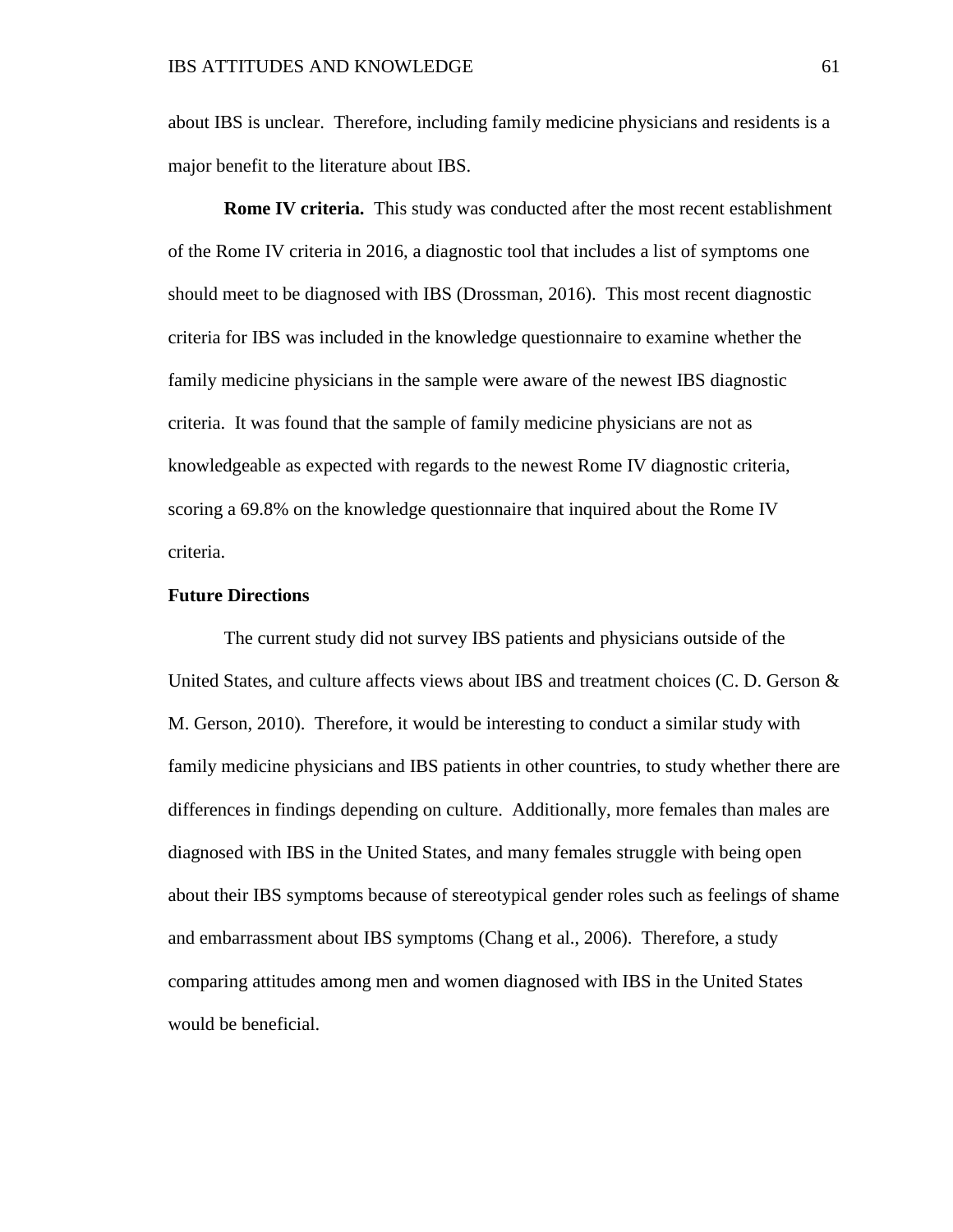It would also be beneficial to do a similar study with other FGIDs that also present in family medicine settings. There is research conducted with gastroenterologists and internal medicine physicians with regards to IBS; however, it would be useful to do a study with uncommon FGIDs, such as esophageal disorders, gastroduodenal disorders, centrally mediated disorders of gastrointestinal pain, gallbladder and SO disorders, and anorectal disorders (Drossman, 2016). Further, comparing IBS knowledge and/or attitudes of first-year and third- or fourth- year medical school students would be another possible study, in order to gauge whether there are differences depending on level of training. Due to the small sample size in this study of family medicine physicians, it would be helpful to conduct another study to collect a larger sample size of family medicine physicians. Finally, it would be beneficial to determine whether here are differences in attitudes between DOs and MDs, and whether there are differences that depend on the age and years in practice for physicians.

#### **Conclusion**

Attitudes towards and the amount of knowledge about IBS can affect the patientphysician relationship when physicians are treating IBS patients (Chang et al., 2006). Therefore, this study sought to specifically find whether there are differences in attitudes among family medicine physicians and IBS patients, considering family medicine physicians are often the first point of contact for IBS patients (Hungin et al., 2014). If IBS patients hold negative attitudes toward IBS, a condition they are experiencing, this can have implications on their mental health and levels of stress related to the condition, which are two factors that easily affect the expression of one's IBS symptoms (Hungin et al., 2005; van Tilburg et al., 2013). This study found that the sample of family medicine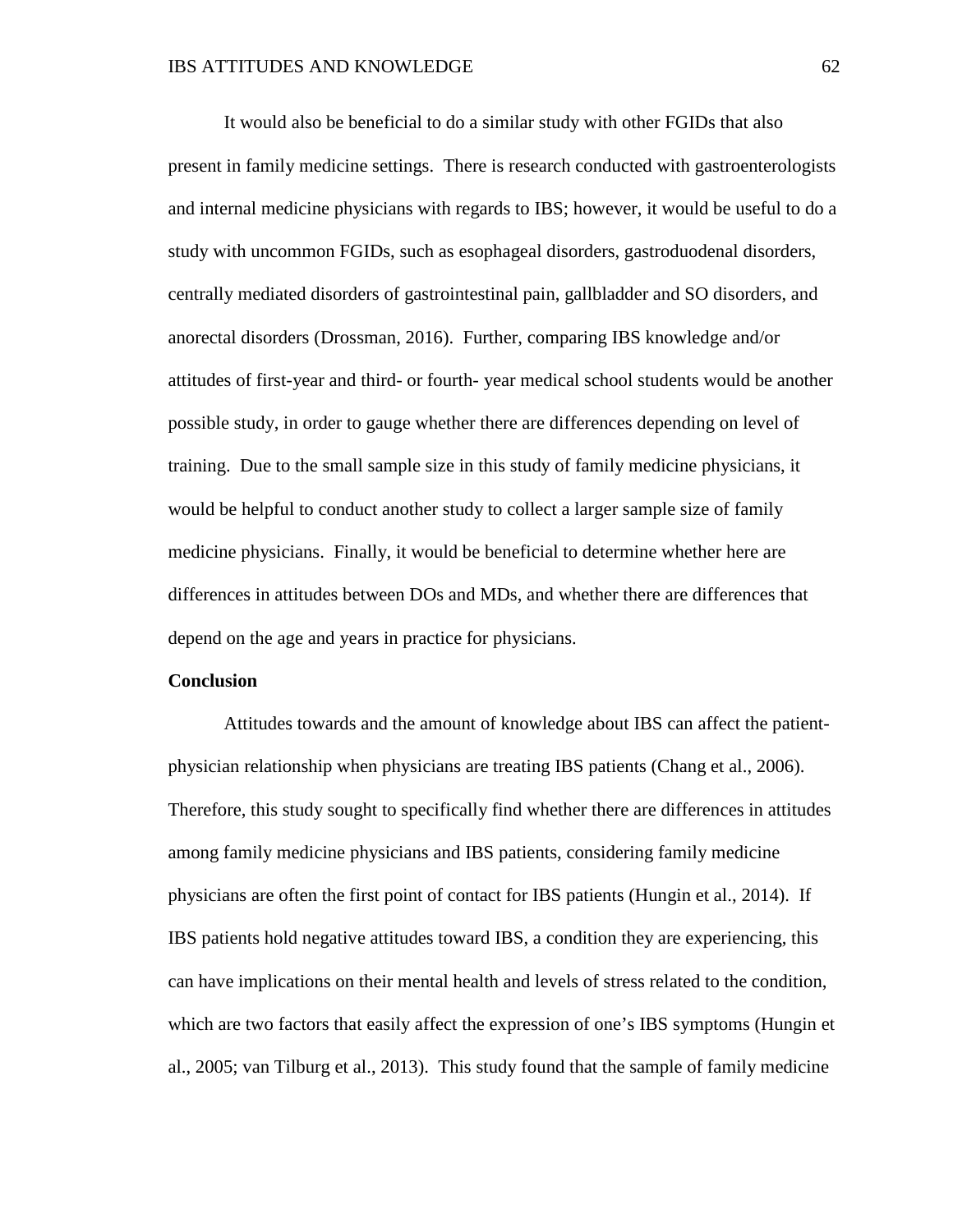physicians and IBS patients demonstrated the same amount of knowledge, according to the 14-item knowledge measure. Further, it was found that IBS patients feel more in control of IBS, perceive less negative emotions such as depression and anxiety, and perceive IBS to be more short-term compared to the family medicine physicians. Also, IBS patients perceive the condition to be more of a mystery and puzzling compared to the family medicine physicians. This study presents a need for more training and medical education regarding IBS within the medical field, specifically within the family medicine specialty. If family medicine physicians are more educated about IBS and more educated about common experiences of IBS patients, then this will help these physicians educate their own patients about the condition and possibly improve patient-physician relationships. Further, this study shows a need for integrative care, such as having behavioral health consultants and/or psychologists integrated within medical settings to help physicians and IBS patients treat IBS with evidenced-based treatment, while lessening the frustration associated with IBS. In turn, this would also help improve patient-physician relationships. The patient-physician relationship is valuable and can help make treatment more effective and increase adherence and, consequently, positive more outcomes for IBS patients.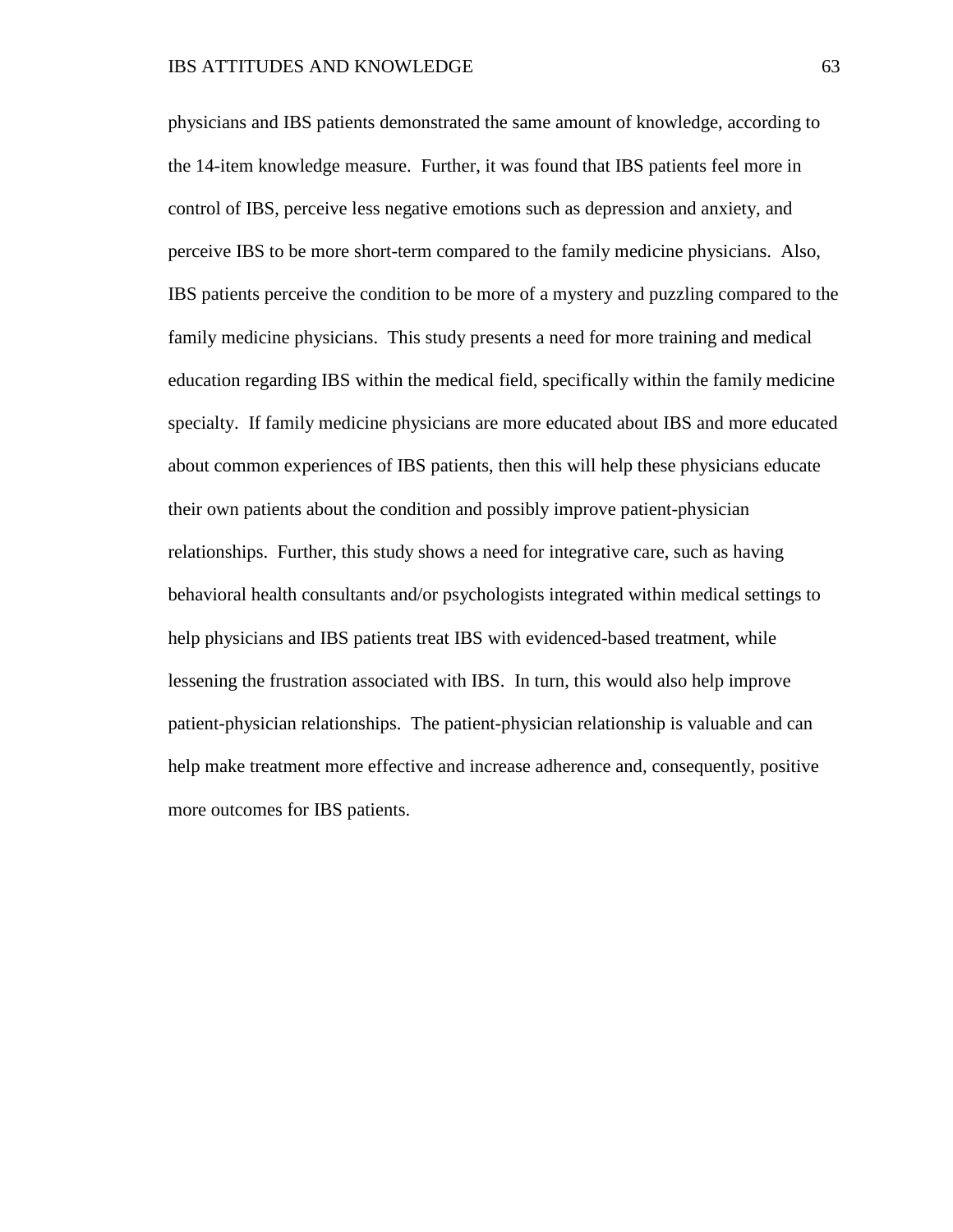### References

- American Academy of Family Physicians. (2017). *Primary care.* Retrieved from http://www.aafp.org/about/policies/all/primary-care.html
- American Association of Colleges of Osteopathic Medicine. (2019). *U.S. colleges of osteopathic medicine.* Retrieved from http://www.aacom.org/become-a-doctor/uscoms
- American Medical Association. (2016). *Becoming a physician*. Retrieved from https://www.amaassn.org/education/becoming-physician
- American Osteopathic Association. (2017). *Doctors of osteopathic medicine: Becoming a DO*. Retrieved from http://doctorsthatdo.org/difference/become-a-do
- Bai, T., Xia, J., Jiang, Y., Cao, H., Zhao, Y., Zhang, L., . . . Hou, X. (2016). Comparison of the Rome IV and Rome III criteria for IBS diagnosis: A cross-sectional survey. *Journal of Gastroenterology and Hepatology, 32*(5), 1018-1025. doi:10.1111/jgh.13642
- Bellini, M., Tosetti, C., Costa, F., Biagi, S., Stasi, C., Del Punta, A., . . . Marchi, S. (2005). Alimentary Tract: The general practitioner's approach to irritable bowel syndrome: From intention to practice. *Digestive and Liver Disease, 37*(12), 934- 939. doi:10.1016/j.dld.2005.06.011
- Bertram, S., Kurland, M., Lydick, E., Locke III, G. R., & Yawn, B. P. (2001). The patient's perspective of irritable bowel syndrome. *Journal of Family Practice*, *50*(6), 521-525.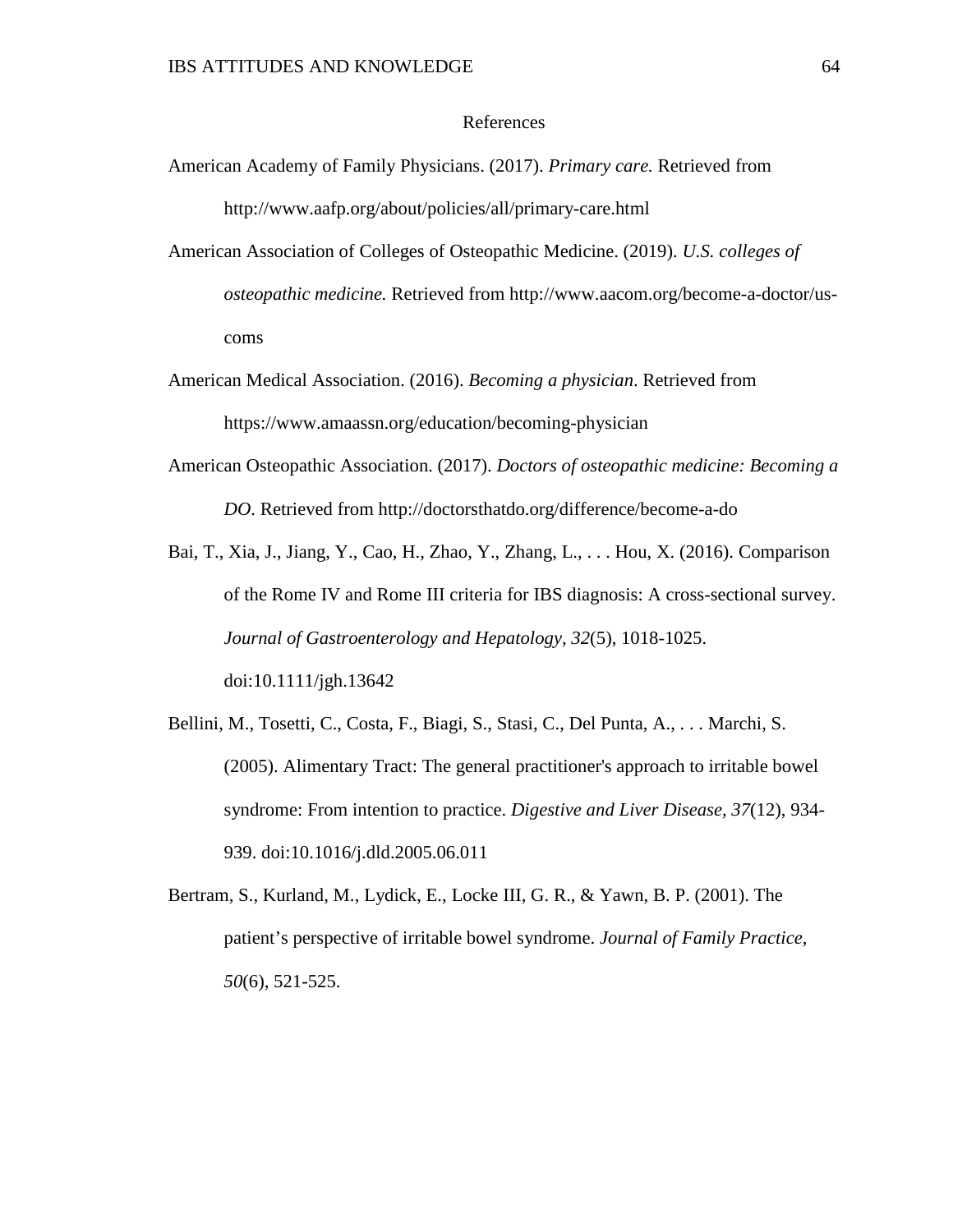- Björkman, I., Dellenborg, L., Ringström, G., Simrén, M., & Jakobsson Ung, E. (2014). The gendered impact of irritable bowel syndrome: A qualitative study of patients' experiences. *Journal of Advanced Nursing*, *70*(6), 1334-1343. doi:10.1111/jan.12294
- Broadbent, E., Wilkes, C., Koschwanez, H., Weinman, J., Norton, S., & Petrie, K. J. (2015). A systematic review and meta-analysis of the Brief Illness Perception Questionnaire. *Psychology and Health*, *30*(11), 1361-1385.
- Chang, L., Toner, B. B., Fukudo, S., Guthrie, E., Locke, G. R., Norton, N. J., & Sperber, A. D. (2006). Gender, age, society, culture, and the patient's perspective in the functional gastrointestinal disorders. *Gastroenterology*, *130*(5), 1435-1446.
- Craske, M. G., Wolitzky-Taylor, K. B., Labus, J., Wu, S., Frese, M., Mayer, E. A., & Naliboff, B. D. (2011). A cognitive-behavioral treatment for irritable bowel syndrome using interoceptive exposure to visceral sensations. *Behaviour Research and Therapy*, *49,* 413-421. doi:10.1016/j.brat.2011.04.001
- Dainty, A.D., Allcock, N., & Cooper, J. (2014). Study of irritable bowel syndrome and co-existing psychological illness. *Nurse Researcher*, *21*(4), 27-31.
- Dear, B. F., Fogliati, V. J., Fogliati, R., Gandy, M., McDonald, S., Talley, N., . . . Jones, M. (2018). Transdiagnostic internet-delivered cognitive-behaviour therapy (CBT) for adults with functional gastrointestinal disorders (FGID): A feasibility open trial. *Journal of Psychosomatic Research, 108,* 61-69. doi:10.1016/j.jpsychores.2018.02.015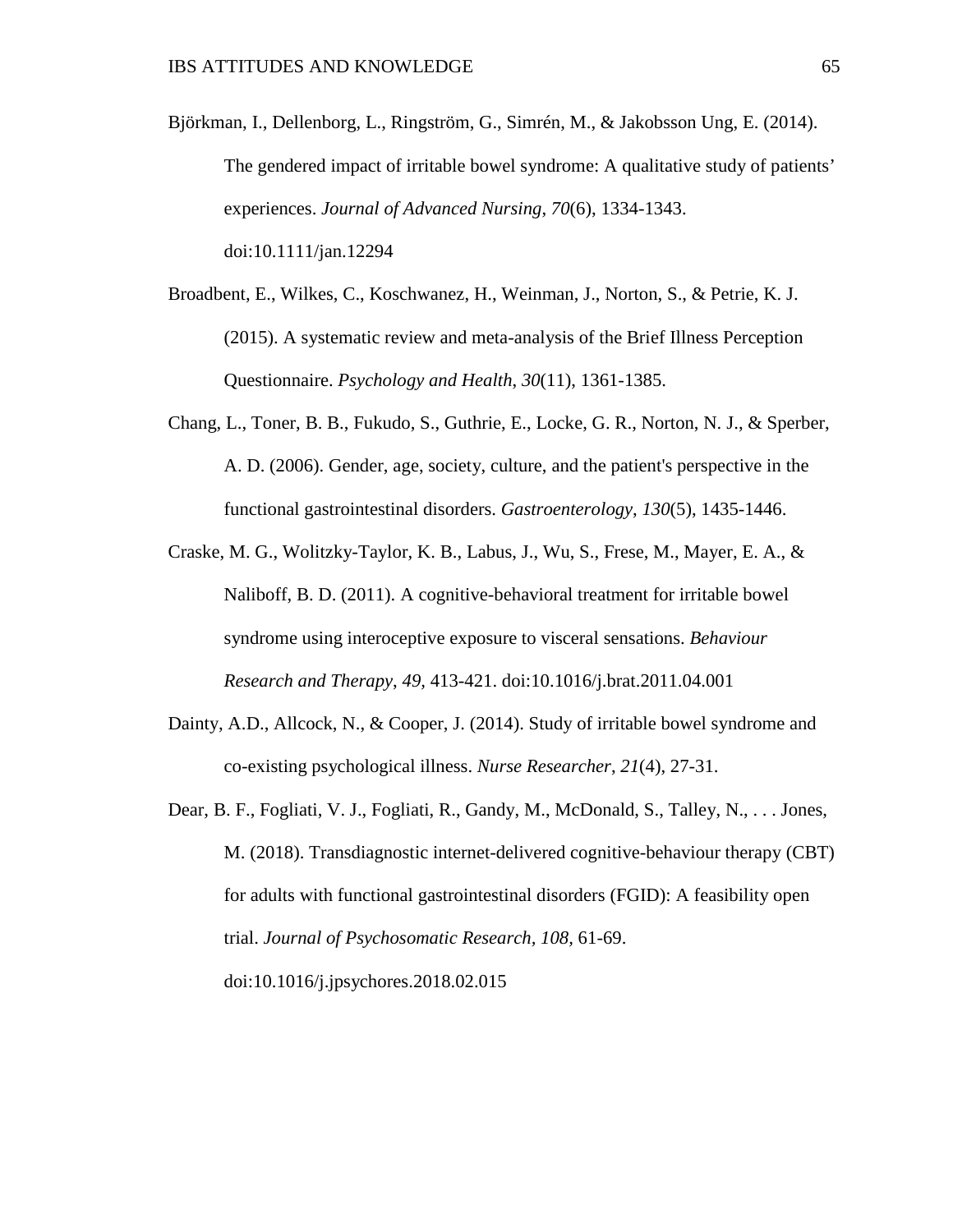- Dhaliwal, S. K., & Hunt, R. H. (2004). Doctor-patient interaction for irritable bowel syndrome in primary care: a systematic perspective. *European Journal of Gastroenterology and Hepatology*, *16*(11), 1161-1166.
- Dickman, R., Segev, M., Levi, S., Reicher-Atir, R., Steinmetz, A., Horev, N., & Niv, Y. (2011). Perceptions of gastroenterologists and nurses regarding irritable bowel syndrome and inflammatory bowel disease. *European Journal of Gastroenterology and Hepatology*, *23*(9), 813-817. doi:10.1097/MEG.0b013e328348a552
- Dixon-Woods, M., & Critchley, S. (2000). Medical and lay views of irritable bowel syndrome. *Family Practice*, *17*(2), 108-113.
- Drossman, D. A. (2016). Functional gastrointestinal disorders: History, pathophysiology, clinical features, and Rome IV. *Gastroenterology, 150*(6), 1262-1279. doi:10.1053/j.gastro.2016.02.032
- Drossman, D. A., & Hasler, W. L. (2016). Introduction: Rome IV—Functional GI disorders: Disorders of gut-brain interaction. *Gastroenterology*, *150*, 1257-1261. doi:10.1053/j.gastro.2016.03.035
- Drossman, D. A., Toner, B. B., Whitehead, W. E., Diamant, N. E., Dalton, C. B., Duncan, S., . . . Bangdiwala, S. I. (2003). Cognitive-behavioral therapy versus education and desipramine versus placebo for moderate to severe functional bowel disorders. *Gastroenterology*, *125*(1), 19-31.
- El-Salhy, M., & Gundersen, D. (2015). Diet in irritable bowel syndrome. *Nutrition Journal*, *14*(1), 36-46. doi:10.1186/s12937-015-0022-3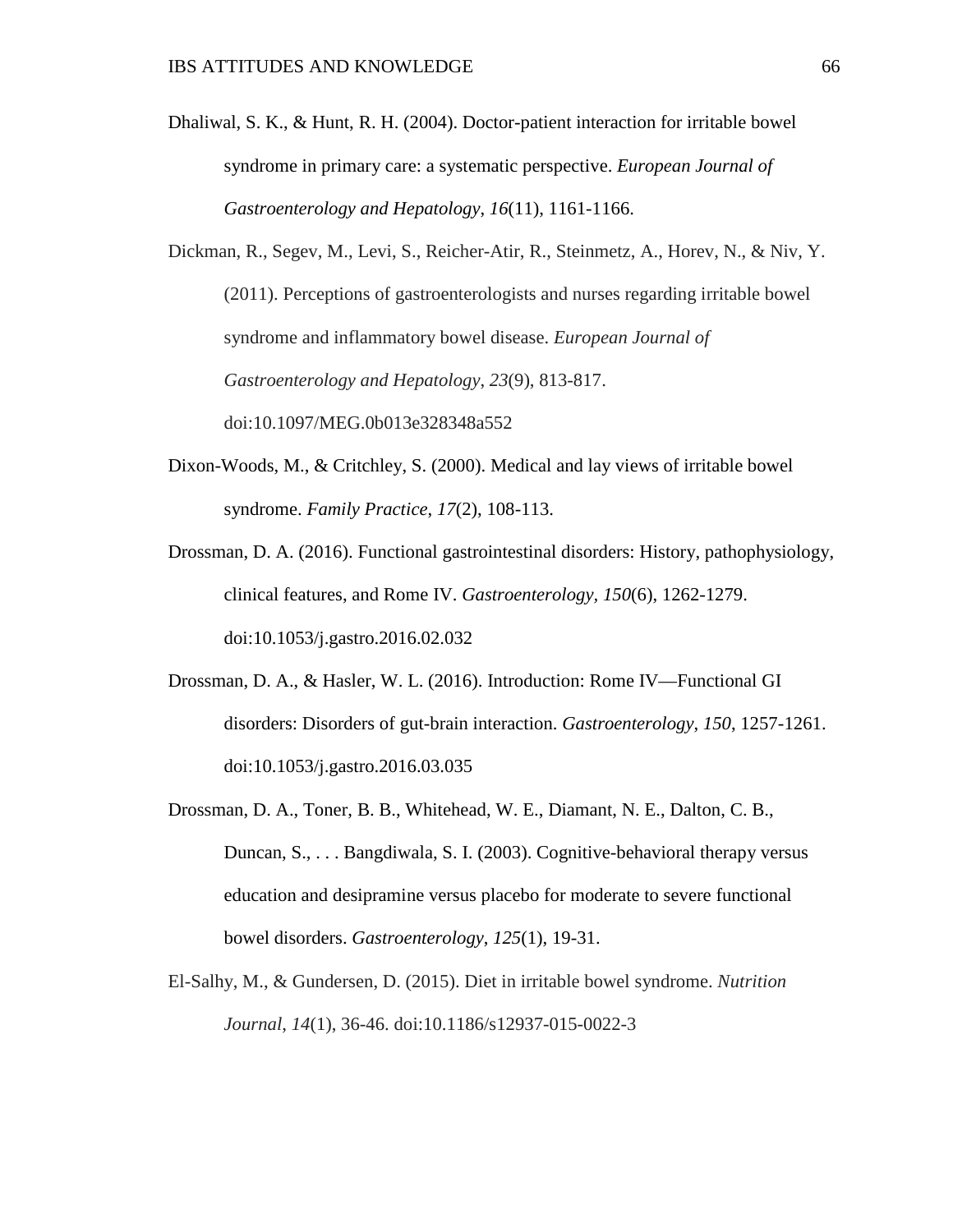- Field, A. (2013). *Discovering statistics using IBM SPSS statistics* (4th ed.). London, UK: SAGE Publications Inc.
- Gerson, C. D., & Gerson, M. (2010). A cross-cultural perspective on irritable bowel syndrome. *Mount Sinai Journal of Medicine*, *77*(6), 707-712. doi:10.1002/msj.20218
- Gucht, V. (2015). Illness perceptions mediate the relationship between bowel symptom Severity and health-related quality of life in IBS patients. *Quality of Life Research*, *24*(8), 1845-1856.
- Halpert, A., & Godena, E. (2011). Irritable bowel syndrome patients' perspectives on their relationships with health care providers. *Scandinavian Journal of Gastroenterology*, *46*(7/8), 823-830. doi:10.3109/00365521.2011.574729
- Harmon, H. W. (2007). Treatment options for irritable bowel syndrome. *Nurse Practitioner*, *32*(7), 39-43. doi:10.1097/01.NPR.0000279571.93570.cb
- Heitkemper, M., Carter, E., Ameen, V., Olden, K., & Cheng, L. (2002). Women with irritable bowel syndrome: Differences in patients' and physicians' perceptions. *Gastroenterology Nursing*, *25*(5), 192-200.
- Henrich, J. F., Gjelsvik, B., & Martin, M. (2018). Implicit identification with illness in patients with irritable bowel syndrome (IBS). *Cognitive Therapy and Research, 42*(3), 328-339. doi:10.1007/s10608-017-9888-z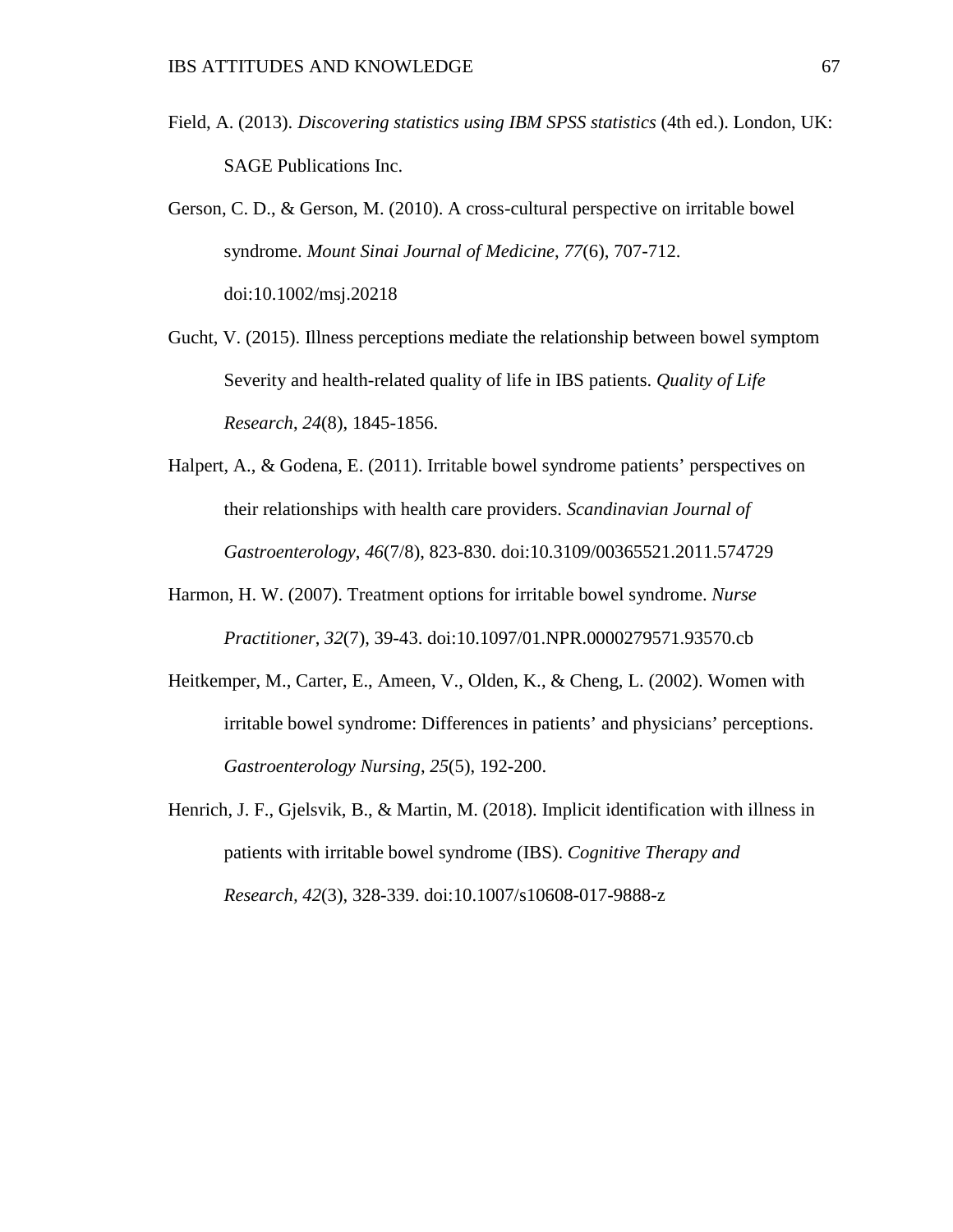Hesser, H., Hedman-Lagerlöf, E., Andersson, E., Lindfors, P., & Ljótsson, B. (2018). How does exposure therapy work? A comparison between generic and gastrointestinal anxiety-specific mediators in a dismantling study of exposure therapy for irritable bowel syndrome. *Journal of Consulting and Clinical Psychology, 86*(3), 254-267. doi:10.1037/ccp0000273

Hungin, A. S., Chang, L., Locke, G., Dennis, E., & Barghout, V. (2005). Irritable bowel syndrome in the United States: Prevalence, symptom patterns and impact. *Alimentary Pharmacology and Therapeutics*, *21*(11), 1365-1375. doi:10.1111/j.1365-2036.2005.02463.x

- Hungin, A. S., Molloy-Bland, M., Claes, R., Heidelbaugh, J., Cayley, W. E., Muris, J., & de Wit, N. (2014). Systematic review: the perceptions, diagnosis and management of irritable bowel syndrome in primary care: A Rome Foundation working team report. *Alimentary Pharmacology and Therapeutics*, *40*(10), 1133-1145. doi:10.1111/apt.12957
- Hunt, M. G., Moshier, S., & Milonova, M. (2009). Brief cognitive-behavioral internet Therapy for irritable bowel syndrome. *Behaviour Research and Therapy, 47*(9), 797-802. doi:10.1016/j.brat.2009.05.002
- Inadomi, J., Fennerty, M., & Bjorkman, D. (2003). The economic impact of irritable bowel syndrome. *Alimentary Pharmacology and Therapeutics*, *18*(7), 671. doi:10.1046/j.1365-2036.2003.t01-1-01736.x
- Keefer, L., Palsson, O. S., & Pandolfino, J. E. (2018). Best practice update: Incorporating psychogastroenterology into management of digestive disorders. *Gastroenterology, 154*(5), 1249-1257. doi:10.1053/j.gastro.2018.01.045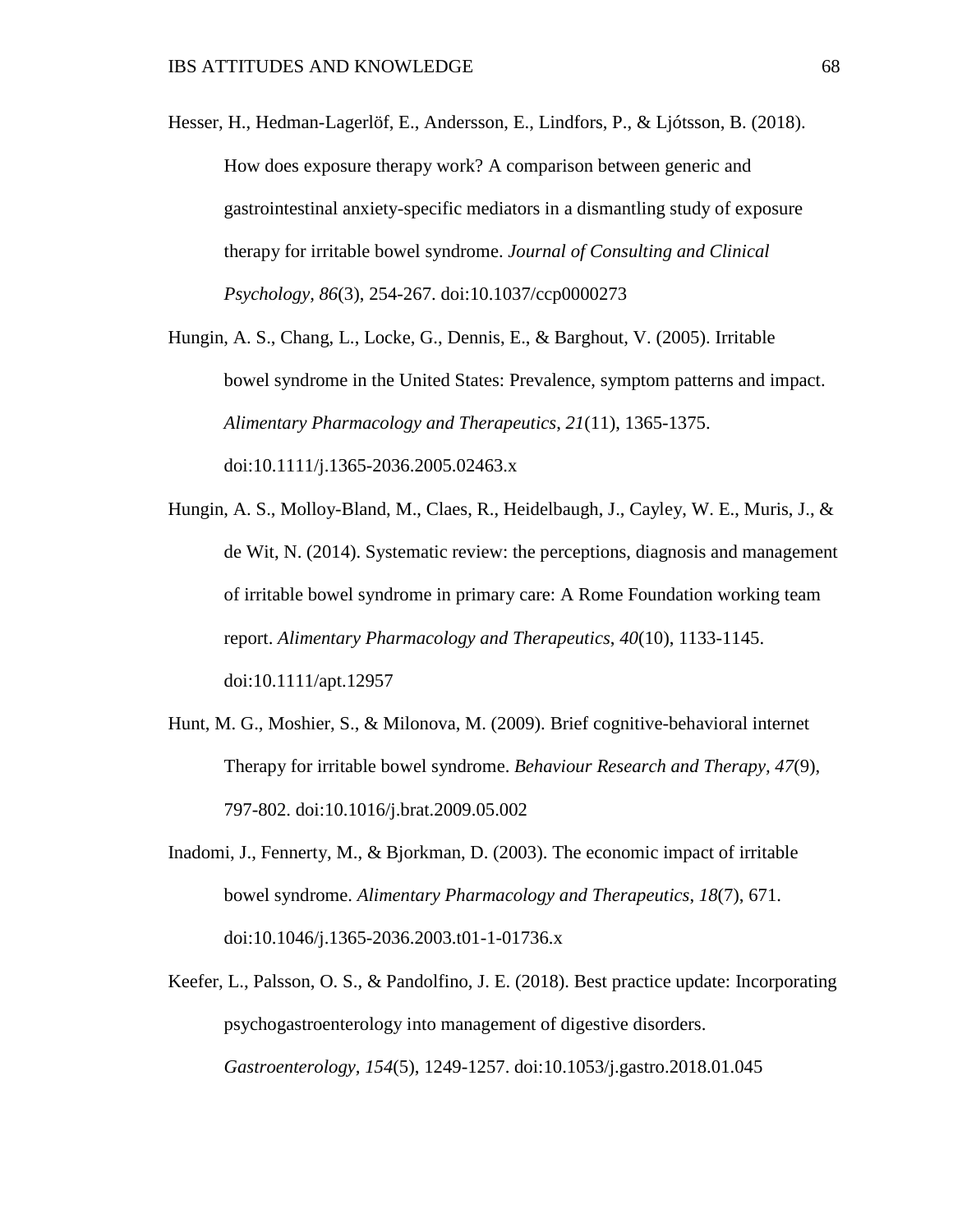Lackner, J. M., Brasel, A. M., Quigley, B. M., Keefer, L. L., Krasner, S. S.,

Powell, C. C., . . . Sitrin, M. D. (2010). The ties that bind: Perceived social support, stress, and IBS in severely affected patients. *Neurogastroenterology and Motility*, *22*(8), 893-900. doi:10.1111/j.1365-2982.2010.01516.x

- Lacy, B. E., Rosemore, J., Robertson, D., Corbin, D. A., Grau, M., & Crowell, M. D. (2006). Physicians' attitudes and practices in the evaluation and treatment of irritable bowel syndrome. *Scandinavian Journal of Gastroenterology*, *41*(8), 892- 902. doi:10.1080/00365520600554451
- Lacy, B. E., Weiser, K., Noddin, L., Robertson, D. J., Crowell, M. D., Parratt-Engstrom, C., & Grau, M. V. (2007). Irritable bowel syndrome: patients' attitudes, concerns and level of knowledge. *Alimentary Pharmacology and Therapeutics*, *25*(11), 1329-1341. doi:10.1111/j.1365-2036.2007.03328.x
- Ladabaum, U., Boyd, E., Zhao, W. K., Mannalithara, A., Sharabidze, A., Singh, G., . . . Levin, T. R. (2012). Alimentary tract: Diagnosis, comorbidities, and management of irritable bowel syndrome in patients in a large health maintenance organization. *Clinical Gastroenterology and Hepatology*, *10*37-45. doi:10.1016/j.cgh.2011.08.015
- Laird, K. T., Tanner-Smith, E. E., Russell, A. C., Hollon, S. D., & Walker, L. S. (2016). Short-term and long-term efficacy of psychological therapies for irritable bowel syndrome: A systematic review and meta-analysis. *Clinical Gastroenterology and Hepatology*, *14,* 937-947. doi:10.1016/j.cgh.2015.11.020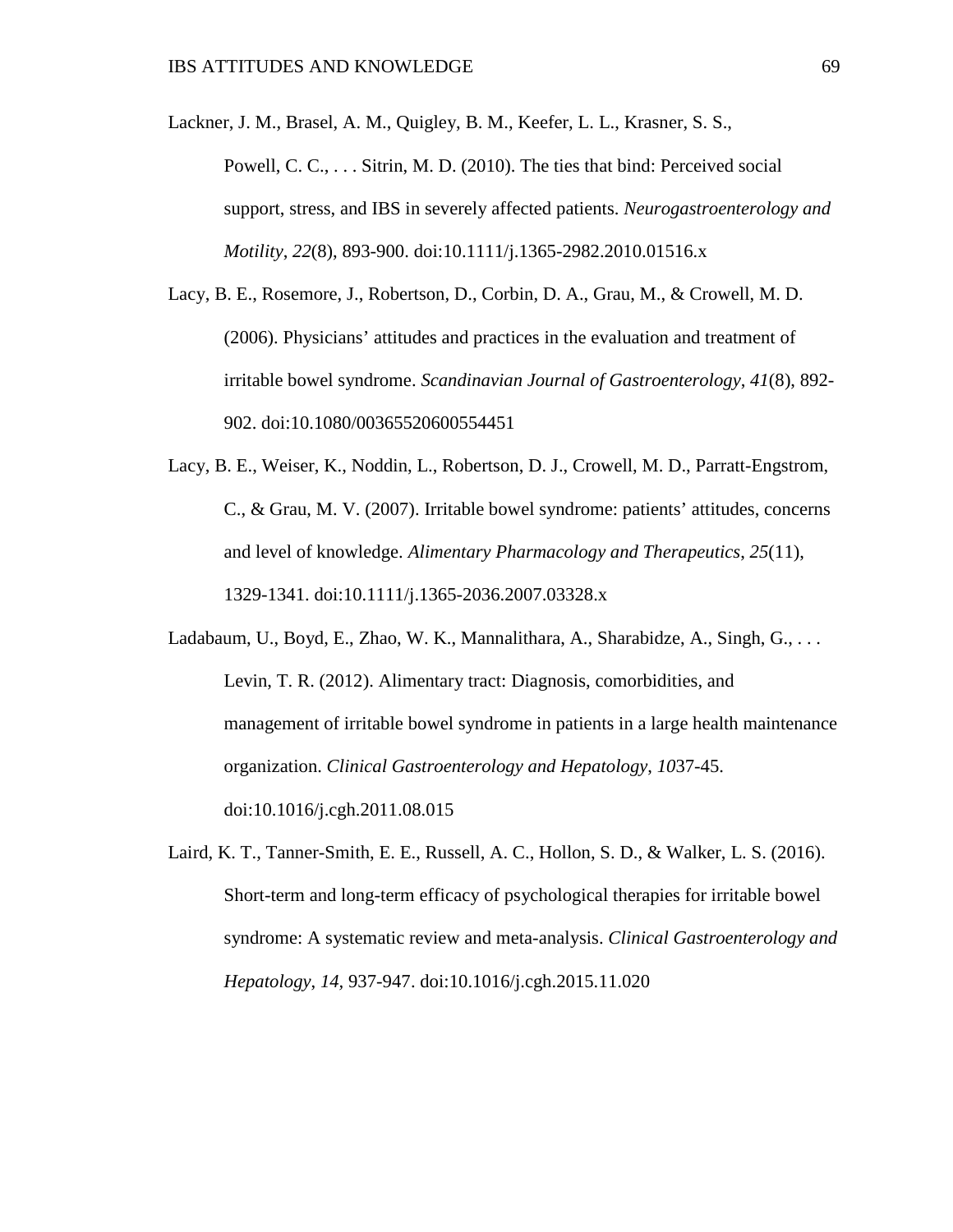- Lau, R. R., Bernard, T. M., & Hartman, K. A. (1989). Further explorations of commonsense representations of common illnesses. *Health Psychology*, *8*(2), 195-219. doi:10.1037/0278-6133.8.2.195
- Lee, Y., Hu, L., Shen, C., Huang, M., Tsai, S., Yang, A. C., . . . Hung, J. (2015). Risk of psychiatric disorders following irritable bowel syndrome: A nationwide population-based cohort study. *Public Library of Science (PLOS ONE)*, *10*(7), 1- 12. doi:10.1371/journal.pone.0133283
- Leventhal, H., Nerenz, D.R. and Steele, D.S. (1984). Illness representations and coping with health threats. In A. Baum, S. E. Taylor, & J. E. Singer (Eds.), *Handbook of psychology and health* (Vol. IV), pp. 219-252. Hillsdale, NJ: Erlbaum.
- Levy, S., Segev, M., Reicher-Atir, R., Steinmetz, A., Horev, N., Niv, Y., & Dickman, R. (2014). Perceptions of gastroenterologists and patients regarding irritable bowel syndrome and inflammatory bowel disease. *European Journal of Gastroenterology and Hepatology*, *26*(1), 40-46. doi:10.1097/MEG.0b013e328365ac70
- Longstreth, G., & Burchette, R. (2003). Family practitioners' attitudes and knowledge about irritable bowel syndrome: Effect of a trial of physician education. *Family Practice*, *20*(6), 670-674. doi:10.1093/fampra/cmg608
- Manning, A., Thompson, W., Heaton, K., & Morris, A. (1978). Towards positive diagnosis of the irritable bowel. *British Medical Journal, 2,* 653-654.
- Meadows, L., Lackner, S., & Belic, M. (1997). Irritable bowel syndrome: An exploration of the patient perspective. *Clinical Nursing Research*, *6*(2), 156-170.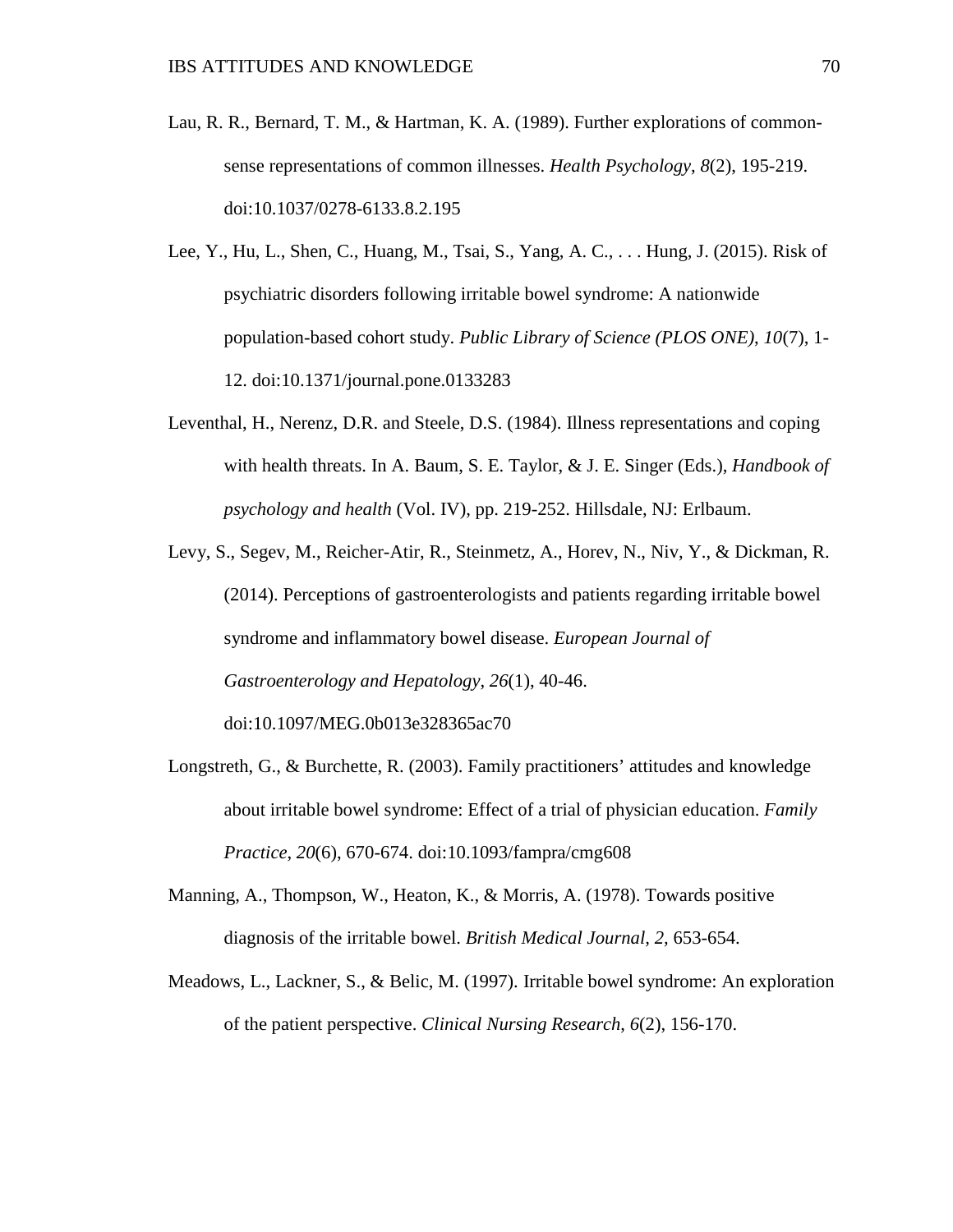- Moss-Morris, R., Weinman, J., Petrie, K. J., Horne, R., Cameron, L. D., & Buick, D. (2002). The Revised Illness Perception Questionnaire (IPQ-R). *Psychology and Health*, *17*(1), 1-16. doi:10.1080/08870440290001494
- Ooi, S. L., Correa, D., & Pak, S. C. (2019). Probiotics, prebiotics, and low FODMAP diet for irritable bowel syndrome: What is the current evidence? *Complementary Therapies in Medicine, 43,* 73-80. doi:10.1016/j.ctim.2019.01.010
- Payne, S. (2004). Sex, gender, and irritable bowel syndrome: making the connections. *Gender Medicine*, *1*(1), 18-28.
- Petrie, K. J., & Weinman, J. (2012). Patients' perceptions of their illness: The dynamo of volition in health care. *Current Directions in Psychological Science*, *21*(1), 60-65. doi:10.1177/0963721411429456
- Pilgrim, J., & Schub, T. (2016). Irritable bowel syndrome. *CINAHL Nursing Guide*.
- Singh, P., Staller, K., Barshop, K., Dai, E., Newman, J., Yoon, S., . . . Kuo, B. (2015). Patients with irritable bowel syndrome-diarrhea have lower disease-specific quality of life than irritable bowel syndrome-constipation. *World Journal of Gastroenterology*, *21*(26), 8103-8109. doi:10.3748/wjg.v21.i26.8103
- Smith, G. D. (2015). Uncovering male and female experiences of irritable bowel syndrome. *Evidence-Based Nursing*, *18*(3), 75. doi:10.1136/eb-2014-101936

Spiegel, B. R., Farid, M., Esrailian, E., Talley, J., & Chang, L. (2010). Is irritable bowel syndrome a diagnosis of exclusion?: A survey of primary care providers, gastroenterologists, and IBS experts. *The American Journal of Gastroenterology*, *105*(4), 848-858. doi:10.1038/ajg.2010.47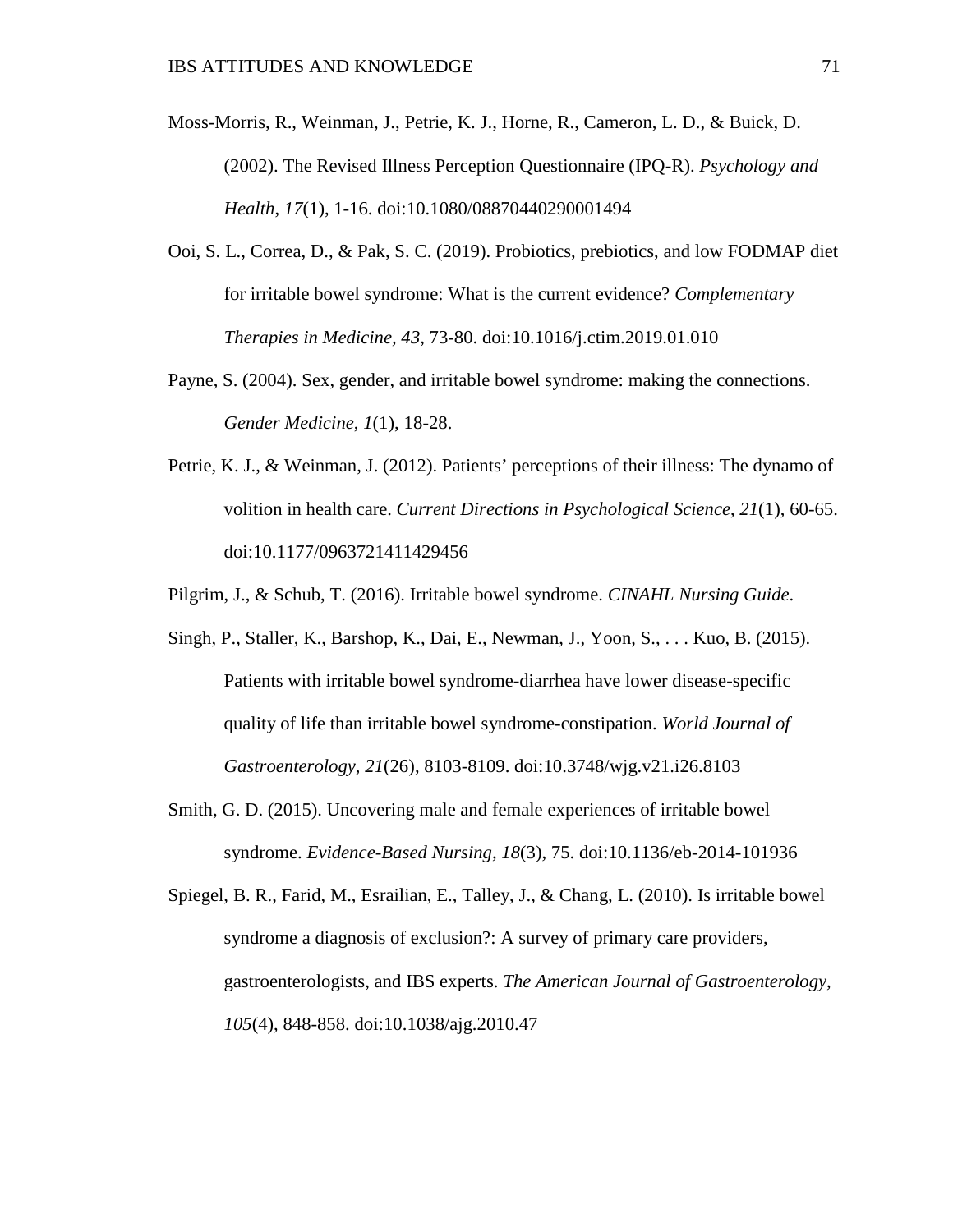- Spiller, R., Aziz, Q., Creed, F., Emmanuel, A., Houghton, L., Hungin, P., . . . Whorwell, P. (2007). Guidelines on the irritable bowel syndrome: mechanisms and practical management. *Gut*, *56*(12), 1770-1798.
- Stenner, P., Dancey, C., & Watts, S. (2000). The understanding of their illness amongst People with irritable bowel syndrome: A Q methodological study. *Social Science and Medicine*, *51,* 439-452. doi:10.1016/S0277-9536(99)00475-X
- Sugaya, N., Nomura, S., & Shimada, H. (2012). Relationship between cognitive factors and anxiety in individuals with irritable bowel syndrome. *International Journal of Behavioral Medicine*, *19*(3), 308-315. doi:10.1007/s12529-011-9195-0
- Taft, T., Keefer, L., Artz, C., Bratten, J., & Jones, M. (2011). Perceptions of illness stigma in patients with inflammatory bowel disease and irritable bowel syndrome. *Quality of Life Research*, *20*(9), 1391-1399. doi:10.1007/s11136-011-9883-x
- Talley, N. J., & Spiller, R. (2002). Seminar: Irritable bowel syndrome: a little understood organic bowel disease? *The Lancet*, *360*555-564. doi:10.1016/S01406736(02)09712-X
- Toner, B. B., & Akman, D. (2000). Gender role and irritable bowel syndrome: literature Review and hypothesis. *The American Journal of Gastroenterology*, *95*(1), 11-16.
- Trinkley, K. E., & Nahata, M. C. (2011). Treatment of irritable bowel syndrome. *Journal of Clinical Pharmacy & Therapeutics*, *36*(3), 275-282. doi:10.1111/j.1365- 2710.2010.01177.x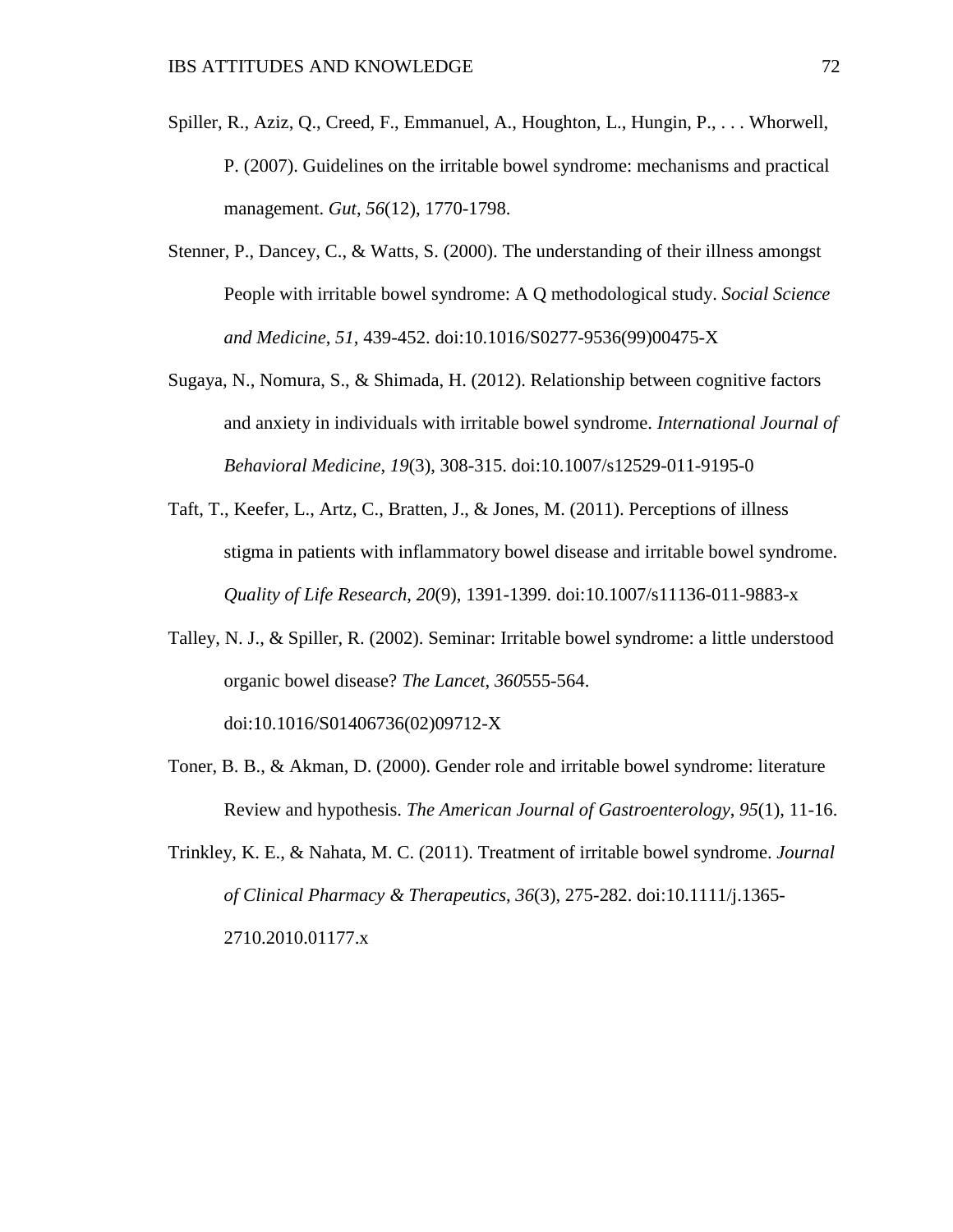Van Tilburg, M. L., Palsson, O. S., & Whitehead, W. E. (2013). Which psychological actors exacerbate irritable bowel syndrome? Development of a comprehensive model. *Journal of Psychosomatic Research*, *74,* 486-492. doi:10.1016/j.jpsychores.2013.03.004

Williams, R. E., Black, C. L., Kim, H., Andrews, E. B., Mangel, A. W., Buda, J. J., &

Cook, S. F. (2006). Determinants of health care-seeking behaviour among subjects with irritable bowel syndrome. *Alimentary Pharmacology and Therapeutics*, *23*(11), 1667-1675. doi:10.1111/j.1365-2036.2006.02928.x

- Zomorodi, S., Abdi, S., & Tabatabaee, S. R. (2014). Comparison of long-term effects of cognitive-behavioral therapy versus mindfulness-based therapy on reduction of symptoms among patients suffering from irritable bowel syndrome. *Gastroenterology and Hepatology From Bed To Bench*, *7*(2), 118-124.
- Zuckerman, M. J., Guerra, L. G., Drossman, D. A., Foland, J. A., & Gregory, G. G. (1996). Health-care-seeking behaviors related to bowel complaints: Hispanics versus non-Hispanic whites. *Digestive Diseases and Sciences*, *41*(1), 77-82.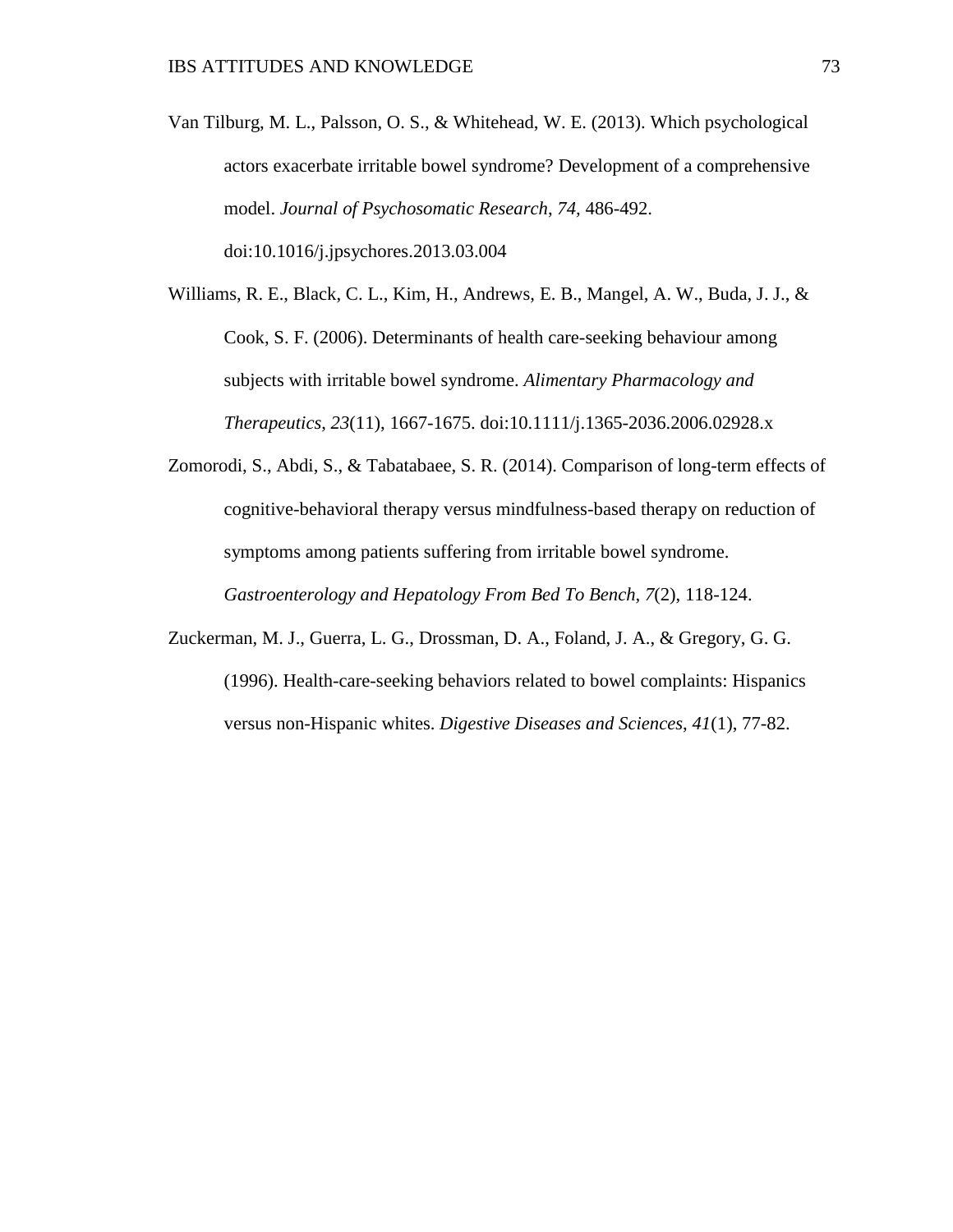# **Appendix A**

### **Patient Demographic Information**

Please complete the following demographic information. Thank you for your participation.

- 1. Which gender do you identify with?
	- a. Female
	- b. Male
	- c. Other Please Specify
- 2. What is your age? \_\_\_\_\_\_\_\_\_
- 3. What is your ethnicity?
	- a. African American
	- b. Caucasian
	- c. Spanish, Latino or Hispanic-American
	- d. Native American or Alaska Native
	- e. Asian or Pacific Islander
	- f. Other Please Specify
- 4. What is your religious preference?
	- a. Christian
	- b. Islam
	- c. Jewish
	- d. Hindu
	- e. Buddhist
	- f. Agnostic
	- g. Atheist
	- h. None
	- i. Other \_\_\_\_\_\_\_\_\_
- 5. What is your marital status?
	- a. Married
	- b. Divorced
	- c. Widowed
	- d. Not married, in relationship
	- e. Not married, not in relationship
	- f. Other \_\_\_\_\_\_\_\_\_
- 6. How many years have you been diagnosed with Irritable Bowel Syndrome (IBS)?
	- a. \_\_\_\_\_\_\_\_\_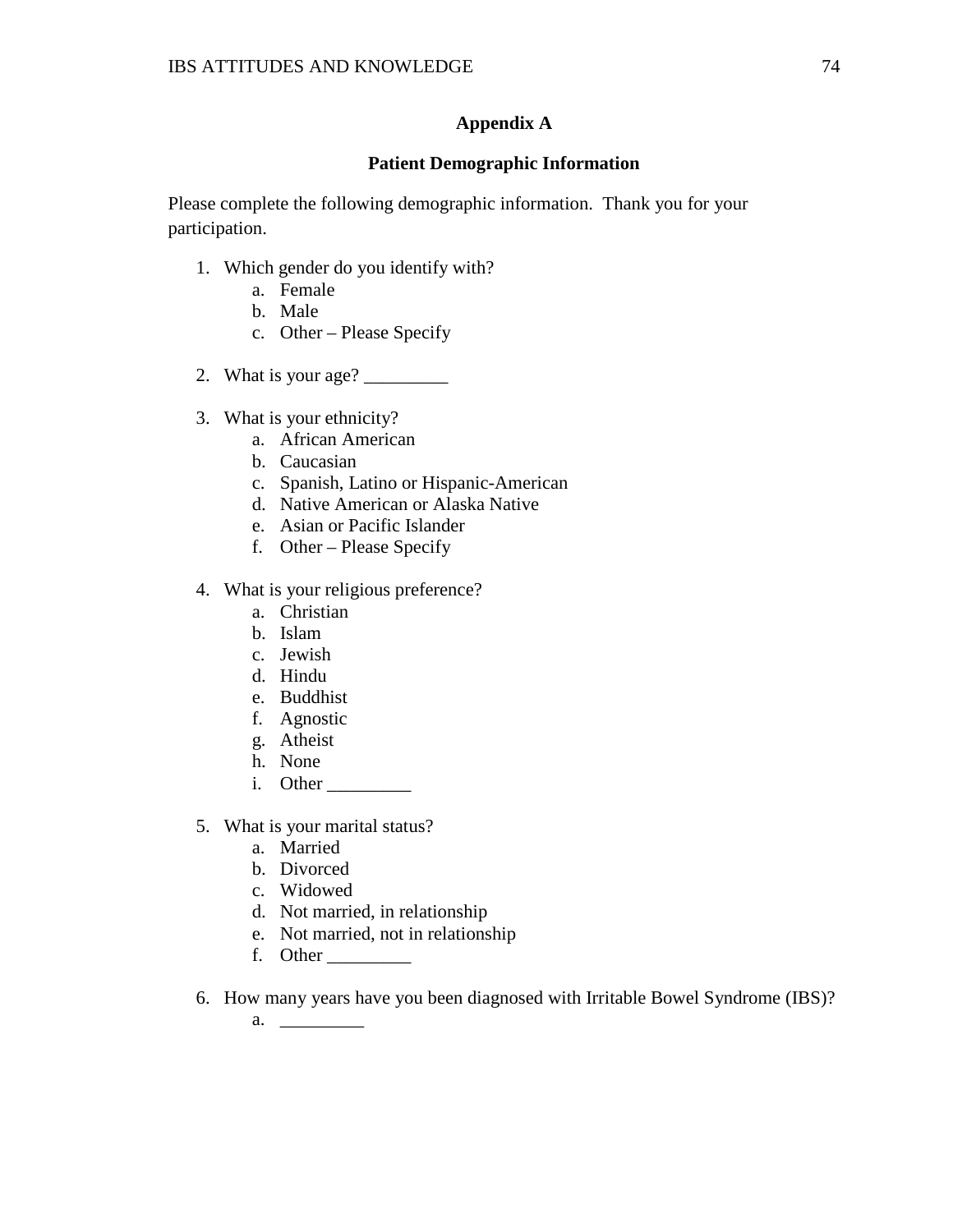- 7. What type of physician or medical professional diagnosed you with Irritable Bowel Syndrome (IBS)?
	- a. Family medicine physician
	- b. Gastroenterologist
	- c. Other
- 8. What type of Irritable Bowel Syndrome (IBS), if known, were you diagnosed with?
	- a. IBS with mainly constipation
	- b. IBS with mainly diarrhea
	- c. IBS with both diarrhea and constipation alternating
	- d. IBS that does not fit into a category with a chief symptom like constipation or diarrhea
	- e. Unknown
- 9. Do you currently use medications or vitamins to treat your IBS?
	- a. Yes
	- b. No
- 10. Do you currently use alternative treatments, such as exercise, yoga, relaxation training, or psychotherapy, to treat your IBS?
	- a. Yes
	- b. No
- 11. Based on your answers to the above questions, please list any prescribed or unprescribed medications, vitamins, or alternative treatments that you currently use to treat your IBS. IF YOUR ANSWER IS "NONE" PLEASE WRITE IN "NONE" IN THE SPACE BELOW.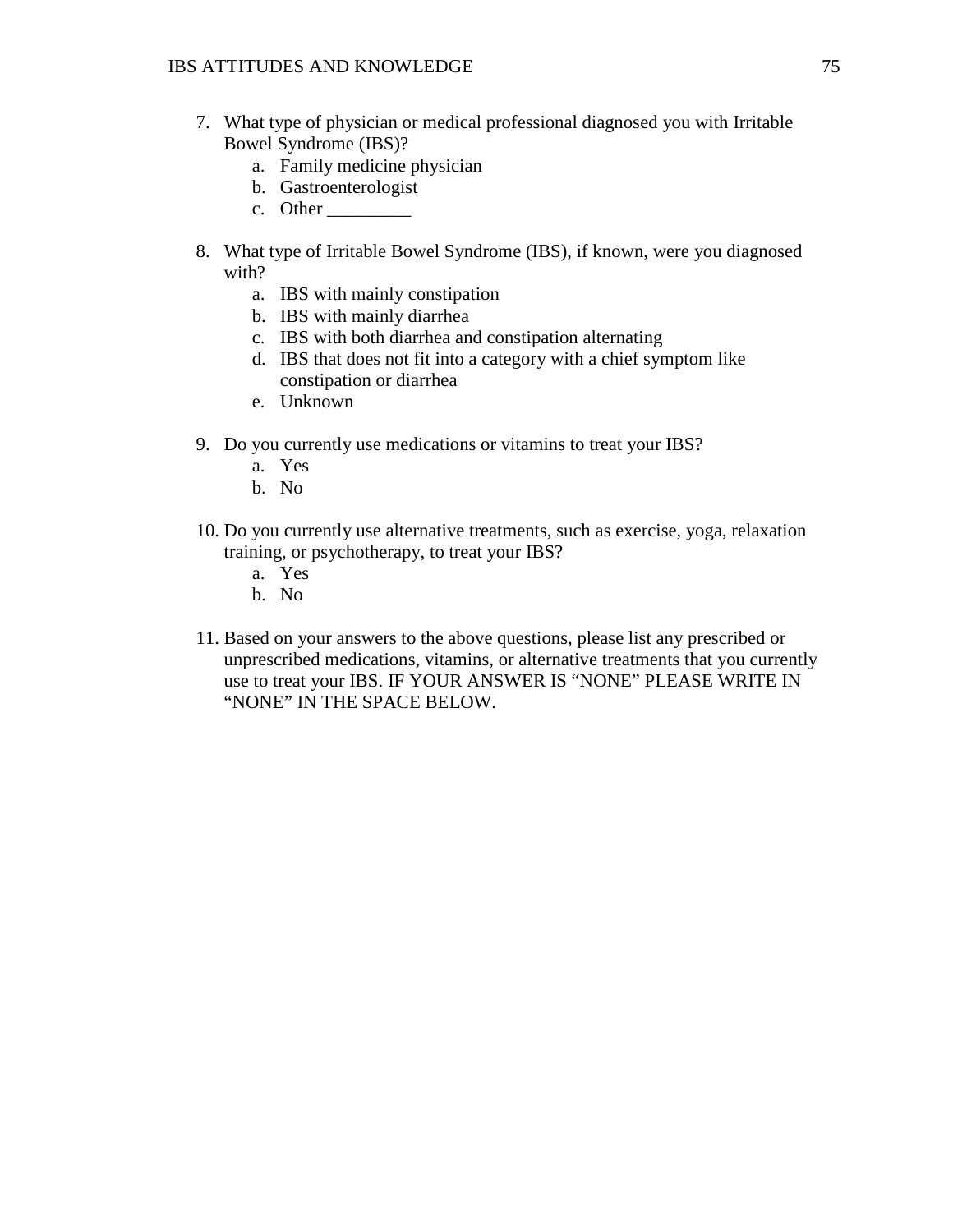## **Appendix B**

### **Physician Demographic Information**

Please complete the following demographic information. Thank you for your participation.

- 1. Which gender do you identify with?
	- a. Female
	- b. Male
	- c. Other Please Specify
- 2. What is your age? \_\_\_\_\_\_\_\_\_
- 3. What is your ethnicity?
	- a. African American
	- b. Caucasian
	- c. Spanish, Latino or Hispanic-American
	- d. Native American or Alaska Native
	- e. Asian or Pacific Islander
	- f. Other Please Specify
- 4. What is your religious preference?
	- a. Christian
	- b. Islam
	- c. Jewish
	- d. Hindu
	- e. Buddhist
	- f. Agnostic
	- g. Atheist
	- h. None
	- i. Other \_\_\_\_\_\_\_\_\_
- 5. Which degree did you complete?
	- a. Doctor of Osteopathic Medicine (DO)
	- b. Doctor of Medicine (MD)
- 6. Where did you complete your degree?
	- a. United States
	- b. Country outside of the United States
- 7. What's your current level of training at a family medicine setting?
	- a. Resident
	- b. Fellow
	- c. Attending
	- d. Other \_\_\_\_\_\_\_\_\_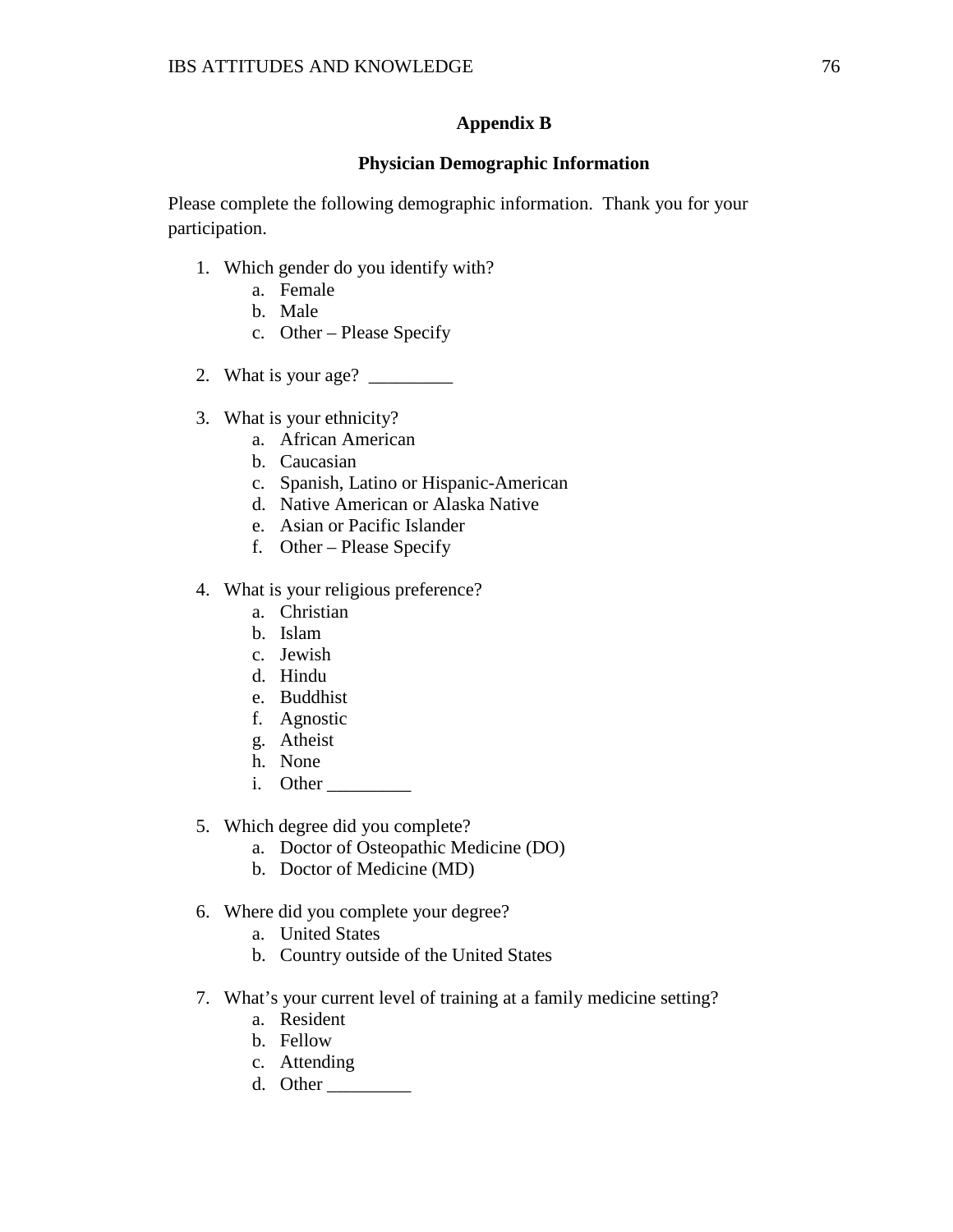- 8. How many years have you been practicing?
- 9. What is your practice location?
	- a. Urban
	- b. Rural
	- c. Suburban
- 10. Which treatment(s) do you typically recommend for an IBS patient? Please check only two responses by checking the two most common recommended treatments.
	- a. Medication based on symptoms (i.e., for constipation, diarrhea, bloating, pain, etc.)
	- b. Psychotropic Medication
	- c. Psychotherapy
	- d. Physical Exercise
	- e. Acupuncture
	- f. Other \_\_\_\_\_\_\_\_\_
- 11. Have you attended any conferences, seminars, in-service trainings/presentations, or taken formal coursework specifically about Functional Gastrointestinal Disorders (FGIDs) and/or Irritable Bowel Syndrome (IBS) in the last five years?
	- a. Yes
	- b. No
- 12. If yes to above question, please indicate below the number of trainings, conferences, seminars, in-service presentations you have attended in the past about FGIDs or IBS and subject of trainings (FGIDs or specifically IBS) – (for example, 2 trainings – IBS and IBD).
- 13. Do you have Irritable Bowel Syndrome (IBS)?
	- a. Yes
	- b. No
- 14. Do you personally know anyone (family member, close friend, etc.) with Irritable Bowel Syndrome (IBS)?
	- a. Yes
	- b. No
- i. If yes, specify relationship below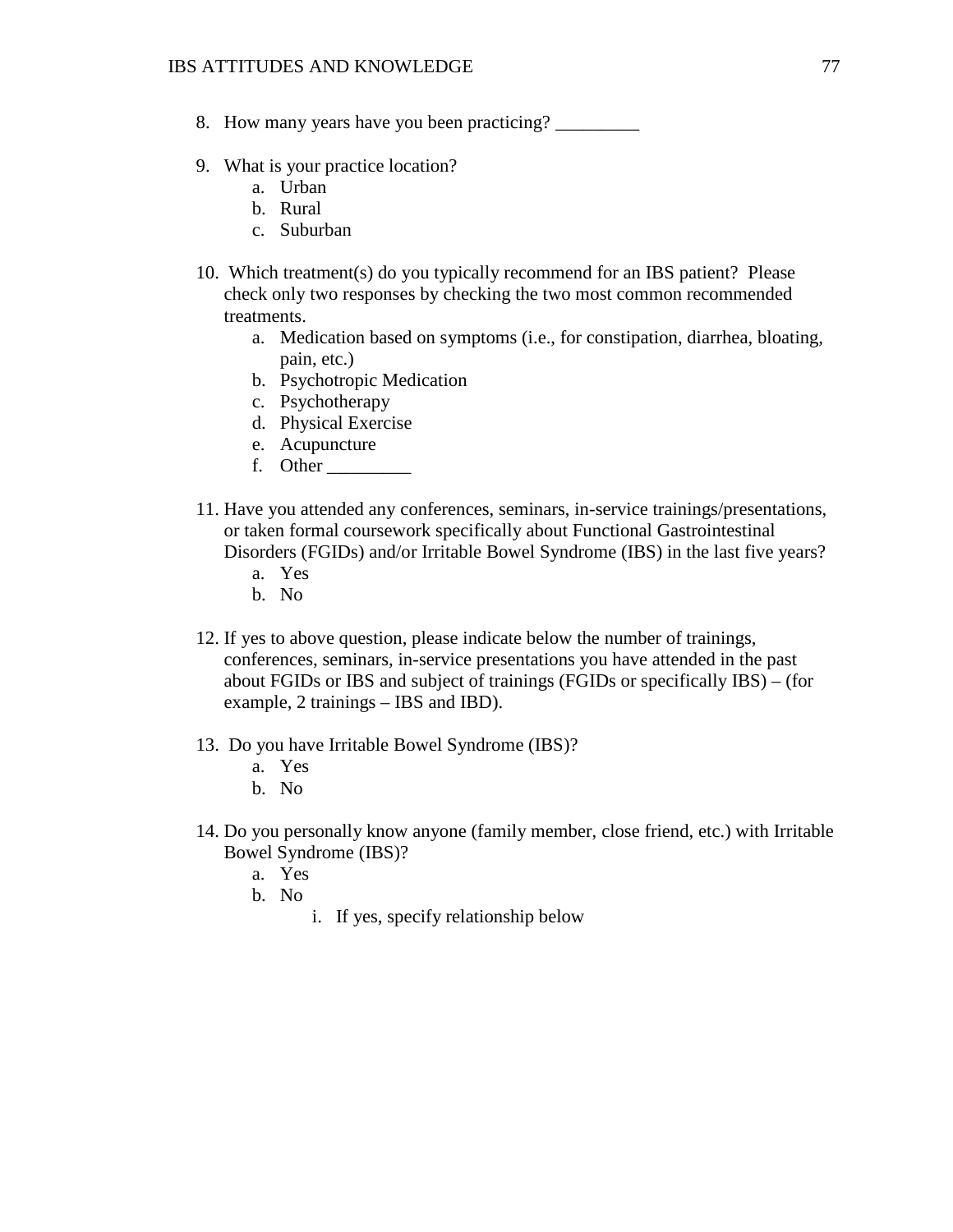## **Appendix C**

## **Knowledge Questionnaire**

Correct responses are in bold.

- 1. There are 3 main types of IBS.
	- **a. True**
	- b. False
- 2. IBS involves a brain and gut interaction.
	- **a. True**
	- b. False
- 3. Men and women are equally bothered by their IBS symptoms.
	- a. True
	- **b. False**
- 4. IBS is at least partly psychosomatic (mind affecting the body).
	- a. True
	- **b. False**
- 5. To get the best treatment, it is important to know which subtype of IBS is occurring.
	- **a. True**
	- b. False
- 6. Vomiting is a symptom of IBS.
	- a. True
	- **b. False**
- 7. People with IBS have a greater risk for colon cancer.
	- a. True
	- **b. False**
- 8. Physicians can use the Rome IV Criteria and conduct various tests to exclude other conditions.
	- **a. True**
	- b. False
- 9. The cardinal and main identifying symptom of IBS is abdominal pain.
	- **a. True**
	- b. False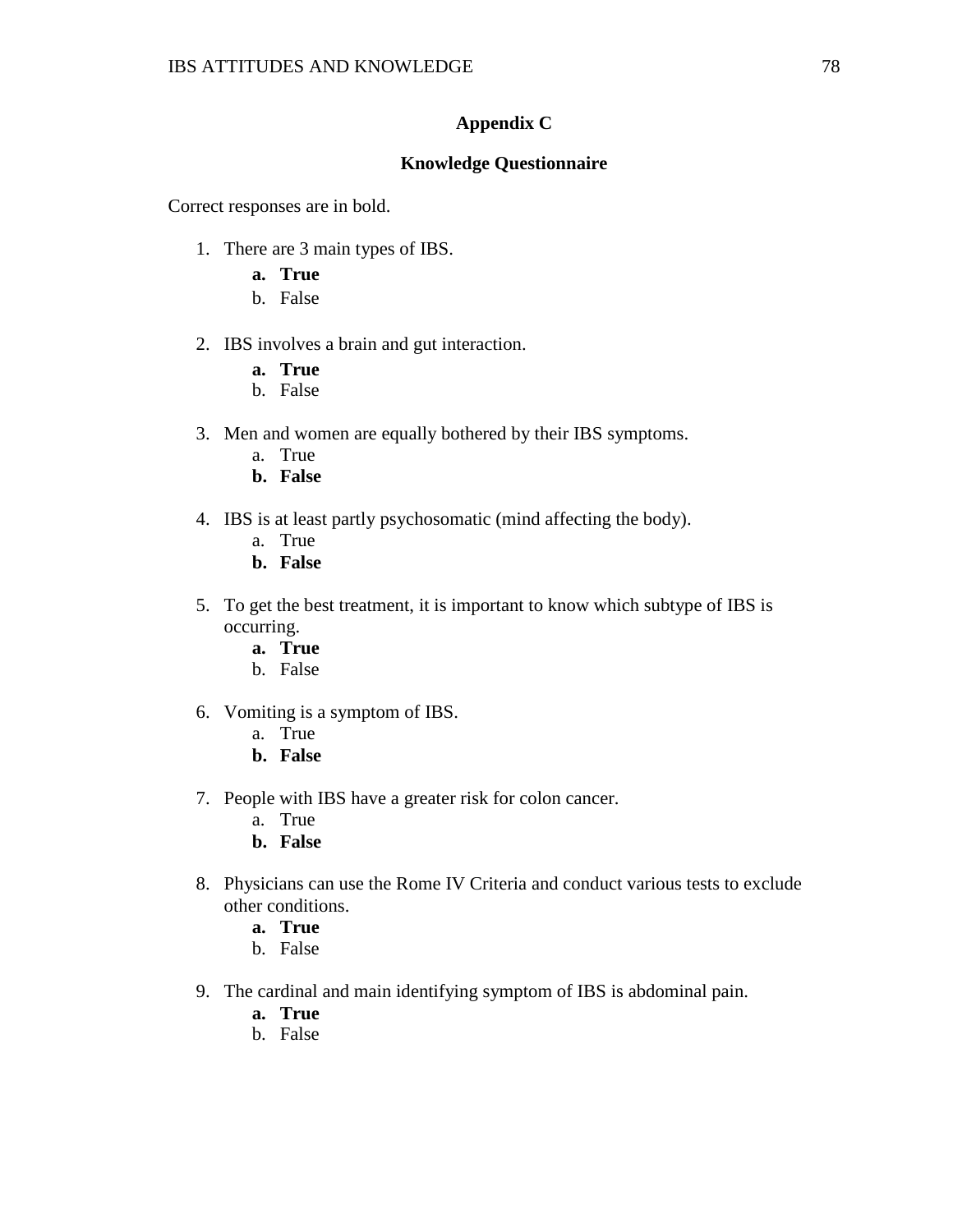- 10. People with IBS will *always* have depression and/or anxiety.
	- a. True
	- **b. False**
- 11. Stress can make IBS symptoms worse.
	- **a. True**
	- b. False
- 12. Abdominal pain, on average, should be experienced at least one day per week in the last 3 months to be diagnosed with IBS.
	- **a. True**
	- b. False
- 13. Psychotherapy, such as Cognitive Behavioral Therapy (CBT) and mindfulness, are supported by research and proven to work for IBS.
	- **a. True**
	- b. False
- 14. IBS does not lower a person's quality of life and does not negatively affect a person's general life satisfaction and overall happiness.
	- a. True
	- **b. False**